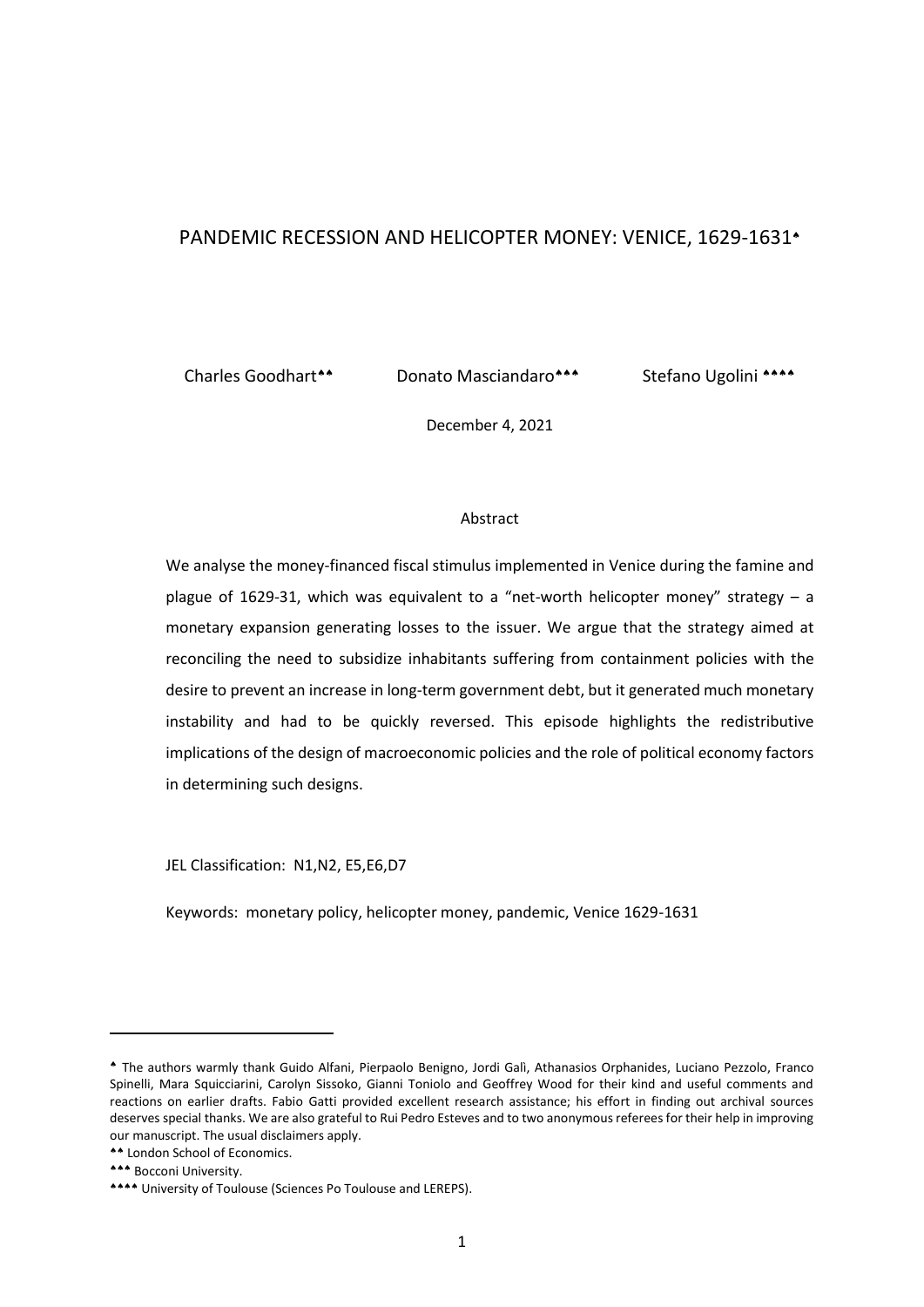Whenever economic conditions become really critical, the concept of *helicopter money* frequently re-emerges – and the recent Covid-19 crisis was no exception (Masciandaro 2020). The term "helicopter money" originates from Milton Friedman, who famously imagined (without endorsing it) a hypothetical situation in which freshly-issued central bank money would be randomly distributed to households. 1 Friedman's description, however, was characteristically short in detail on how such a monetary policy might concretely be implemented. As a result, while followers have agreed on the definition of helicopter money as "a money-financed fiscal stimulus […] that […] requires neither an increase in the stock of government debt nor higher taxes, current or future" (Galí 2020, p. 2), they have diverged in their views of the design of such a policy. On the one hand, most economists have interpreted helicopter money as a permanent increase in the liabilities of the central bank (see esp. Buiter 2014). As such a situation, which we might describe as "*monetary-base helicopter money*", has actually occurred relatively often in history, it represents a less radical option than it might appear at first sight. On the other hand, others have interpreted helicopter money as a permanent decrease in the assets (i.e., in the net worth) of the central bank (see esp. Masciandaro 2020). Such a situation, which we might describe as "*net-worth helicopter money*", is a much more radical option than the previous one, and appears to have occurred only on exceedingly rare occasions in history.

In order to better understand the difference between "monetary-base" and "networth helicopter money", imagine a stylized balance sheet of the public sector made of the separate balance sheets of the fiscal authority (the Treasury) and of the monetary authority (the central bank: see Figure 1). The fiscal authority's assets consist of Treasury deposits with the central bank (*TD*) and of other Treasury assets (*TA*); its liabilities consist of the Treasury's net worth (*TW*), of marketable government bonds (*TB*), and of direct (unmarketable) loans from the central bank (*TL*). The monetary authority's assets consist of its portfolio of marketable government bonds (TB),<sup>2</sup> of its bullion and foreign reserves (BR), and of its direct

 $1$  "Let us suppose now that one day a helicopter flies over this community and drops an additional \$1,000 in bills from the sky, which is, of course, hastily collected by members of the community. Let us suppose further that everyone is convinced that this is a unique event which will never be repeated" (Friedman 1969, pp. 4-5).

<sup>2</sup> Note that contrary to Treasury deposits with the central bank (*TD*) and to central bank's direct loans to the Treasury (*TL*), the amount of marketable government bonds (*TB*) on the monetary authority's balance sheet will not necessarily be equal to the amount of the same item on the fiscal authority's balance sheet: as a matter of fact, a substantial amount of marketable government bonds will be typically held by the private sector.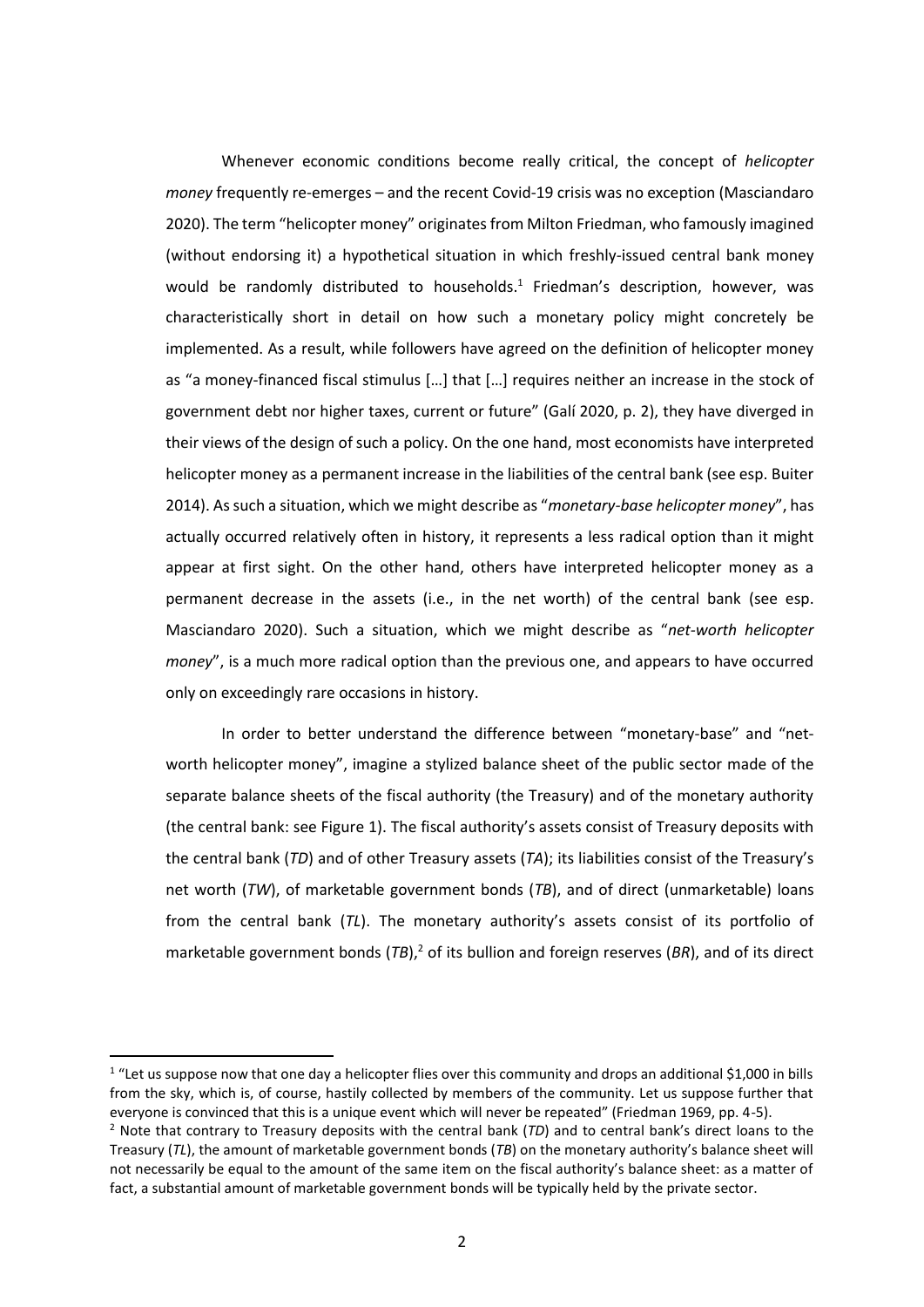(unmarketable) loans to the Treasury (*TL*); its liabilities consist of its net worth (*BW*),<sup>3</sup> of the Treasury's deposits (*TD*), and of the deposits of the private sector – i.e. the monetary base (*MB*).<sup>4</sup>



*Figure 1. Stylized balance sheets of the fiscal and monetary authorities.*

"Monetary-base helicopter money" occurs in two steps. First, the Treasury issues new bonds and these are all bought by the central bank (on either the primary or the secondary market), which allows for a temporary increase in Treasury deposits with the central bank (Figure 2.1). Then, the Treasury proceeds to spend this money, which ends up being held by the private sector: the monetary base hence increases. On the fiscal authority's balance sheet, the money-financed fiscal stimulus reduces the Treasury's assets without reducing any liability except the Treasury's net worth, and can therefore be regarded as a loss (Figure 2.2). On the whole, the difference between this "monetary-base helicopter money" strategy and a classical fiscal expansion is quantitative rather than qualitative, as the boundary between the two is defined exclusively by the size of the government debt monetization by the central bank.

<sup>3</sup> The monetary authority's net worth (*BW*) will include central bank equity when the latter formally exists. Note that central bank equity may be owned by the fiscal authority – in which case, it will be included in the Treasury's assets (*TA*) – but this will not always necessarily be the case.

<sup>&</sup>lt;sup>4</sup> Note that the monetary authority's and fiscal authority's balance sheets might substantially differ in terms of their size.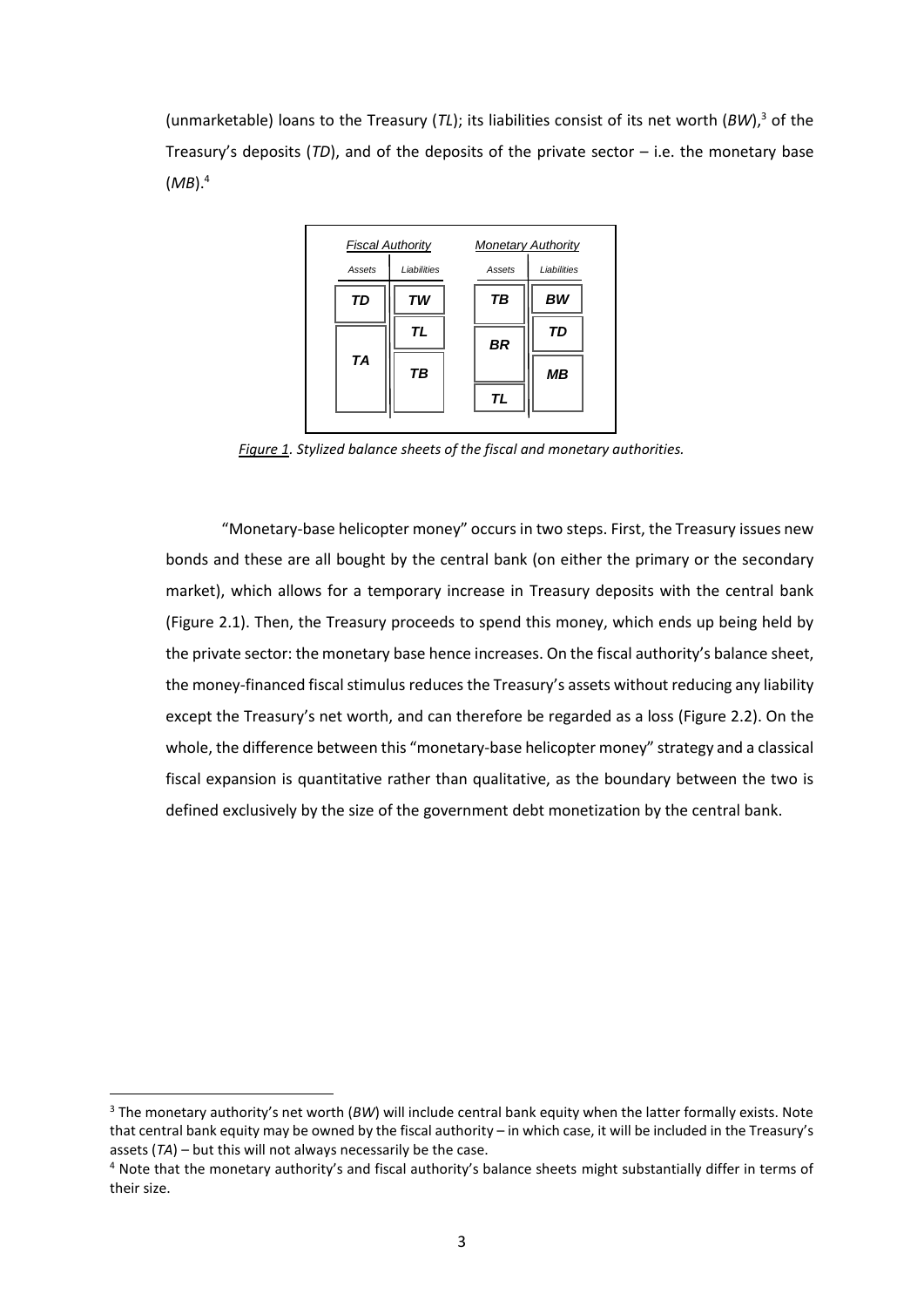|                         | (1)         |                           |             |                    | (2)                     |           |                           |  |
|-------------------------|-------------|---------------------------|-------------|--------------------|-------------------------|-----------|---------------------------|--|
| <b>Fiscal Authority</b> |             | <b>Monetary Authority</b> |             |                    | <b>Fiscal Authority</b> |           | <b>Monetary Authority</b> |  |
| Assets                  | Liabilities | Assets                    | Liabilities | Assets             | Liabilities             | Assets    | Liabilities               |  |
| TD                      | TW          | TВ                        | <b>BW</b>   | TD                 | $\frac{7W}{1000}$       | TВ        | <b>BW</b>                 |  |
|                         | TL          | <b>BR</b>                 | TD          | TLOSS <sub>1</sub> | <b>TL</b>               | <b>BR</b> | TD                        |  |
| <b>TA</b>               | TВ          |                           | <b>MB</b>   | TA                 | TВ                      |           | <b>MB</b>                 |  |
|                         |             | TL                        |             |                    |                         | TL        |                           |  |

*Figure 2. Balance sheet effects of a "monetary-base helicopter money" strategy.*

By contrast, a "net-worth helicopter money" strategy is qualitatively different from a classical fiscal expansion. Here, the fiscal authority instructs the monetary authority to credit money on the private sector's accounts with it. This increase in the central bank's liabilities should be theoretically matched by an increase in its assets  $-$  viz., in its direct loans to the Treasury (Figure 3.1). In truth, however, these loans simply do *not* formally exist – which is economically equivalent to a Treasury default on its direct borrowings from central bank. As a result, the money-financed fiscal stimulus here reduces the *monetary* authority's (instead of the fiscal authority's) assets without reducing any of its liability except the net worth, and can therefore be regarded as a loss (Figure 3.2). From a long-term perspective, "net-worth helicopter money" is therefore irreversible for the monetary authority, whereas "monetary base helicopter money" might potentially be (partially or totally) reversed by selling marketable Treasury bonds to the private sector. The biggest difference between the two is however of short-term nature, as "net-worth helicopter money" fragilizes the solidity of monetary authority and directly reduces its margins for manoeuvre in the management of the value of issued money, thus rendering it less able to counteract an inflationary outburst.<sup>5</sup>

<sup>&</sup>lt;sup>5</sup> The literature has generally only considered long-term implications, arguing that the only difference between irreversible "monetary base helicopter money" and "net-worth helicopter money" is the fact that the former affects the Treasury's expenditures while the latter affects its revenues (as the Treasury is the only recipient of the central bank's dividends, which are negatively impacted by the latter strategy: see esp. Buiter 2014). This conclusion is based on the assumption that the monetary authority is economically indistinguishable from the fiscal authority – which may not actually be always true, as it is the case today e.g. in the Eurozone, and as it was very often the case in the past. By contrast, the short-term implications of each strategy on monetary policy implementation have not been considered so far.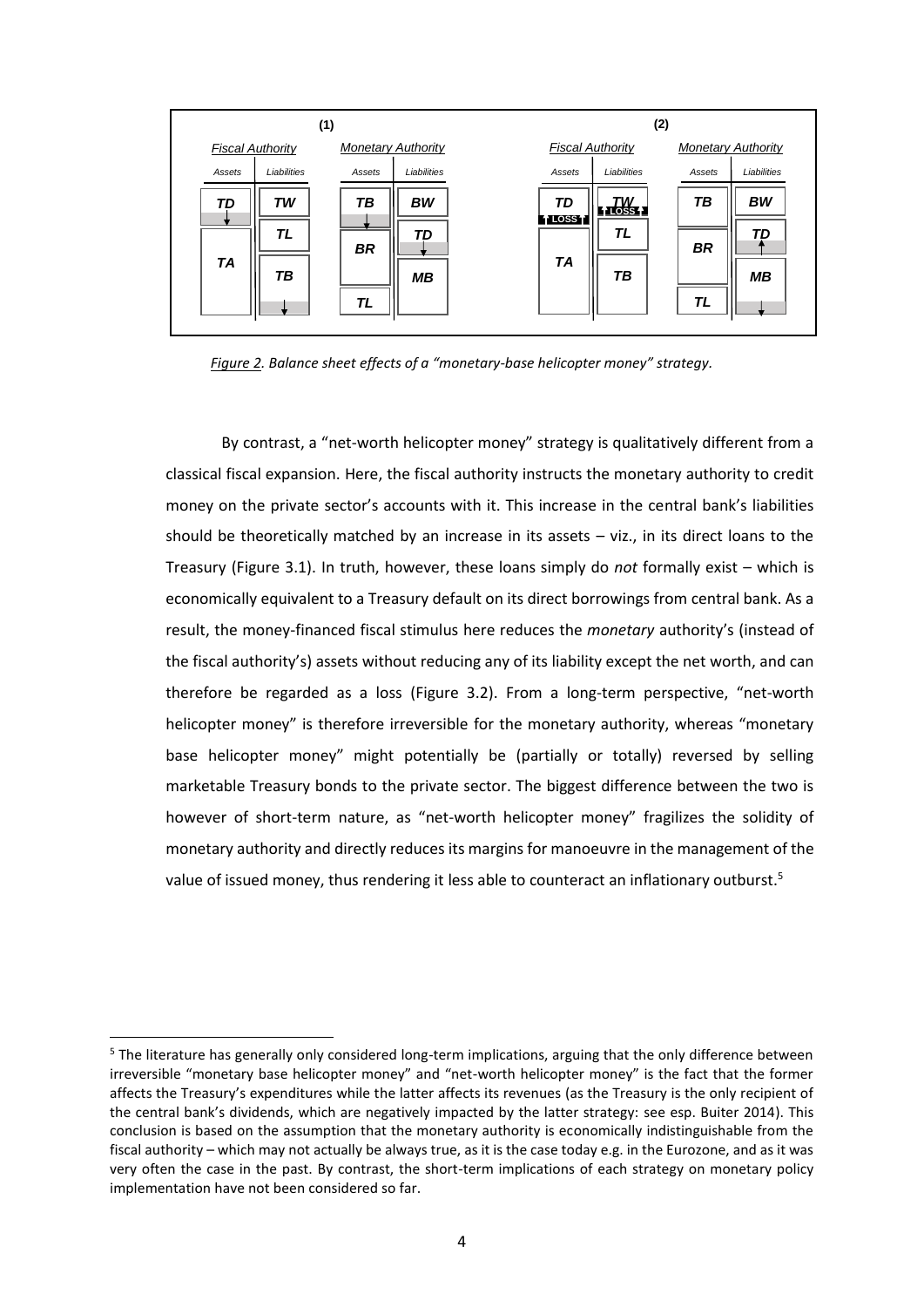|                 | (1)                     |                       |                           |                 | (2)                     |                                    |                                       |  |  |
|-----------------|-------------------------|-----------------------|---------------------------|-----------------|-------------------------|------------------------------------|---------------------------------------|--|--|
|                 | <b>Fiscal Authority</b> |                       | <b>Monetary Authority</b> |                 | <b>Fiscal Authority</b> |                                    | <b>Monetary Authority</b>             |  |  |
| Assets          | Liabilities             | Assets                | Liabilities               | Assets          | Liabilities             | Assets                             | Liabilities                           |  |  |
| TD<br><b>TA</b> | TW<br>TL<br>TВ          | TВ<br><b>BR</b><br>г. | BW<br>TD<br><b>MB</b>     | TD<br><b>TA</b> | TW<br>TВ                | TB<br><b>BR</b><br><b>k róss í</b> | $\frac{BW}{10085}$<br>TD<br><b>MB</b> |  |  |

*Figure 3. Balance sheet effects of a "net-worth helicopter money" strategy.*

Theoretically, it is unclear whether one version of "helicopter money" is always necessarily superior to the other. Empirically, the implementation of "net-worth helicopter money" has been so rare in history that it has been practically impossible to analyse it. In this article, we study one rare historical episode in which "net-worth helicopter money" appears to have actually been implemented. This happened in the Republic of Venice in 1629-31 – interestingly, precisely in the context of a full-fledged pandemic which bears many resemblances with Covid-19. We describe the historical context in which fiscal monetization took place, explain why it can be considered as an example of "net-worth helicopter money", and analyse its consequences. In particular, we ask what were the political economy conditions which generated the choice of this very peculiar version of expansionary fiscal policy.

The remainder of this article is organised as follows. In Section I we briefly describe the Venetian monetary and fiscal systems during the first decades of the seventeenth century. In Section II we analyse the huge real economic shocks of 1629-1631, as well as the containment policies put in place by the Venetian government during this period. Section III focuses on the "net-worth helicopter money" strategy implemented in order to finance expenditure, and offers a political perspective to help explain why the Republic chose this radical option rather than more classical ones. Section IV concludes.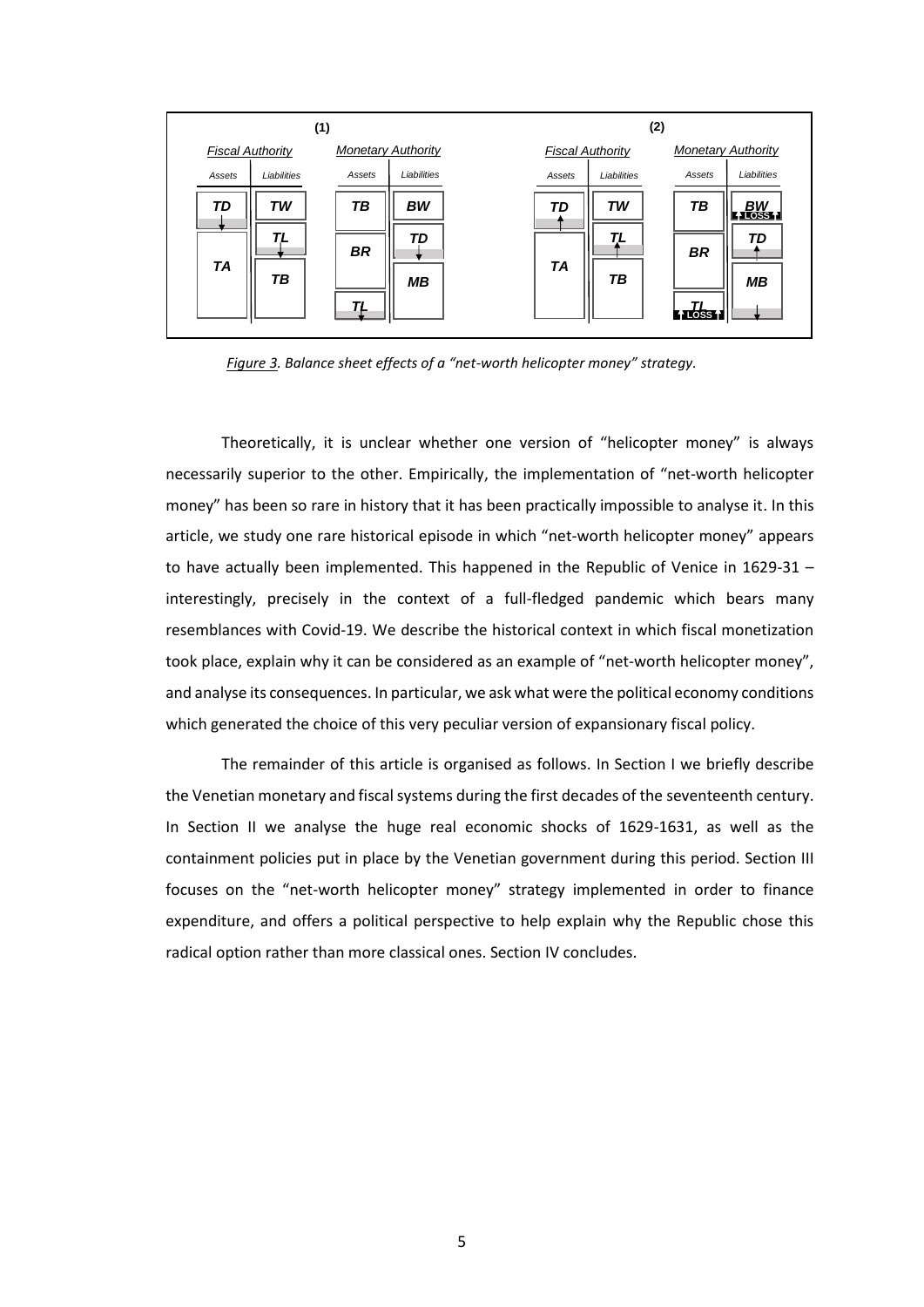The Republic of Venice was run for centuries by a small and cohesive élite of oligarchs ("patricians") highly invested in mercantile activities. Citizenship did not automatically guarantee political rights, but it gave complete access to local welfare, guaranteeing protection in times of crisis. Residing and working in Venice were not sufficient conditions to gain access to public services, which only citizenship did insure (Alfani and Di Tullio 2019, pp. 59-60). In fact, only the patricians had political rights, assisted by the citizens, who carried out bureaucratic tasks; ordinary inhabitants, neither patrician nor citizen, were excluded from any political or administrative participation (Finlay 1980). Yet, although formally excluded from any involvement in politics and institutions, inhabitants used civil rituals, crowd behaviour, and collective actions to influence patricians' decision making, especially in times of crisis (van Gelder 2018, p. 254; Judde de Larivière 2020, p. 72).

In Venice, the relative size of the public sector with respect to the domestic economy was extraordinarily high for coeval standards. In the real sector, the government, via the Grain Office and then the Fodder Office, was active in the grain market, in order to address and to stabilize the volatility in the supply and price of food, which was an extremely sensitive political issue. As for the financial sector, the financial district of Venice – the Rialto area – was entirely owned by the Republic, which rented to the private bankers the benches at which they used to operate in what was considered as a public concession. Private bankers' books were considered public records, the bank transfers being a legal way to discharge debt under Venetian law (Ugolini 2017, pp. 37-9). Yet the ideal that inspired the Venetian government was that, as far as possible, the State should not replace private initiative in markets (Dunbar 1892, p. 308). The Senate was the body that designed the Republic's economic policy, with its committees responsible for overseeing every aspect of production and distribution (Rapp 1976, p. 139). With the Republic being firmly controlled by an oligarchy of merchants, the government's goal was just to provide the services that were essential for business but too expensive or too risky to be provided by the businessmen themselves (Ugolini 2017, p. 38).

The Republic's tax system, featuring both "direct" and "indirect" taxes, was rather muddled and complicated. Reflecting the balance of power, the system had a marked "regressive" nature. From the second half of the sixteenth century until the 1620s, the Republic of Venice gradually increased per capita taxation, and this growth accelerated much more markedly in the aftermath of the 1630 plague (Alfani and Di Tullio 2019, pp. 24-33 and 147). The Republic had a long and generally good record with public debt management, which

I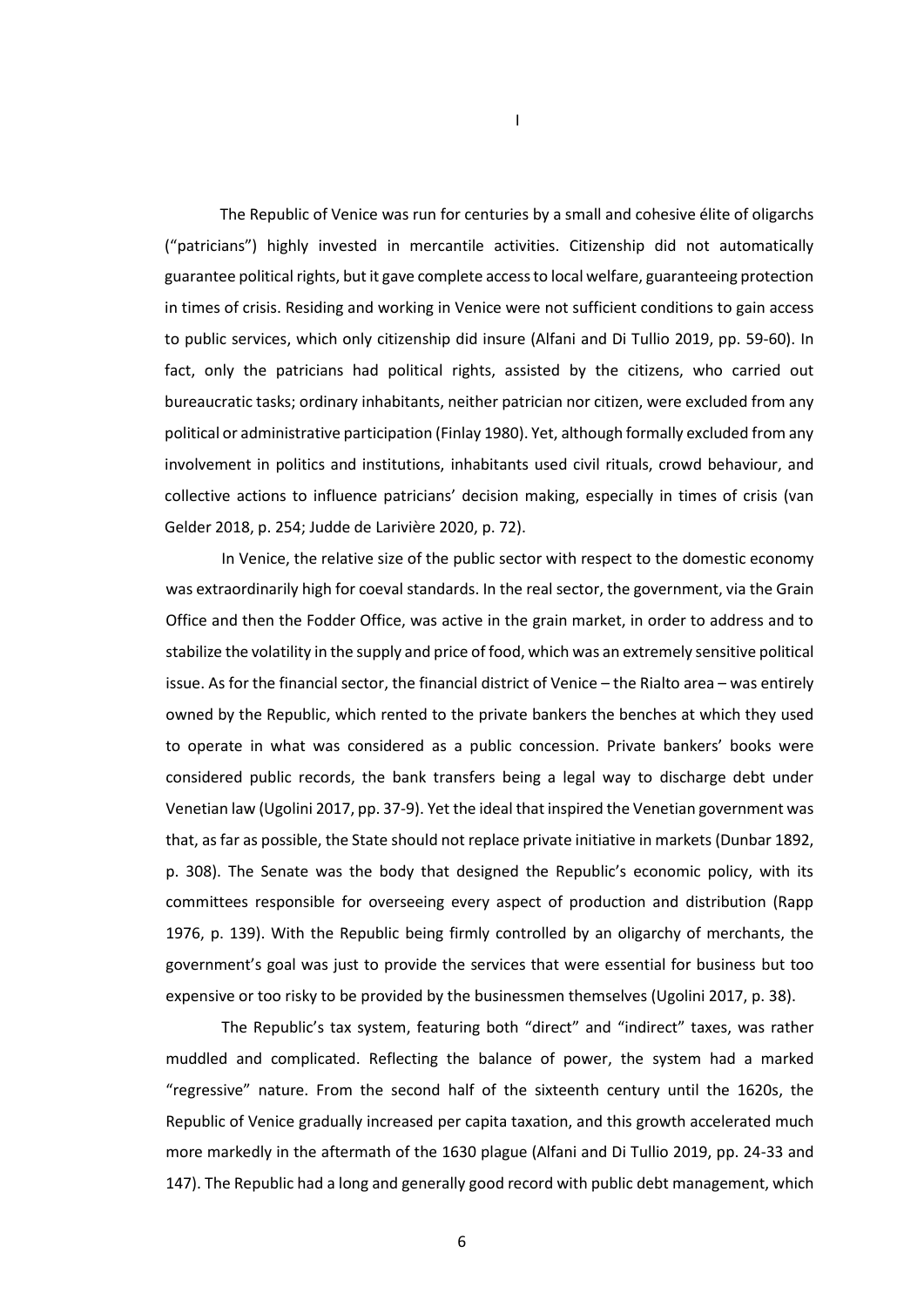had been implemented since at least 1164. In early times, Venice had regularly resorted to forced loans from the patricians; by the seventeenth century a more market-friendly approach had prevailed thus increasingly attracting foreign investors, yet the government debt was still overwhelmingly held by the domestic upper class(Fratianni and Spinelli 2006, pp. 262-3; Alfani and Di Tullio 2019, p. 172).<sup>6</sup> The Republic issued both floating and funded (long-term) debt, though usually the role of floating debt was limited; in the course of the sixteenth century, the management of the funded debt had been entrusted to the State-owned Mint (Pezzolo 2003a). In tranquil years, the Republic generated substantial fiscal surpluses in order to repay all its debt (a goal which had been fully attained, for instance, in 1600), thus enhancing its creditworthiness (Sissoko 2002, p. 8; Fratianni and Spinelli 2006, p. 263; Alfani and Di Tullio 2019, p. 172). Therefore, at the beginning of the seventeenth century the state of public finance in Venice was good (Pezzolo 2003a, p. 103), and the government borrowed at an interest rate which was substantially lower than the average rate of return from trade (Sissoko 2007, p. 6).

By the seventeenth century, Venice had reached a degree of monetization unknown for centuries anywhere else. As usual in early-modern times, the official monetary anchor consisted of commodity money (coins) issued by the Mint (Al-Bawwab 2021); however, inhabitants commonly used cheques and bank transfers (even among the lower middle class), which allowed them to economize on coins (Mueller 1997, p. 24; Fratianni and Spinelli 2006, p. 271). This had been made possible by the development of the private deposit banks operating on the Rialto square, but by the end of the 16<sup>th</sup> century all such banks had gone bust and no serious private initiative was any longer available for running the business on the conditions imposed by regulation (Ugolini 2017, pp. 35-43). As a result, the State eventually took the initiative on itself, and on April 1587 Venice's first public bank (called "Banco della Piazza di Rialto") started its operations (Soresina 1889, p. 7; Roberds and Velde 2014, p. 19; Bindseil 2019, pp. 207-10).

In theory, the Banco di Rialto was supposed to represent a case of quasi-narrow banking, given that it was obliged by law to accept only deposits in coins, and cash was always to remain available at the request of depositors (Anonimo 1847, p. 564; Dunbar 1892, p. 321), defining tendentially a policy of 100 per cent reserves (Sissoko 2002, pp. 7 and 10); transfers had to be made simultaneously between creditors and debtors (Dunbar 1892, p. 321; Roberds

 $6$  Despite the share of the Venetian funded debt held by foreigners constantly grew throughout the sixteenth and seventeenth centuries, as late as in 1641 up to six sevenths of this debt were still held by citizens (Alfani and Di Tullio 2019, p. 172).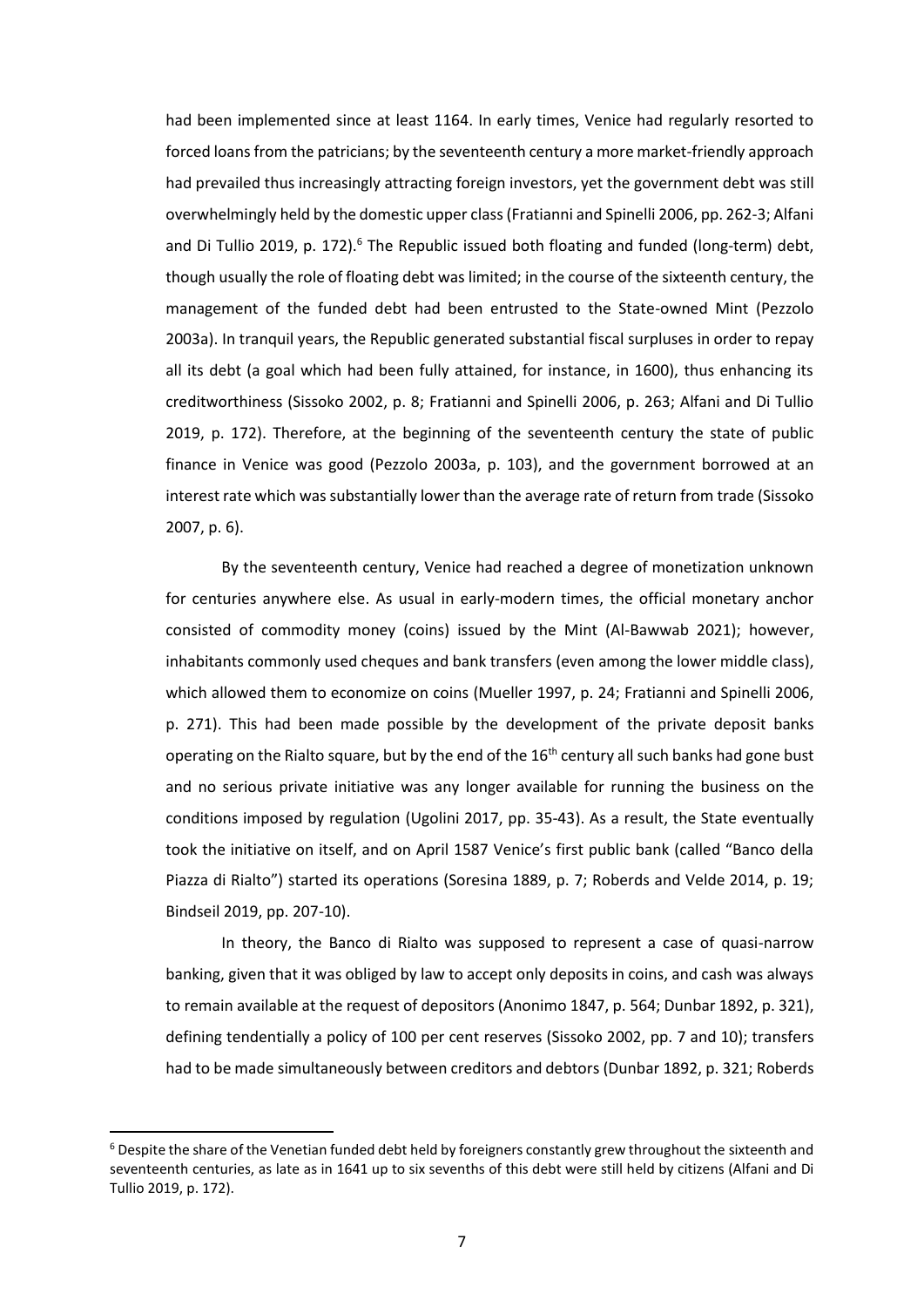and Velde 2014, p. 20). In practice, however, because the coins into which the Banco's liabilities were formally convertible had been withdrawn from circulation in 1588, bank liabilities were de facto inconvertible into the new circulating coins (Roberds and Velde 2014, pp. 21-2; Ugolini 2017, pp. 225-6). Coins were the main item on the asset side of the Banco's balance sheet, also private commercial debt was allowed to a certain extent (Ugolini 2017, p. 44). In 1593 Banco liabilities became legal tender (Anonimo 1847, p. 366; Roberds and Velde 2014, p. 21); by 1630, its deposits in represented 80% of the overall volume of exchange settlements in Venice (Sissoko 2002, p. 8; Roberds and Velde 2014, p. 21). During these years the two legal tenders – commodity and scriptural money – were imperfect substitutes, the conversion rate between the two being determined on the market (Dunbar 1892, p. 318; Inclimona 1913, p. 149; Fratianni and Spinelli 2006, p.271). The existence of a positive premium ("*agio*") for Banco money with respect to coins was almost a constant in the Venetian experience (Siboni 1892, p. 291; Magatti, 1914, pp. 285-9; Roberds and Velde 2014, p. 17). As a matter of fact, scriptural money at the time was safer for obvious reasons, and the quality of available commodity money was especially poor during the "bullion crisis" of the late sixteenth and early seventeenth century (Dunbar 1892, pp. 309, 321, and 330-1; Ugolini 2017, pp. 225- 7).

In May 1619 the government created a new public bank – the Banco del Giro – with floating (short-term) public debt and coins on the asset side of its balance sheet and deposits on the liability side (Soresina 1889, p. 9, Siboni 1892, p. 288, Inclimona 1913 p.152, Roberds and Velde 2014, p.24; Bindseil 2019, pp. 215-7). In general, the State's creditors were likely to become floating debt holders using the transfer mechanism of the State bank. This sort of mechanism had been first introduced in the thirteenth century when the Grain Office and Salt Office had started providing transfers to their creditors, and also the Fodder Office had resorted to it from 1608 to 1614 (Pezzolo 2003a, p. 63; Roberds and Velde 2014, p. 24; Ugolini 2018, p. 6). While the Banco della Piazza di Rialto was a deposit bank, the Giro bank was a device to make the public debt easily transferable, turning it into a means of payment (Roberds and Velde 2014, p. 22), and "paying deposits at the call of the depositor, like the existing Banco di Rialto", with the possibility of deposit overdrawing, i.e. making loans (Dunbar 1892, p. 325). The account holders were floating debt holders; the Giro bank was allowed to accept deposits of private individuals only after the closure of the Banco della Piazza (Sissoko 2002, p. 11).

The functioning of the Giro bank was simple (Ugolini 2017, p. 43): the government opened accounts to merchants having credits to the Republic and to public officials as well (Soresina 1889 p.16, Inclimona 1913 p.1146), that could be converted into coins upon authorization; merchants and public officials became Republic's debt holders. The credit of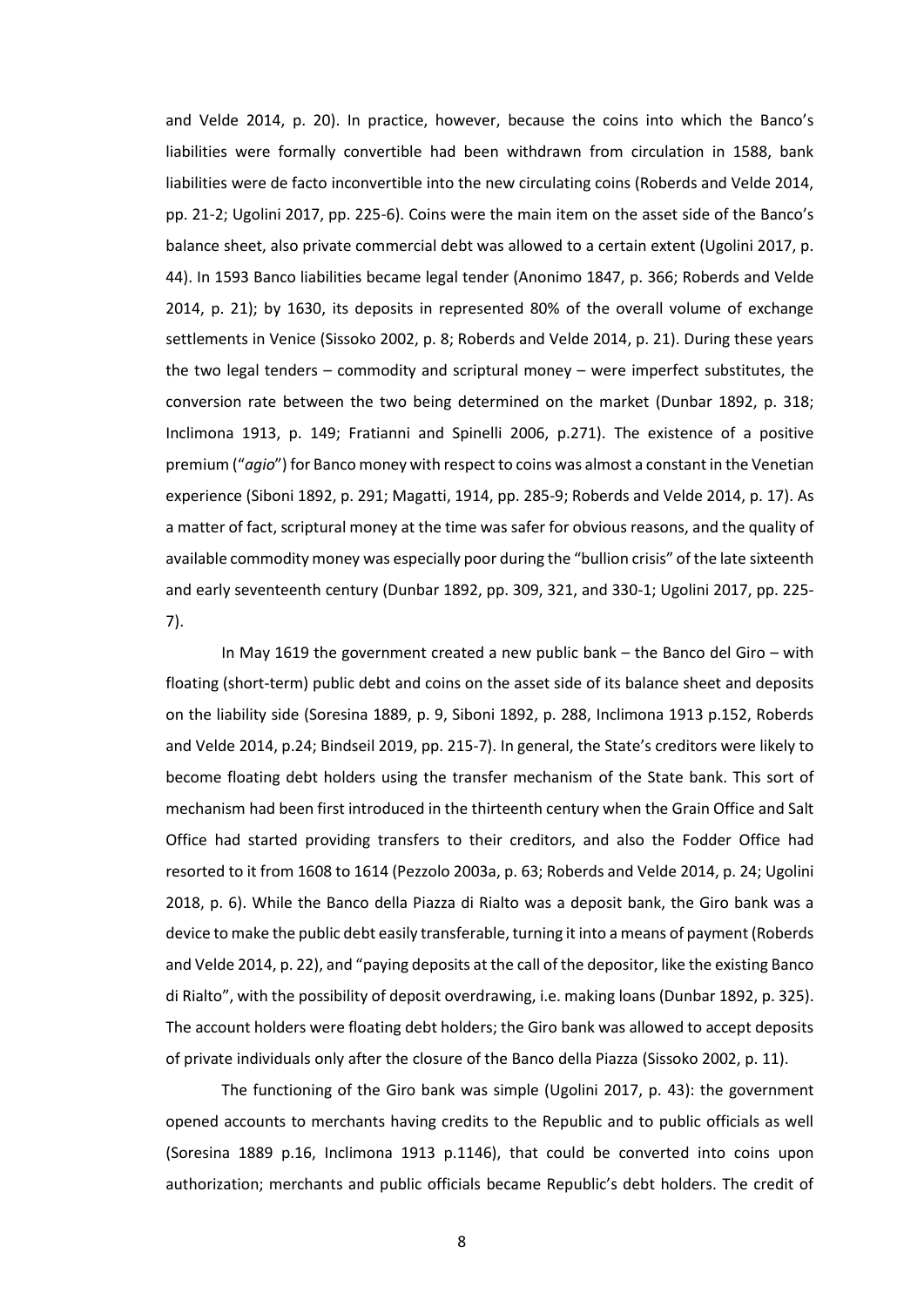one accountholder could always be freely transferred on demand to another accountholder, and the corresponding amount would continue to circulate until the final repayment to the last bearer cancelled it out (Soresina 1889, pp. 12 and 16). Banknotes were not issued (Siboni, 1892, p. 291). The Giro bank liabilities were legal tender for any payment greater than one hundred ducats, while its clearing activity was possible also for payments lower than one hundred ducats (Soresina 1889 p.12). Moreover, from July 1627 the account holders could pay import taxes using Giro bank transfers (Soresina 1889, p. 20; Siboni 1892, p. 294). The convertibility promise on Giro bank deposits was based on the fact that in the State Mint an amount of commodity money served as a fund to back the operations of the Giro (Dunbar 1892, p. 326), although backing was not 100 per cent. In fact, on June 1619 the Senate authorized on the one hand the creation of 150,000 ducats' worth of coin reserves earmarked at the Mint for the Giro, and on the other hand 500,000 ducats' worth of Giro balances to pay its creditors – i.e., the would-be Giro depositors (Soresina 1889 pp. 12-3; Roberds and Velde 2014, p. 23). Moreover, one part of the Mint's output was earmarked to repay Giro scriptural money using coins: the decree of foundation of the Banco actually ordered monthly transfers of 10,000 ducats from the Mint to the Giro for repayments, up to the limit of 50,000 ducats (Roberds and Velde 2014, p. 24; Soresina 1889, p. 15). On January 1620 the overall balance and the monthly transfers became respectively 700,000 ducats and 20,000 ducats; the monthly transfers eventually became 80,000 ducats in August 1625 (Soresina 1889, p. 17; Siboni 1892, p. 288; Roberds and Velde 2014, p. 24). The Giro balances were further increased on May  $1621 - by 100,000$  ducats – and on June  $1621 - by 40,000$  ducats (Soresina 1889, p. 18). Then, "as long as the monthly flow was sufficient to accommodate depositors' requests, the bank's liabilities remained convertible […]; the State […] adjusted the monthly flows of cash from the Mint to service the redemption requests" (Roberds and Velde 2014, p. 24).

All in all: from 1619 a duopolistic public banking system was born in Venice, where the liabilities of the two banks were treated as equivalent (Dunbar 1892, p. 324; Ugolini 2017, p. 44) and both granted the seizure exemption privilege, meaning that in no case did judicial courts have the power to seize their deposits (Soresina 1889, p. 8). Moreover, in their period of coexistence the two public banks were interconnected in some coin exchange operations; while the reciprocal clearing of their liabilities was forbidden, given the need to maintain separation between the two banks (Soresina 1889, pp. 9 and 13). The duopolistic setting ended in 1637, when the Banco della Piazza di Rialto was shut down, with the Banco del Giro remaining the only public Bank in Venice (Soresina 1889, p.8; Dunbar 1892, p. 324; Roberds and Velde 2014, p. 25; Fratianni and Spinelli 2006, p. 271; Ugolini 2017, p. 44). As we shall see,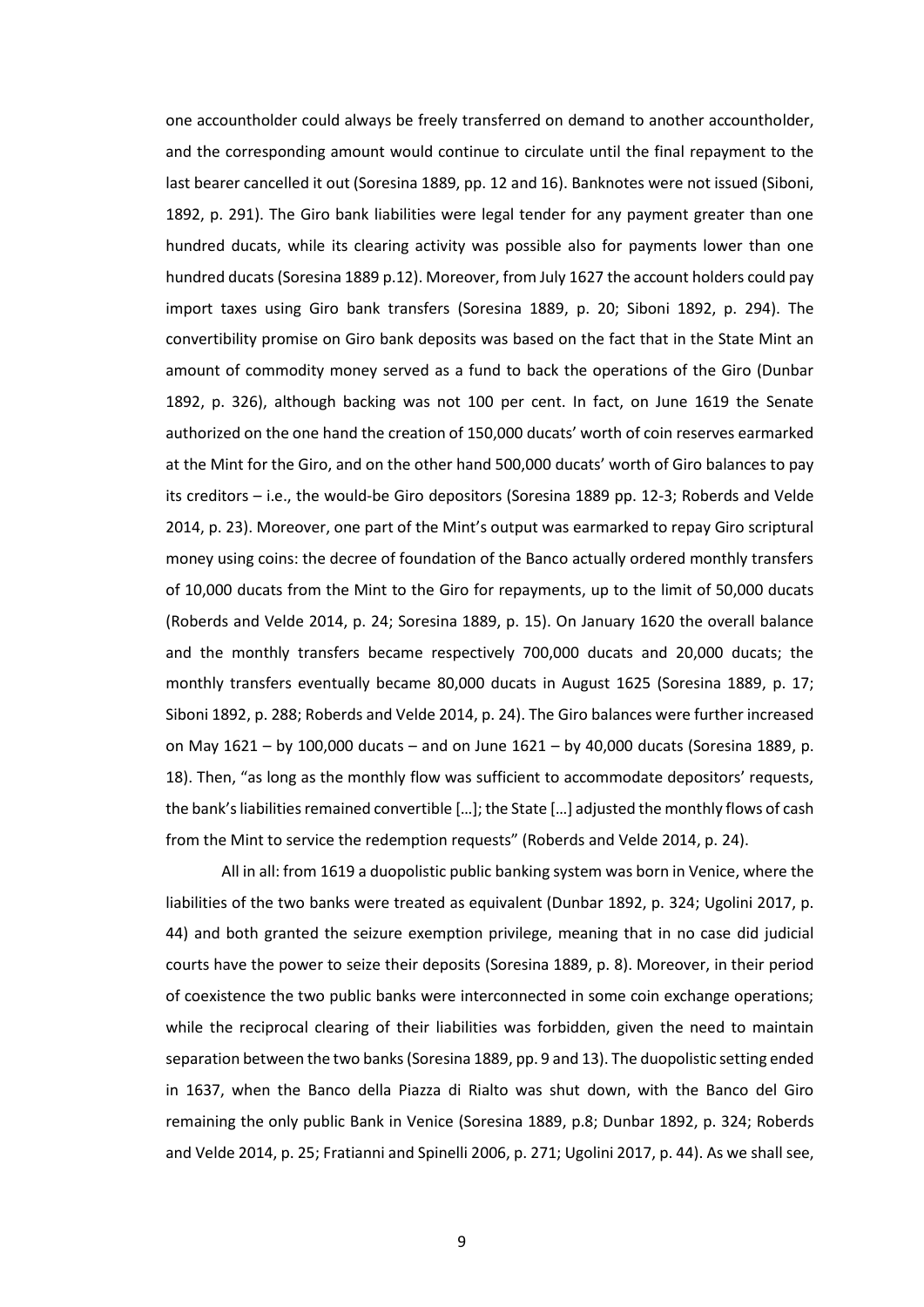the Banco della Piazza was actually an unintended casualty of the 1629-31 crisis despite not being involved in the monetization of the fiscal response to the shock.

II

In 1628, the Republic of Venice got involved in the War of the Mantuan Succession.<sup>7</sup> In general, war, famine and epidemics (the so-called "Three Horsemen of the Apocalypse") were often associated in the preindustrial world (Alfani 2013, p. 43), and this episode was no exception to the rule. Starting from March 1629, French and Imperial troops crossed the Alps to participate in the conflict (Alfani and Percoco 2019, p. 1171). In the Italian states, the first decades of the seventeenth century were characterized by severe food shortages (Alfani 2018, p. 152), and the already meagre supply of food was further jeopardized by war. In general, in Venice famine episodes were less intense than elsewhere thanks to the Republic's capacity to collect grain from the rest of the Mediterranean (Todesco 1989, p. 11), but this came at a sizable cost for the government, which sold the grain at subsidized prices to the population (Ugolini 2017, p.37). From a fiscal viewpoint, therefore, the war and famine put considerable pressure on public finances already. As early as April 1629, the governors of mainland cities were complaining to the central government about the severity of the famine and the high costs generated by it.<sup>8</sup>

Starting from spring 1630, an outbreak of bubonic plague (initially transmitted from the North by Imperial troops) started to spread first in the Duchy of Milan and then in the Venetian mainland, finally arriving in the city of Venice in late summer.<sup>9</sup> The massive outbreak

<sup>&</sup>lt;sup>7</sup> The War of the Mantuan Succession (1628-31) was an Italian episode of the Thirty Years' War (1618-1648) fought on a European scale between supporters and opponents of the Habsburg monarchies. After the death of the heirless Duke of Mantua, two claimants to the succession appeared (the Duke of Guastalla and the Duke of Nevers). The Holy Roman Empire, Spain, and Piedmont supported Guastalla's claim, while France and Venice supported Nevers'. The military outcome being unclear, the conflict was resolved by a political accord (Treaty of Cherasco, 1631), confirming Nevers as Duke of Mantua.

<sup>8</sup> On April 24, 1629, the Podestà (governor) of the mainland city of Bergamo, Valier, wrote to the Venetian Senate, complaining about the fact that the famine was severely hitting his territory (Pederzani 1992, p. 258). According to archival evidence, the price of wheat in Bergamo, which had fluctuated between 40 and 60 liras during the year 1627, reached an extreme height of 140 liras in 1629, to come back to a range between 20 and 60 liras in the years 1631-33 (Archival source: Biblioteca Civica Angelo Mai, Bergamo, 1.2.18.10.5 *Calmieri dei cereali*, 11, class. 1.2.18.10.5-11 (pr. 26781) 1627 gennaio - 1627dicembre; 13,class.1.2.18.10.5-13(pr.26783)1629 gennaio - 1629 dicembre, 14, class. 1.2.18.10.5-14 (pr. 26784) 1631 gennaio-1631dicembre; 15, class. 1.2.18.10.5-15 (pr. 26785) 1632 gennaio - 1632 dicembre; 16, class. 1.2.18.10.5-16 (pr. 26786) 1633 gennaio - 1633 dicembre).

<sup>9</sup> On August 22, 1630, Venetian authorities convened a commission of 36 physicians in order to evaluate the nature and the diffusion of the disease; the majority of the commission (28 members out of 36) were opposed to declaring that the disease was of pestilence nature, notwithstanding plague episodes had already been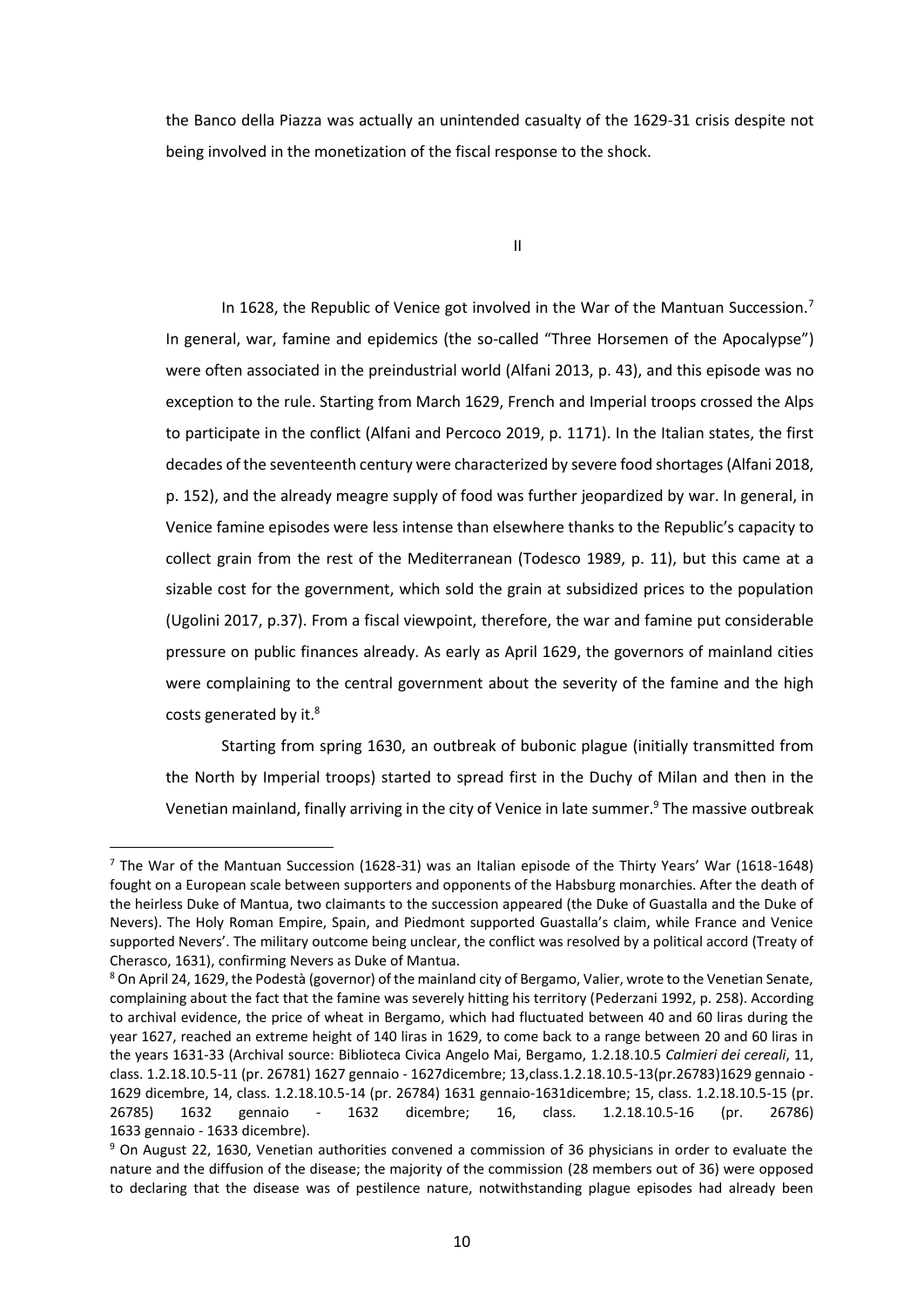in the city occurred between September and December 1630 – 20,923 deaths – with a peak in October 1630 (Ell 1989, p. 130), and in total 43,088 deaths were recorded over just three years; the population of Venice was 141,625 in 1624 and became 102,243 in 1633, a reduction of nearly 30 per cent (Lazzari et al., 2020, p.3). Such figures are consistent with the 35 per cent estimated mortality in Northern Italy, and should be compared to an estimated average annual mortality of between 2.7 and 3.7 per cent in normal times (Lazzari et al. 2020, p. 3). Many different indicators agree that the shock to the domestic economy was colossal, disrupting many diverse aspects of economic life including the arts industry – music production shrank by 40 per cent (Gonzaga Band 2018), while the average price of paintings collapsed by 81 per cent (Etro and Pagani 2010). While traditionally this epidemic has been considered a short-run disaster with limited long-run impact (Rapp, 1976, p. 154), recent research points to the fact that this was a crucial turning point for the Venetian economy (Alfani and Percoco 2019, p. 1197). More specifically, the 1630 plague provided a structural break in the way in which some macro-level variables – population density, urbanization and taxation per capita – affected wealth inequality (Alfani et al. 2020); the plague put the Republic on a lower growth path, favouring the rise of Northern Europe as well as of the Sabaudian State within Northern Italy (Alfani 2020).

To address the pandemic, the Senate had to decide immediately its policy action. During the previous 1576 pandemic the Venetian government had reacted slowly, both denying the plague and downsizing the number and nature of deaths (Palmer 1978, pp. 238- 75; Preto 1979, p. 123). The first and most urgent issue consisted of protecting public health by designing and implementing a containment policy. In the Venetian territories urban mortality rates during 1630-1 were severe (ranging from 433 per thousand in Chioggia to 615 per thousand in Verona), while in Venice itself the mortality rate was 330 per thousand, pointing to a certain success of the strict lockdowns implemented there (Alfani and Di Tullio 2019, p. 115). Venice had passed its first legislation to address epidemics in 1423, and a Health Office had been established in 1490 (Palmer 1978, pp. 51 and 85). The Health Office used its authority to close shops, as well as to prohibit auctions and markets (Allerston 1996, p. 279). These measures hit the majority of Venetians, who became unable to work during epidemics (Pullan 1960, p. 26; Biraben 1973, p. 145; Cipolla 1976, p. 42; Allerston 1996, pp. 292-5).

The containment measures "were carried into effect on a colossal scale with full resources of the state" (Palmer 1978, p. 142). The government was aware of such negative

signaled in the Venetian mainland (Preto 1979, p. 141). On April 4, 1630, the Bergamo authorities had already noted that an outbreak of plague was in the making (Archival source: Biblioteca Civica Angelo Mai, Bergamo, 60, class. 1.2.3.1-60 1629 dicembre 15 - 1632 maggio 22 *"Consiliorum"* pp. 62-63).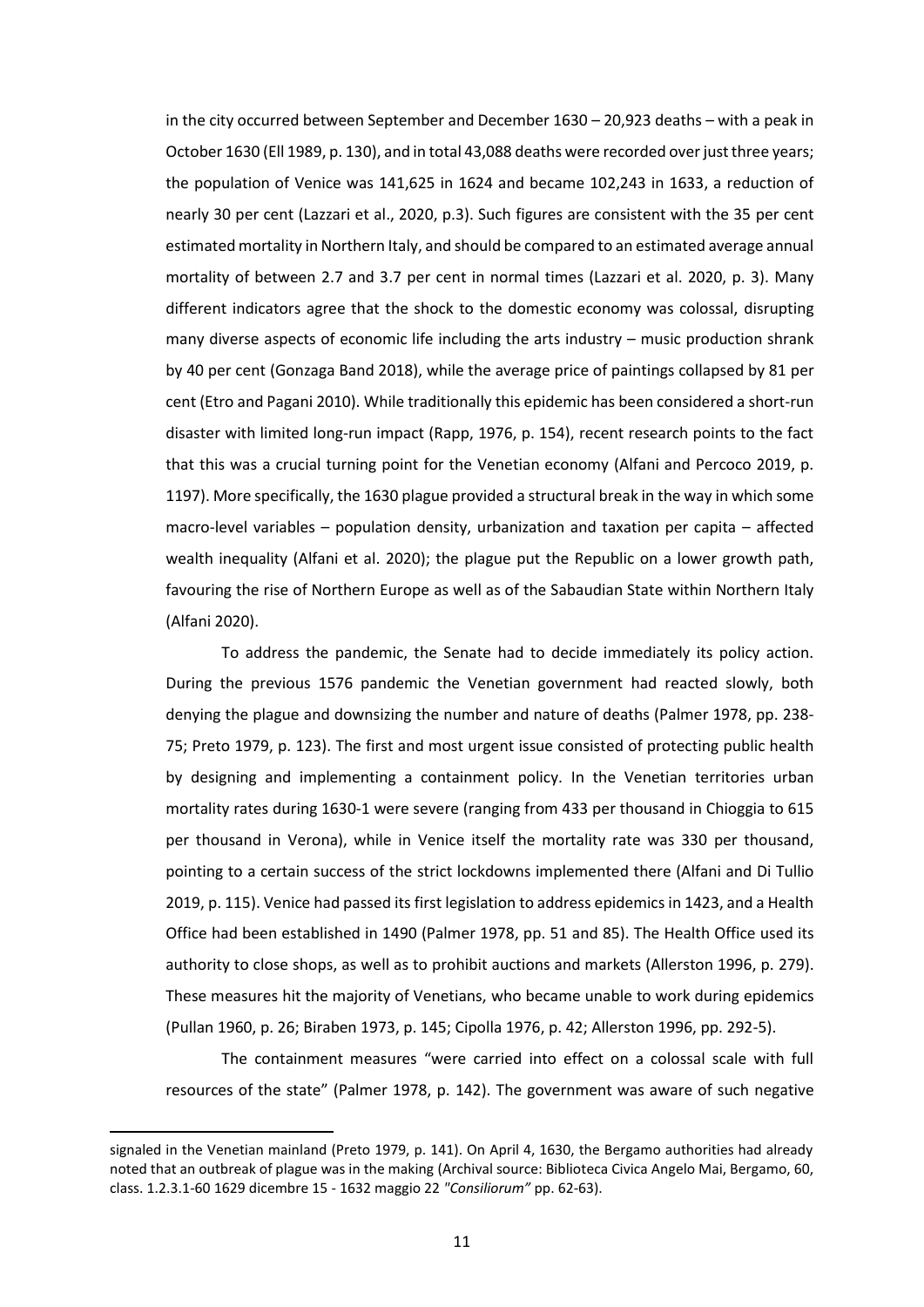effects on economic activity, so it then tried to alleviate the inhabitants' losses (Pullan 1964, p. 410; Cipolla 1976, p. 41; Biraben 1973, p. 57). $^{10}$  In normal times, social expenditures were very low in Venice: for example, available data for 1602 and 1633 – i.e. before and after the pandemic – show that social expenditures were negligible, amounting respectively to 0.2 and 0.4 per cent of total expenditures; in the same years the service of debt amounted respectively to 8.2 and 19.9 per cent (Alfani and Di Tullio 2019, p. 167). But during a pandemic, things were different. In practice, during the 1630 pandemic the government bought necessary goods from merchants to distribute them to the confined population,<sup>11</sup> as it had already done during the 1575 plague (Pullan 1964, p. 409).<sup>12</sup> When districts were put into quarantine, their inhabitants were provisioned by the State (Palmer 1978, p. 143). The overall fiscal effort to help inhabitants included subsidies and other fiscal help given to affected communities, and distributions of free rations of grain (Alfani 2018, p. 162). When decisions to destroy supposedly infected goods were made, compensation was paid – though not always in full (Pullan 1964, pp. 251 and 319; Allerston 1996, pp. 278 and 287). Moreover, the Venetian government influenced employment and nominal wages in the sectors under its total or partial control, including all the activities strictly related to health (esp. body clearers, who got paid huge salaries during pandemics: Allerston 1996, p. 296) and defence (esp. Arsenal workers, who had their wages paid despite being confined to their homes: Pullan 1964, p. 420). These fiscal transfers helped directly or indirectly inhabitants in trouble, particularly those in the lowest classes, which represented the largest part of the overall population: such people were often in debt, and at the greatest risk of crossing the boundary between subsistence and

 $\overline{a}$ 

<sup>&</sup>lt;sup>10</sup> A textile merchant pleaded for the quarantine to be lifted, given that "an incomparable greater number of people has died purely as a result of unemployment than of typhus or any other contagious disease" (Pullan 1964, p. 409); Verona was reported to be suffering more from the lockdown than from the disease itself (Palmer 1978, p. 275). Bribery episodes were registered, merchants being anxious to get their goods into Venice (Palmer 1978, pp. 231-5). Also the regular activity of the Mint suffered during the plague episodes (Stahl 2001, pp. 42- 53).

<sup>&</sup>lt;sup>11</sup> On December 3, 1630, the civil authorities of the city of Bergamo expressed increasing concern about the growing debt that the municipality was accumulating to address the costs of the pandemic (Archival source: Biblioteca Angelo Mai, -60, class. 1.2.3.1-60 1629 dicembre 15 - 1632 maggio 22 "*Consiliorum*" pp. 108-9).

<sup>&</sup>lt;sup>12</sup> Between December 1628 and November 1629 (i.e., during the early times of the famine), the Venetian Fodder Office ("Provveditori della Biave") had already sent to the mainland territories more than 236,000 ducats worth of grain, a sum which roughly corresponded to 10% of the Republic's total expenditures during the "normal" year 1633 (Pezzolo 2006, p. 84). The authorities of Vicenza and Treviso did not obey letters from Venice that ordered them to send grain to other territories (Lombardini 1963, p.27); similar letters were sent to Bergamo (Archival source: Biblioteca Civica Angelo Mai "260, class. 1.2.2.1-260 1629 dicembre 29; Venezia, "*in nostro ducali palatio", 1629, 29 decembris. Solutio datii traversini per territorium cremense pro bladis*", p. 264) and to Verona (Archivial source: Archivio di Stato di Verona, 34 ,1625 lug. 8 - 1630 mag. 31, "*Registrum Litterarium Ducalium*", p. 171).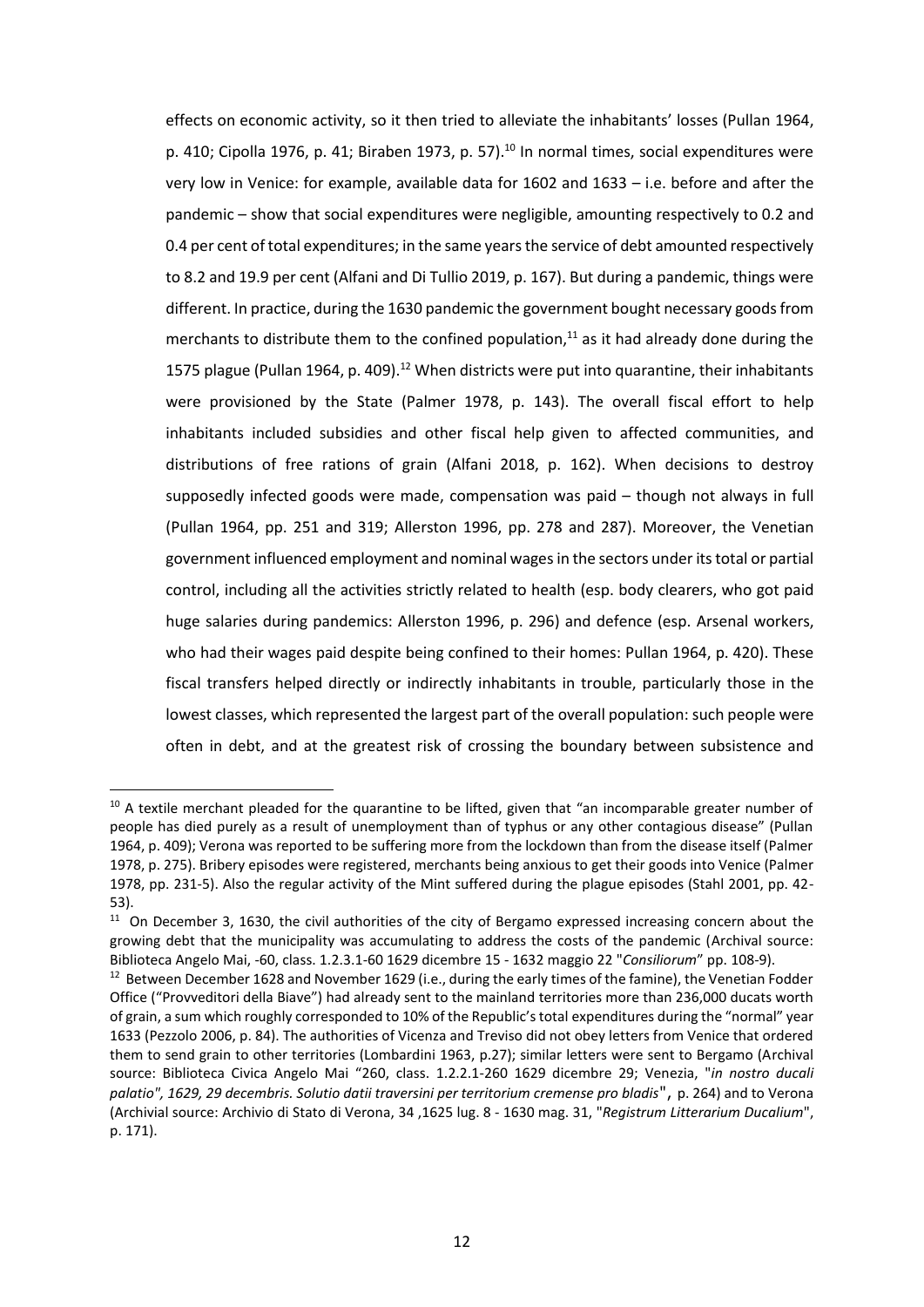poverty (Alfani and Di Tullio 2019, pp. 62-3). In the absence of subsidization, these people would have been most likely to revolt against the government's containment measures, as the opportunity cost of rioting would have been extremely low to them.

III

The 1629-31 famine and plague thus obliged the Venetian government to implement subsidies on a colossal scale, but how was such a huge fiscal expansion financed? Taxes were actually increased;<sup>13</sup> however, the plague had made tax collection more difficult, increasing the fiscal pressure (Pezzolo 1994, pp. 322-3; Alfani and Di Tullio 2019, p. 29). To help alleviate such pressure, the government also allowed Jews to lend on collateral outside of the ghetto (Preto 1979, p. 144; Allerston 1996, p. 293). But this was far from enough for financing the fiscal expansion. To deal with its worsening deficit, the Republic had to resort to fiscal monetization through the scriptural money issued by the Banco del Giro: in fact, the government paid its creditors by merely crediting their current accounts with the bank. The size of the Giro bank's liabilities, which had generally been less than one million ducats in the 1620s, rose to 2,071,168 ducats in April 1630, and surpassed 2,666,926 ducats in June 1630 (Soresina 1889, pp. 19, 23, and 29; Siboni 1892, p. 290; Roberds and Velde 2014, p. 24). While the Giro bank's liabilities kept increasing in concert with the famine and the bubonic plague (Soresina 1889, p. 29), the asset side of its balance sheet underwent a serious deterioration: the rise in scriptural money held by the public was theoretically matched by an increase in floating (non-marketable) government debt, but in reality such a debt did not actually exist, so that in fact the bank's assets were actually decreasing with respect to its liabilities. This situation, which *de facto* generated a loss for the issuing bank, precisely corresponds to the situation described in Figure 3 above. Fiscal monetization was actually decreasing the net worth of the monetary authority: in view of this, we interpret this episode as an historical illustration of the "net-worth helicopter money" strategy.

The choice of implementing such a radical strategy triggered a number of serious consequences. First, the government-induced growth of the Banco del Giro's business

<sup>&</sup>lt;sup>13</sup> On August 4, 1629 a new lump-sum wealth tax was introduced, and a second one was added in 1630 (Preto 1979, p. 144; Pezzolo 2003a, p.69; Pezzolo 2003b, p. 110; Pezzolo 2021, p. 74). Moreover, the "duties" – i.e. the set of taxes that affected the transit and consumption of goods (Alfani and Di Tullio 2019, p. 24) were increased twice in 1629, and once more in 1630 (Pezzolo 2021, p. 71).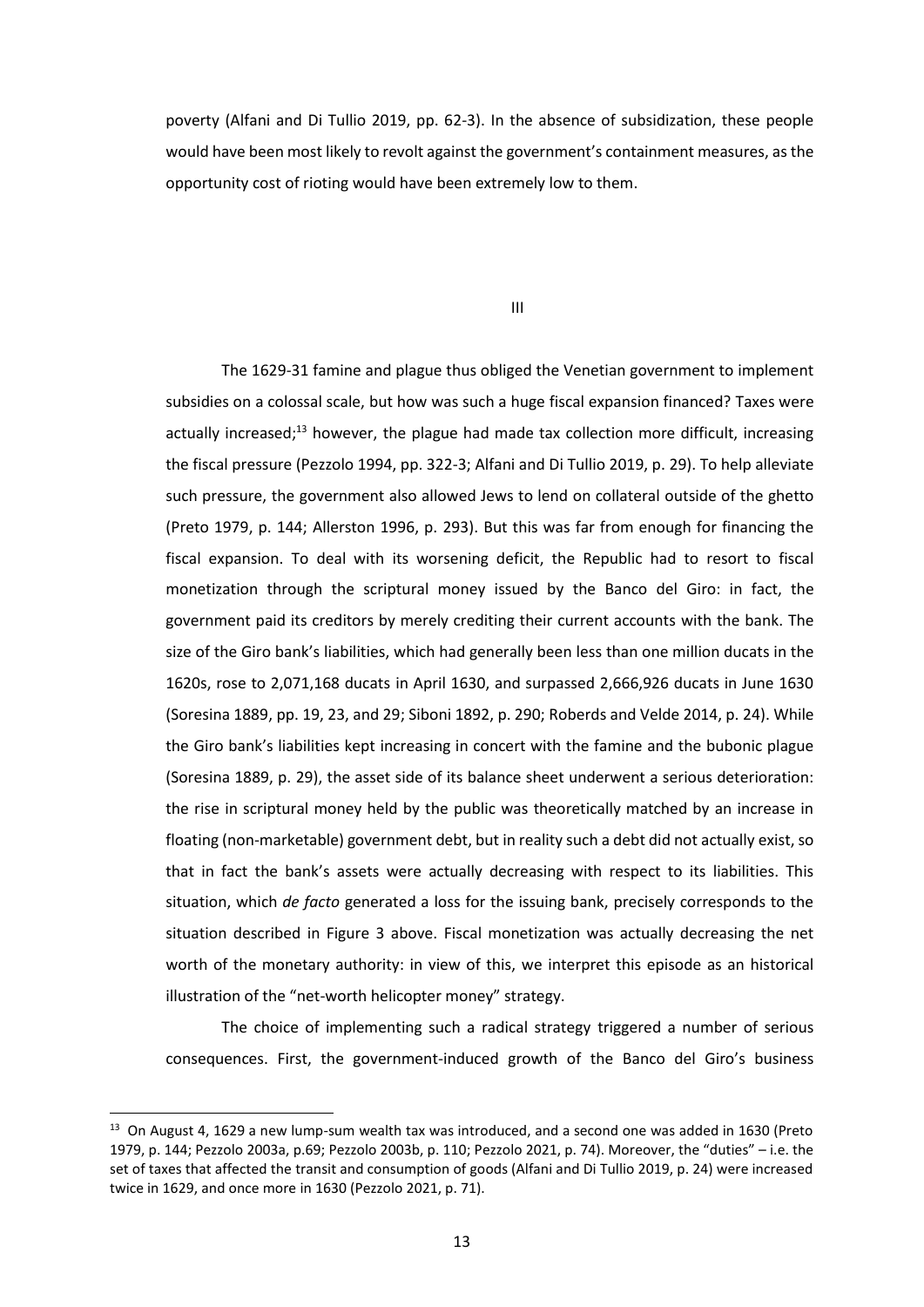crowded out the activity of the Banco della Piazza di Rialto (Ugolini 2017, p. 44). The balance sheet of the Banco della Piazza had reached its peak of 1.7 million ducats in 1618, i.e. one year before the establishment of the Banco del Giro; in 1630, the amount of deposits with the former had dropped to 56,185 ducats only, making the bank moribund until its final demise in 1637 (Siboni 1892, p. 290; Sissoko 2002, p. 8; Pezzolo 2018, p. 155). Second, the monetary expansion entailed a stark depreciation of the value of Giro bank money, which the bank had no way to counteract. Up to 1625 the premium between Giro bank money and coin had been positive and substantial; then from 1625 the premium began to fall, slowly at first and then precipitously in 1630, eventually turning negative (Soresina 1889, p. 29; Roberds and Velde 2014, p. 24): the *agio* was equal 20 per cent in 1624, then it dropped to 19.5 per cent in early 1629 and fell into negative territory (-10 per cent) in 1630 (Pezzolo 2018, p. 156). The depreciation of Giro bank money can be confirmed by looking at its market value in terms of silver. As shown in Figure 4, during the 1629 famine Giro bank money had already lost 10 per cent of its silver value, and at the peak of the plague (in September 1630) it was down as much as 25 per cent with respect to its pre-crisis valuation.



*Figure 4: Market value of Giro bank money (in silver grains). Source: Mandich (1957, p. 1173).*

The overexpansion of the money supply thus quickly triggered a substantial monetary depreciation, which the bank had no means to counteract in view of the weakness of its balance sheet. This depreciation forced the government to backtrack on its "net-worth helicopter money" strategy and reform its monetary policy setting. Already in July 1630, a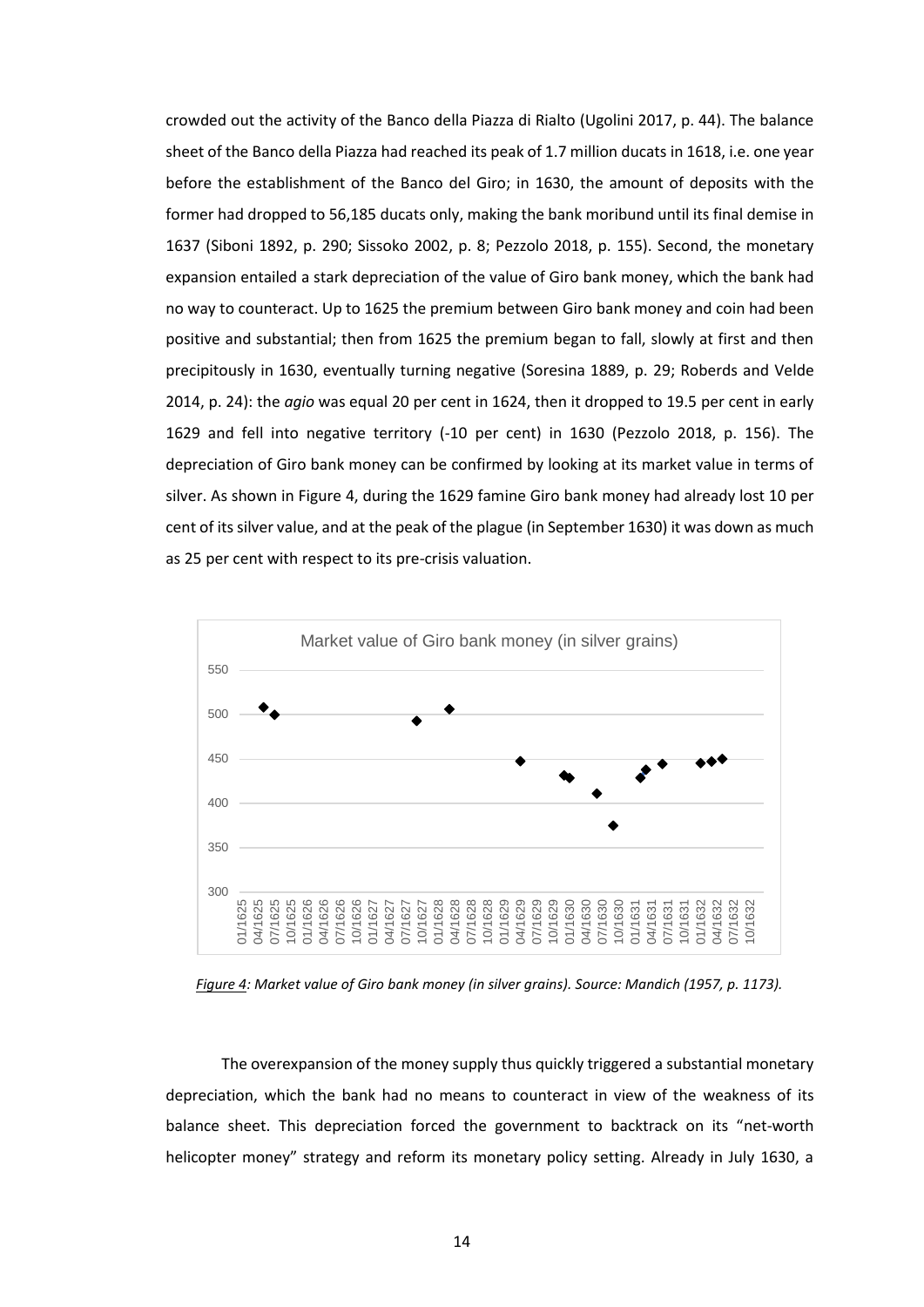monetary committee (*Inquisitori del Banco Giro*) was established, with the aim of reducing the bank's liabilities (Soresina 1889, p. 23; Siboni 1892, p. 290; Roberds and Velde 2014, p. 24). The reform proposed by the committee was made effective on September 24, 1630. Under this plan, the accounts of a number of separate administrations and public concessionaries – worth 716,652 ducats – were removed from the Giro Bank and transferred to the Mint, which was the division of the Treasury which was charged with the management of the public debt (Pezzolo 2003a). Private depositors were moreover invited to convert their Giro bank liabilities into "Mint deposits", paying seven per cent interest (Soresina 1889, pp. 25-6; Siboni 1892, p. 290, Roberds and Velde 2014, pp. 24-5). As the so-called "Mint deposits" were not current account deposits but inscribed bonds (Pezzolo 2003a), this amounted to the conversion of unremunerated sight liabilities into interest-bearing long-term bonds. Furthermore, Mint revenues from sales of life annuities at 14% were applied to the Giro bank (Soresina 1889, p. 26; Roberds and Velde 2014, p. 25) to strengthen its financial position. In accounting terms, this means that the Treasury first increased the outstanding government debt in order to raise the liquidity that allowed the bank to withdraw some of the money it had issued (Figure 5.1), then it gratuitously provided it with the resources transferred to it: in so doing, one of the Bank's liabilities was reduced without any asset being diminished, which *de facto* entailed an increase in the Bank's net worth (Figure 5.2). All in all, this amounted to transferring the loss previously generated on the monetary authority's balance sheet (Figure 3.2) back to the fiscal authority's balance sheet (Figure 5.2): differently said, the September 1630 reforms *de facto* reversed the "net-worth helicopter money" strategy implemented since the beginning of the macroeconomic shock.



*Figure 5. Balance sheet effects of the September 1630 reform.*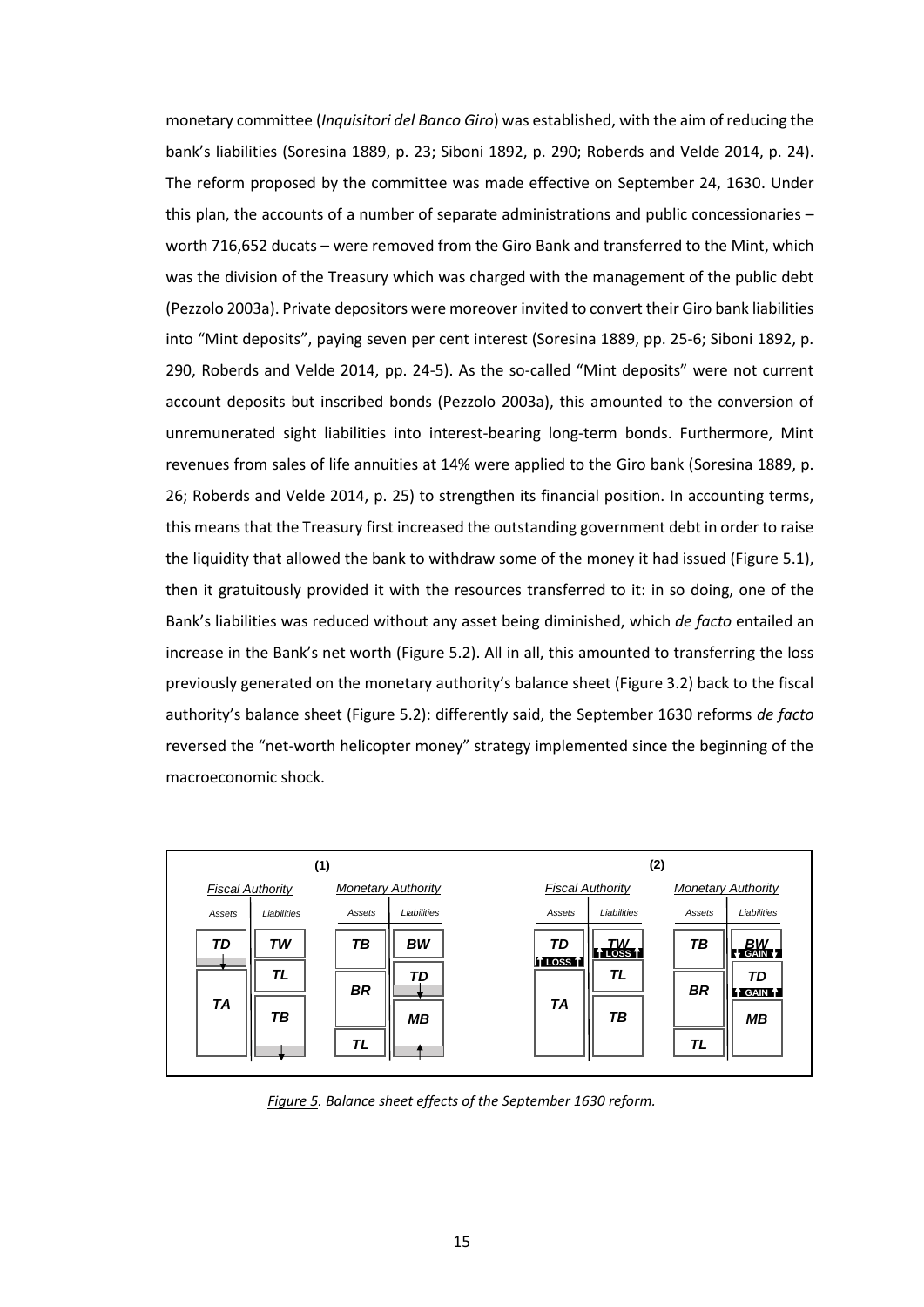These combined operations reduced the Giro balance sheet and then the money supply, thus allowing for a reappreciation of the bank money (see Figure 4) – although at the price of an increase in the funded public debt. The new monetary policy strategy brought down Giro balances to 1.4 million ducats at the end of 1630 (Soresina 1889, p. 29; Roberds and Velde 2014, p. 25), but it was not sufficient to restore convertibility on demand of Giro bank liabilities (Dunbar 1892, pp. 327 and 330). Moreover, the government was not able to stabilize the Giro balance sheet below 900,000 ducats until 1638 (Roberds and Velde 2014, p. 25), which from then on represented the usual amount of the Giro bank balance sheet (Pezzolo 2021, p. 96). Ex post, price instability – "an unprecedented rise in prices has been the worst blow of all", as argued by a contemporary observer (Cohen 1988, pp. 134-5) – and currency devaluation (Roberds and Velde 2014, p. 23) had been the macroeconomic outcomes of the "net-worth helicopter money" strategy. So, it is unlikely that such a strategy was socially optimal, especially in view of the fact that the relatively severe indebtedness of the Giro bank was not particularly dramatic compared with the Republic's fiscal income (Pezzolo 2003a, p. 64).<sup>14</sup> Meanwhile fiscal dominance was in place, with the Venice Senate completely controlling the Giro bank governance (Anonimo 1847, p. 364; Soresina 1889, p. 8; Dunbar 1892, pp. 312 and 321). So why did the Venetian authorities choose to implement such a suboptimal strategy  $$ only to quickly backtrack from it? To answer this question, it is natural to examine possible links between fiscal monetization and political pressure.

In the Republic of Venice, wealth inequalities were extreme, both between the lower and middle class and between the middle and upper class (Alfani and Di Tullio 2019, pp. 105- 12). This reflected the distribution of political rights, which was strictly reserved to the upper class. However, when calamities occurred, the patricians had to take into account the expectations of the lower classes. Urban populations were watchful of rulers, and they were ready to riot if they became convinced that the government was not doing all it could, (and should) have done to ensure the availability of food, guaranteeing the "right to bread" (Alfani 2018, p. 162). Politicians had much to fear, also in terms of personal safety, from riots motivated by distributional reasons – "injustice" – so that incentives to act were really strong. Indeed, most popular riots in early modern Venice seem to have been caused by "political" claims. Inhabitants' preferences mattered, although even full citizenship did not guarantee full political rights, as those were reserved for the patriciate (Alfani and Di Tullio 2019, pp. 13 and 61).

<sup>&</sup>lt;sup>14</sup> The Republic's fiscal income was worth 3,861,827 ducats in 1621 and 2,949,888 in 1633 (Besta 1912, pp. 464-75 and 486-93).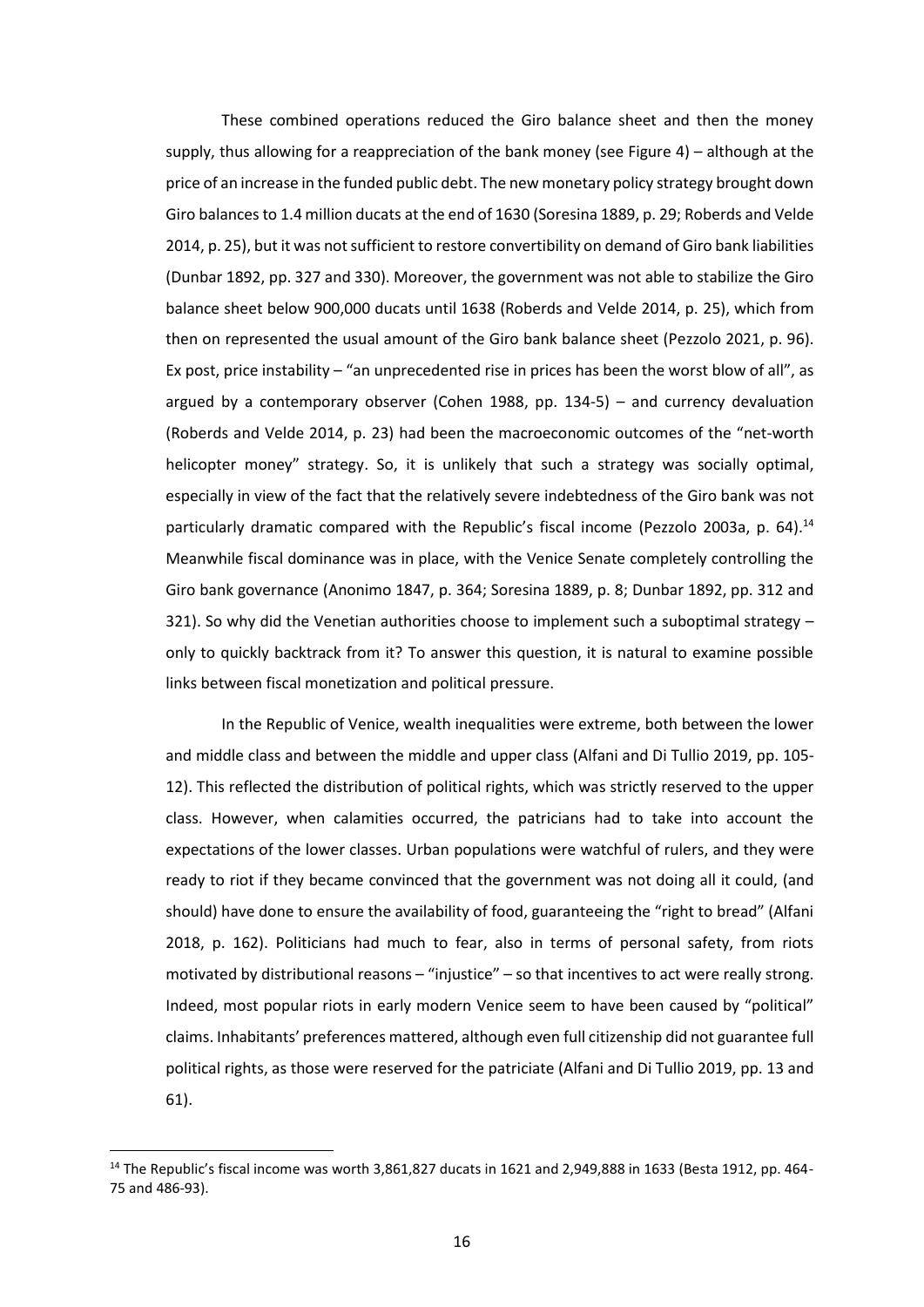The extraordinary money-financed fiscal stimulusimplemented in Venice during 1629- 30 can be considered optimal from the perspective of poor inhabitants, who benefited from real subsidies without being sensitive to the "monetary externalities" generated by the policy. <sup>15</sup> In this respect, the government decision can be considered consistent with the aim of pleasing the majority of inhabitants during a big macroeconomic downturn, thus enhancing consensus and avoiding riots. The theoretical framework behind this interpretation is illustrated in the Appendix. At one point, however, monetary instability became too strong and the government risked losing control of the useful monetization mechanism. At that point, those that were mostly sensitive to "monetary externalities" (i.e. the ruling upper class) were ready to accept some "sacrifices" in order to put an end to currency depreciation. The "sacrifices" consisted of accepting a conversion of liquid sight debt (Giro bank money) into illiquid long-term debt (the "Mint deposits"). Acceptance of this conversion (somewhat akin to a debt restructuring) by patricians allowed for reversing part of the monetization and putting an end to instability. Importantly, the "sacrifices" were such only in the short term, as in the long term high interest rates were duly paid to the holders of the newly-created funded debt. Because the conversion was actually financed through earmarking future tax revenues, and because the tax system was strongly regressive in Venice, the short-term redistribution in favour of the poor was offset by a long-term redistribution in favour of the wealthy. Indeed, the 1629-30 money-financed fiscal expansion did not cause a permanent change in the condition of poor inhabitants, since analysis of income distributions shows that, contrary to the Black Death of 1348, the bubonic plague of 1630 did not trigger a phase of sustained inequality decline (Alfani and Di Tullio 2019, p. 116; Alfani 2020, p. 204).

In view of all this, we can tentatively provide some speculative interpretations why a "net-worth helicopter money" strategy was first implemented and then abruptly reversed in Venice during the 1629-31 shock. At the beginning of the shock, the ruling class (which held the overwhelming share of Venetian public debt) was apparently unwilling to see the funded debt increase, thus forcing the Treasury to monetize the politically inevitable stimulus. After realizing the substantial costs of excessive monetization, however, consensus was found among patricians on the need for the funded debt to grow in order to limit money depreciation. Contrary to the "monetary-base helicopter money" strategy, the "net-worth helicopter money" might have prevented the long-term government debt from growing in the short term, but the latter's impact on monetary stability was probably much more violent than

<sup>&</sup>lt;sup>15</sup> For a definition of "monetary externality", see the Appendix.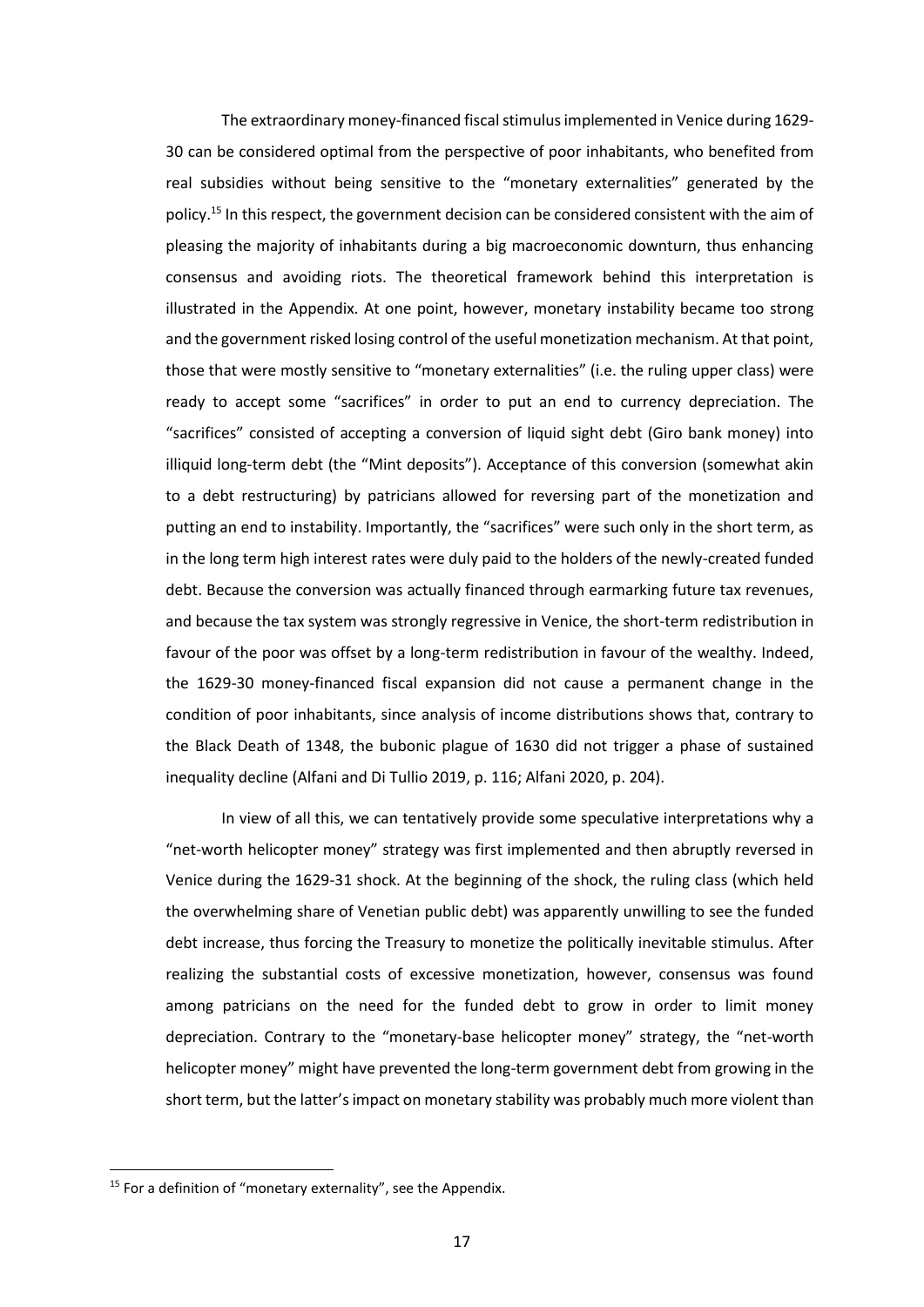the former's. As a result, the "net-worth helicopter money" strategy had to be quickly reversed and replaced by a much more conservative policy.

IV

Recently, monetary policy theory highlighted the relevance of the way interventions are orchestrated between the central bank's and the government's balance sheets (Sims 2004; Reis 2015; Orphanides 2016; Benigno and Nisticò 2020). In particular, radical options like the so-called "net-worth helicopter money" have been discussed as a possible strategy to cope with extraordinary macroeconomic shocks such as pandemics. However, episodes in which the "net-worth helicopter money" strategy has been actually implemented appear to be very rare in history. In this article, we have focused on one historical example in which a pandemic recession was actually addressed through the implementation of this strategy.

In the Republic of Venice, the 1629 famine and the 1630-1 plague caused a unique negative macroeconomic shock, that the oligarchic government addressed using a particularly radical form of fiscal monetization that corresponds to the modern notion of "net-worth helicopter money". As a matter of fact, the expansion of the bank of issue's liabilities was associated with a deterioration in the quality of its assets, thus producing capital losses to the issuer and reducing its net worth. This policy entailed monetary depreciation and instability, so that the government had to reverse it very quickly – i.e. before the end of the macroeconomic shock. Backtracking on the "net-worth helicopter money" strategy implied transferring the losses suffered on the monetary authority's balance sheet to the fiscal authority's balance sheet: this actually took place through a de facto government bailout of the bank of issue, as the bank's sight liabilities were converted into long-term public debt.

Why did the government choose to implement this suboptimal strategy? We argue that they did so to avoid political disturbances and popular rioting, while also preventing the long-term government debt from growing. Thus, in the short term, potential political and social consequences of the macroeconomic shock were minimized by implementing a redistributive policy from the rich to the poor. But in order to keep the monetization mechanism viable and prevent a complete debasement of bank money, the quality of the assets side of its balance sheet had to be restored: losses had to be covered through a *de facto* bailout, which made the inevitable growth of long-term government debt eventually occur.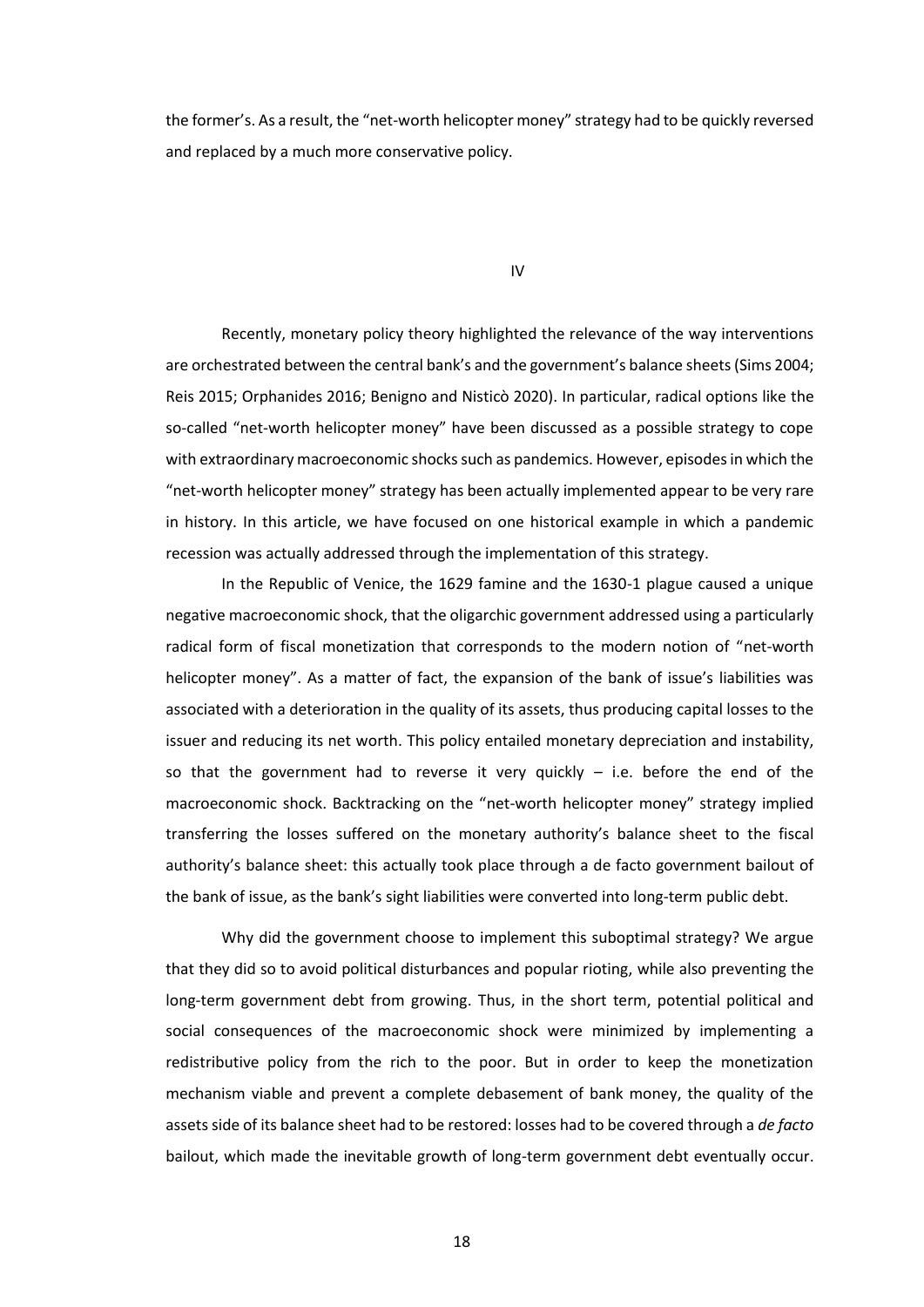However, it is worth underlining that in the long term, the conversion of sight bank liabilities into long-term debt actually reversed the distributional effects triggered by the "net-worth helicopter money" strategy: as taxes were strongly regressive in Venice, the ensuing conservative fiscal policy which allowed repaying the debt entailed a redistribution of resources from the poor to the rich.

The history of the Venetian reaction to the 1629-31 famine and pandemic echoes many aspects of the Covid-19 crisis. For one thing, it proves that nowadays' extraordinary fiscal expansion to cope with a pandemic were far from unprecedented. Moreover, it suggests that nowadays' central bankers' refusal to embark into some "net-worth helicopter money" experiment may have been a good idea after all. More generally, the Venetian experience with "net-worth helicopter money" highlights the redistributive implications of the design of macroeconomic policies, as well as the importance of political economy factors in the choices underlining such designs.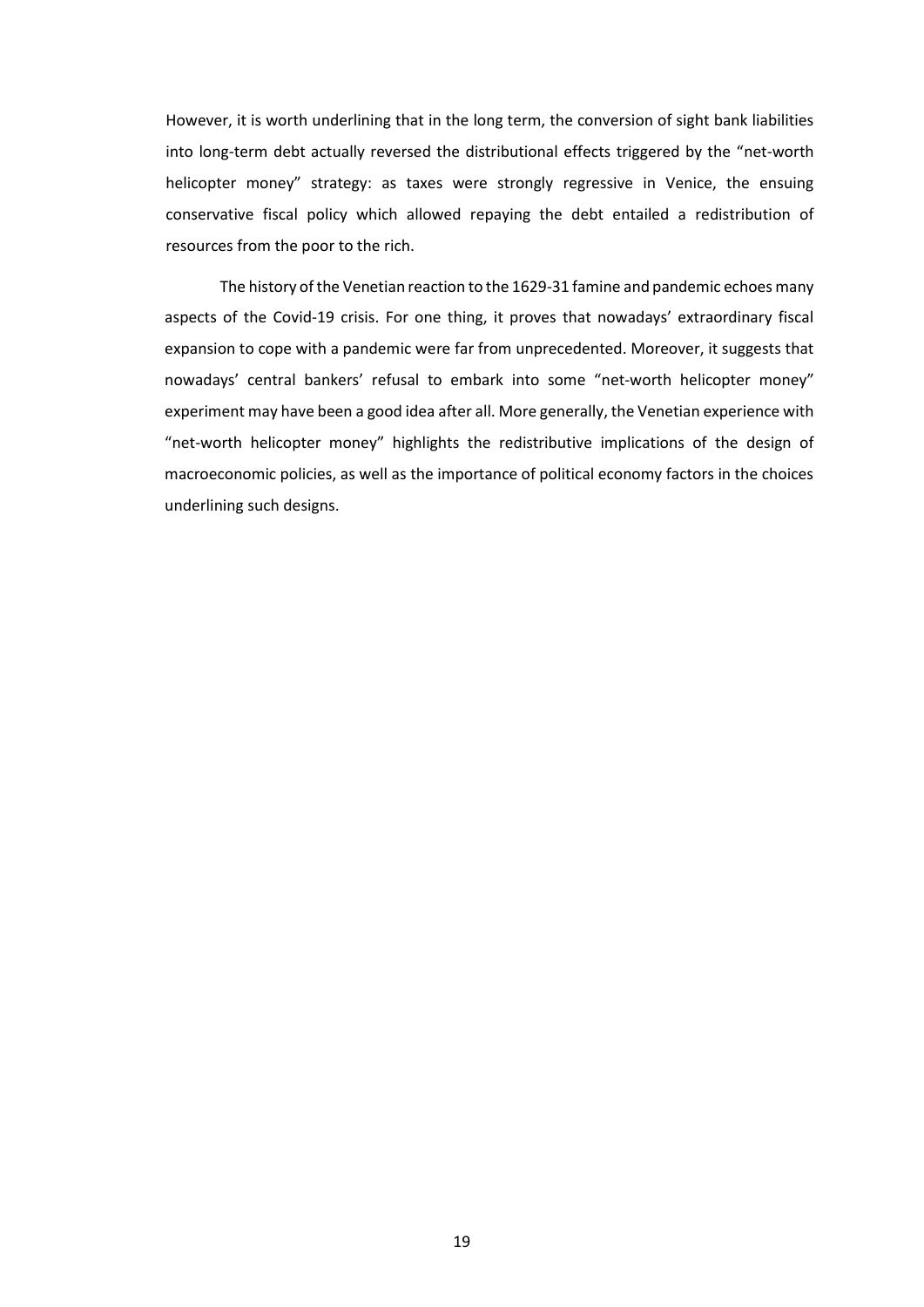AL-BAWWAB, R. (2021). The Zecca mint: a self-enforcing monetary constitution in historic Venice. *Economics of Governance*, forthcoming.

ALFANI, G. (2013). *Calamities and the Economy in Renaissance Italy: The Grand Tour of the Horsemen of the Apocalypse*. Basingstoke: Palgrave Macmillan.

ALFANI, G. (2018). Famines in late medieval and early modern Italy: a test for an advanced economy. In D. Collet and M. Schuh (eds.), *Famines during the 'Little Ice Age' (1300- 1800): Socionatural Entanglements in Premodern Societies*, Cham: Springer.

ALFANI, G. (2020). Pandemics and asymmetric shocks. *Journal for the History of Environment and Society*, **5**, pp. 197-209.

ALFANI, G. and DI TULLIO, M. (2019). *The Lion's Share: Inequality and the Rise of the Fiscal State in Preindustrial Europe*. Cambridge: Cambridge University Press.

ALFANI, G., DI TULLIO, M., and FOCHESATO, M. (2020). The determinants of wealth inequality in the Republic of Venice. CAGE Working Paper Series n. 483.

ALFANI, G., and PERCOCO, M. (2019). Plague and long-term development: the lasting effects of the 1629-30 epidemic on the Italian cities. *Economic History Review*, **72**, pp. 1175- 1201.

ALLERSTON, P.A. (1996). *The Market in Second-Hand Clothes and Furnishings in Venice (1500-1650)*. European University Institute: unpublished PhD thesis.

ANONIMO (1847). *Le Finanze della Repubblica Veneta e il Banco-Giro*. Venice: Tipografia Antonelli.

BENIGNO, P. and NISTICÒ, S. (2020). Non-neutrality of open market operations. *American Economic Journal: Macroeconomics*, **12**, pp. 175-226.

BESTA, F. (1912). *Bilanci Generali della Repubblica di Venezia*, vol. 1. Venice: F. Visentini.

BINDSEIL, U. (2019). *Central Banking before 1800: A Rehabilitation*. Oxford: Oxford University Press.

BIRABEN, J.N. (1973). Conséquences économiques des mesures sanitaires contre la peste du moyen-âge au XVIII<sup>e</sup> siècle. Annales Cisalpines d'Historie Sociale, 1, pp. 49-61.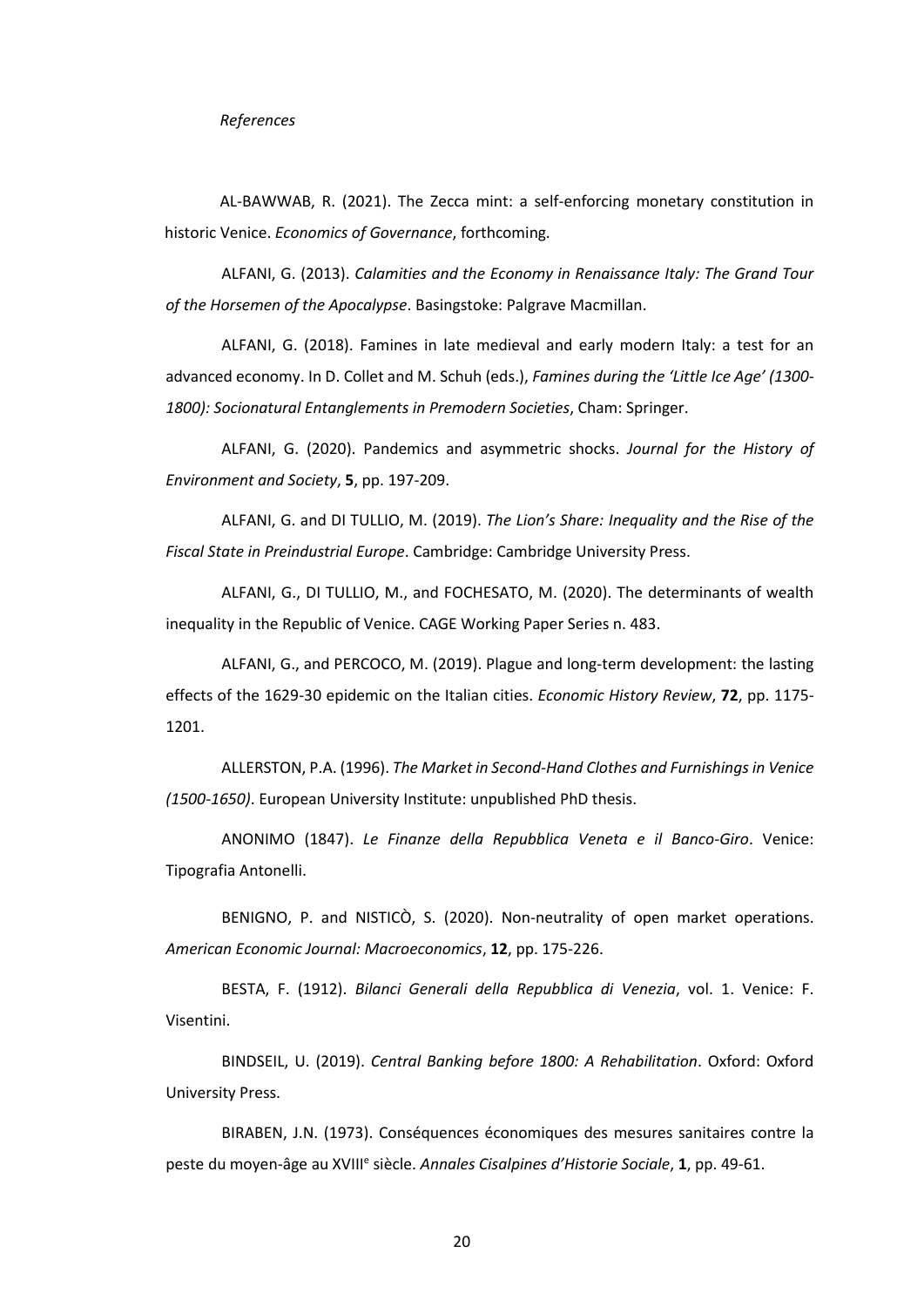BUITER, W.H. (2014). The simple analytics of helicopter money: why it works – always*. Economics: The Open-Access, Open-Assessment E-Journal*, **8**, pp. 1-45.

CIPOLLA, C.M. (1976). *Public Health and the Medical Profession in the Renaissance*. Cambridge: Cambridge University Press.

COHEN, M.R. (1988). *The Autobiography of a Seventeenth-Century Rabbi: Leon Modena's Life*. Princeton: Princeton University Press.

DUNBAR, C.F. (1892). The Bank of Venice. *Quarterly Journal of Economics*, **6**, pp. 308- 35.

DUNBAR, C.F. (1893). The Bank of Venice: addendum. *Quarterly Journal of Economics*, **7**, pp. 210-6.

ELL, S. (1989). Three days in October of 1630: detailed examination of mortality during an early modern plague epidemic in Venice. *Reviews of Infectious Diseases*, **11**, pp. 128-39.

ETRO, F. and PAGANI, L. (2010). The market for paintings in baroque Venice. University of Milan-Bicocca Department of Economics Working Paper Series n. 191.

FINLAY, R. (1980). *Politics in Renaissance Venice*. London: Benn.

FRATIANNI, M., and SPINELLI, F. (2006). Italian city-states and financial evolution. *European Review of Economic History*, **10**, pp. 257-78.

FRIEDMAN, M. (1969). The optimum quantity of money. In M. Friedman, *The Optimum Quantity of Money and Other Essays*. Chicago: Adline Publishing Company.

GALÌ, J. (2020). The effects of a money-financed fiscal stimulus. *Journal of Monetary Economics*, forthcoming.

GONZAGA BAND (2018). *Venice 1629*. London: Resonus Limited.

INCLIMONA, E. (1913). Le origini del Banco Giro. *Giornale degli Economisti e Rivista di Statistica*, **46**, pp. 144-56.

JUDDE DE LARIVIÈRE, C. (2020). Political participation and ordinary politicization in renaissance Venice: was the "popolo" a political actor? In M. van Gelder and C. Judde de Larivière (eds.), *Popular Politics in an Aristocratic Republic*. London and New York: Routledge.

LAZZARI, G., COLAVIZZA, G., BORTOLUZZI, F., DRAGO, D., ERBOSO, A., ZUGNO, F., KAPLAN, F., and SALATHÉ, M. (2020). A digital reconstruction of the 1630-1631 large plague outbreak in Venice. *Scientific Reports*, **10**, 17849.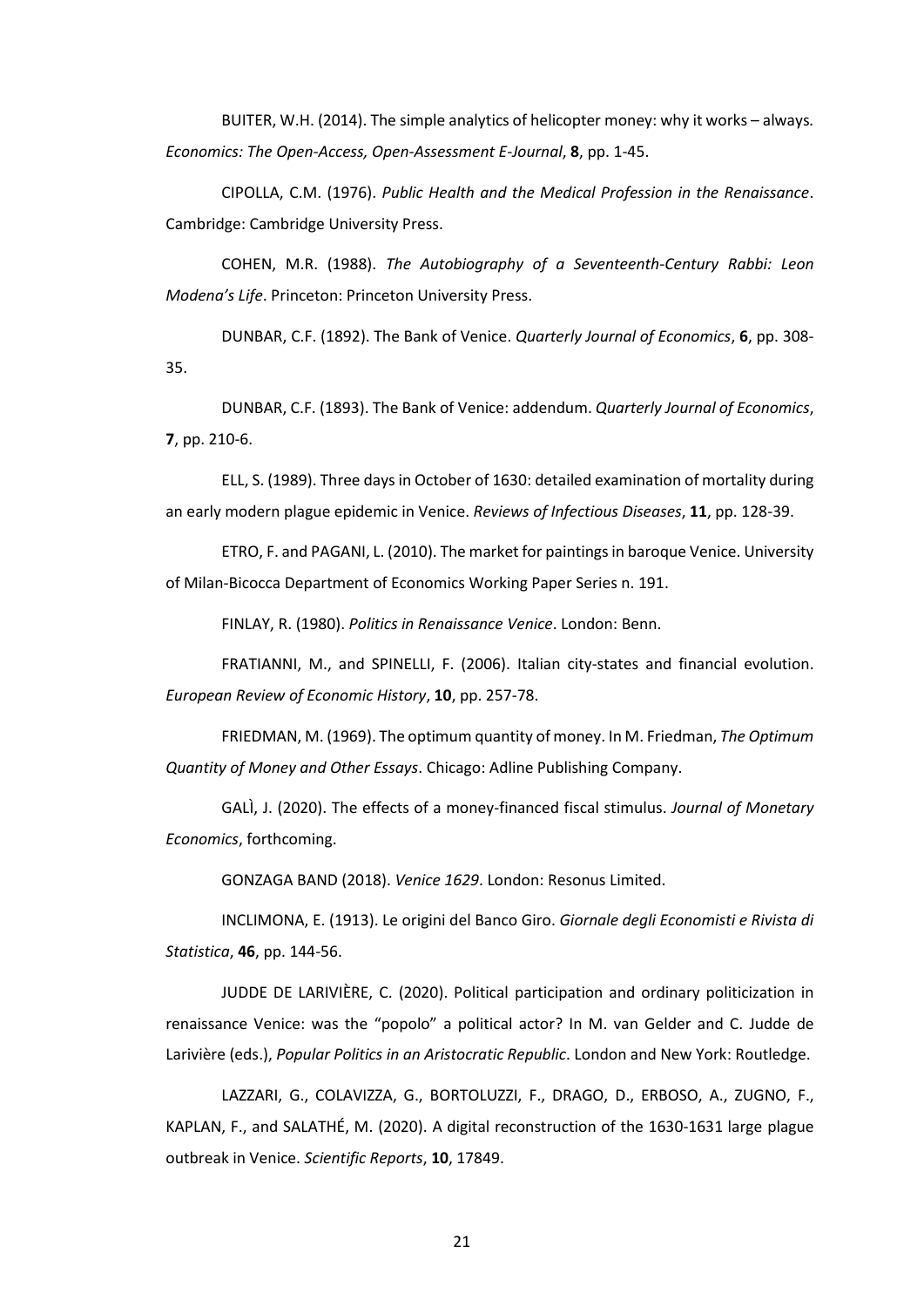LOMBARDINI, G. (1963). *Pane e Denaro a Bassano tra il 1501 e il 1799*. Venice: Neri Pozza Editore.

MAGATTI, E. (1914). Il mercato monetario veneziano alla fine del XVI secolo. *Nuovo Archivio Veneto*, **27**, pp. 245-323.

MANDICH, G. (1957). Formule monetarie veneziane del periodo 1619-1650. *Il Risparmio*, **5**, pp. 634-82.

MASCIANDARO, D. (2020). Covid-19 helicopter money: economics and politics. *Covid Economics*, **7**, pp. 23-45.

MUELLER, R.C. (1997). *The Venetian Money Market: Banks, Panic and the Public Debt, 1200-1500*. Baltimore: Johns Hopkins University Press.

ORPHANIDES, A. (2016). Fiscal implications of central bank balance sheet policies. IMFS Working Paper Series n. 105.

PALMER, R.J. (1978). *The Control of Plague in Venice and Northern Italy, 1348-1600*. University of Kent: unpublished PhD thesis.

PEDERZANI, I. (1992). *Venezia e lo "Stado de Terraferma": Il Governo delle Comunità nel Territorio Bergamasco (secc. XV-XVIII)*. Milan: Vita e Pensiero.

PEZZOLO, L. (1994). Sistema di potere e politica finanziaria nella Repubblica di Venezia (secoli XV-XVII). In G. Chittolini, A. Molho, and P. Schiera (eds.), *Origini dello Stato: Processi di Formazione Statale in Italia fra Medioevo ed Età Moderna*. Bologna: Il Mulino.

PEZZOLO, L. (2003a). The Venetian government debt, 1350-1650. In M. Boone, K. Davids, and P. Janssens (eds.), *Urban Public Debts, Urban Government and the Market for Annuities in Western Europe (14th -18th Centuries)*. Turnhout: Brepols.

PEZZOLO, L. (2003b). *Il Fisco dei Veneziani: Finanza Pubblica ed Economia tra XV e XVII Secolo.* Verona: Cierre Edizioni.

PEZZOLO, L. (2006). *Una Finanza d'Ancien Régime: La Repubblica Veneta tra XV e XVIII Secolo*. Naples: Edizioni Scientifiche Italiane.

PEZZOLO, L. (2018). Public banks and state finance in Florence and Venice. In L. Costabile and L. Neal (eds), *Financial Innovation and Resilience: A Comparative Perspective on the Public Banks of Naples (1462-1808)*. Cham: Palgrave Macmillan.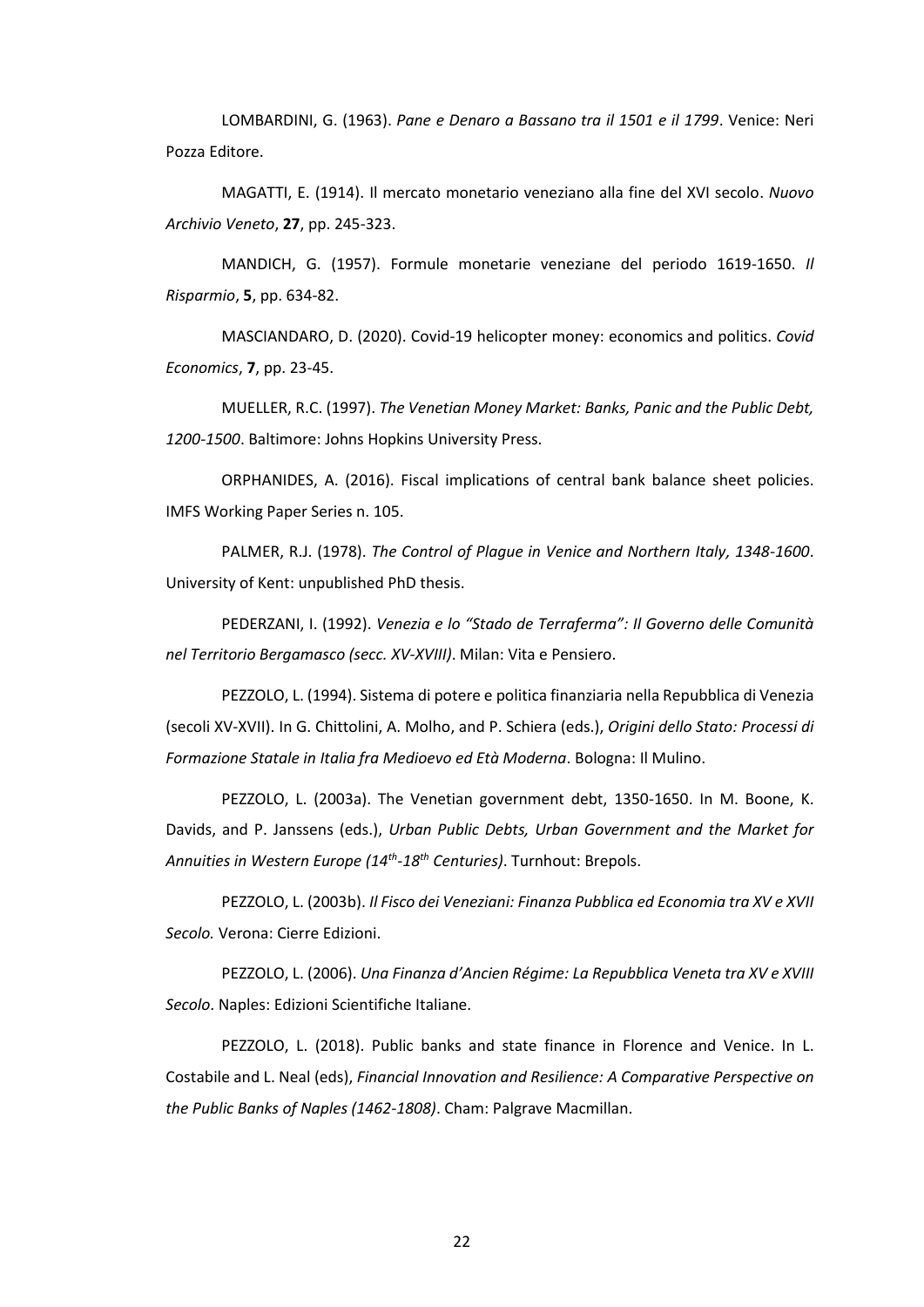PEZZOLO, L. (2021). Una finanza in guerra, 1645-1669. In G. Ortalli, G. Gullino, and E. Ivetic (eds.), *L'Inestinguibile Sogno del Dominio: Francesco Morosini*. Venice: Istituto Veneto di Scienze, Lettere ed Arti.

PRETO, P. (1979). Le grandi pesti dell'età moderna: 1575-77 e 1630-31. In *Venezia e la Peste, 1348-1797*. Venice: Marsilio Editori.

PULLAN, B. (1960). Poverty, charity and the reason of state: some Venetian examples. *Bollettino dell'Istituto di Storia della Società e dello Stato Veneziano*, **2**, pp. 17-60.

PULLAN, B. (1964). Wage-earners and the Venetian economy, 1550-1630. *Economic History Review*, **16**, pp. 407-26.

RAPP, R.T. (1976). *Industry and Economic Decline in Seventeenth-Century Venice*. Cambridge (Mass.): Harvard University Press.

REIS, R. (2015). Comment on: "When does a central bank's balance sheet require fiscal support?" by M. Del Negro and C.A. Sims. *Journal of Monetary Economics*, **73**, pp. 20-5.

ROBERDS, W., and VELDE, F.R. (2014). Early public banks. Federal Reserve Bank of Chicago Working Paper Series n. 3.

SIBONI, G. (1892). Il Banco Giro di Venezia: a proposito di alcune recenti pubblicazioni. *Giornale degli Economisti*, **5**, pp. 287-95.

SIMS, C.A. (2004). Fiscal aspects of central bank independence. In H.W. Sinn, M. Widgrén, and M. Köthenbürger (eds.), *European Monetary Integration*. Cambridge (Mass.) and London: The MIT Press.

SISSOKO, C. (2002). The political economy of private paper money: institutional development in Europe up to 1800. Working paper.

SISSOKO, C. (2007). The disappearance of deposit banks: an explanation. Working paper.

SORESINA, A. (1889). *Il Banco Giro di Venezia*. Venice: Fratelli Visentini.

STAHL, A.M. (2001). The Venetian mint in the age of the Black Death. In P. Curtis (ed.), *Material Culture and Cultural Materialism in the Middle Ages and Renaissance*. Turnhout: Brepols.

TODESCO, M.T. (1989). Andamento demografico della nobilità veneziana allo specchio delle votazioni nel Maggior Consiglio (1297-1797). *Archivio Veneto,* **176**, pp. 1-50.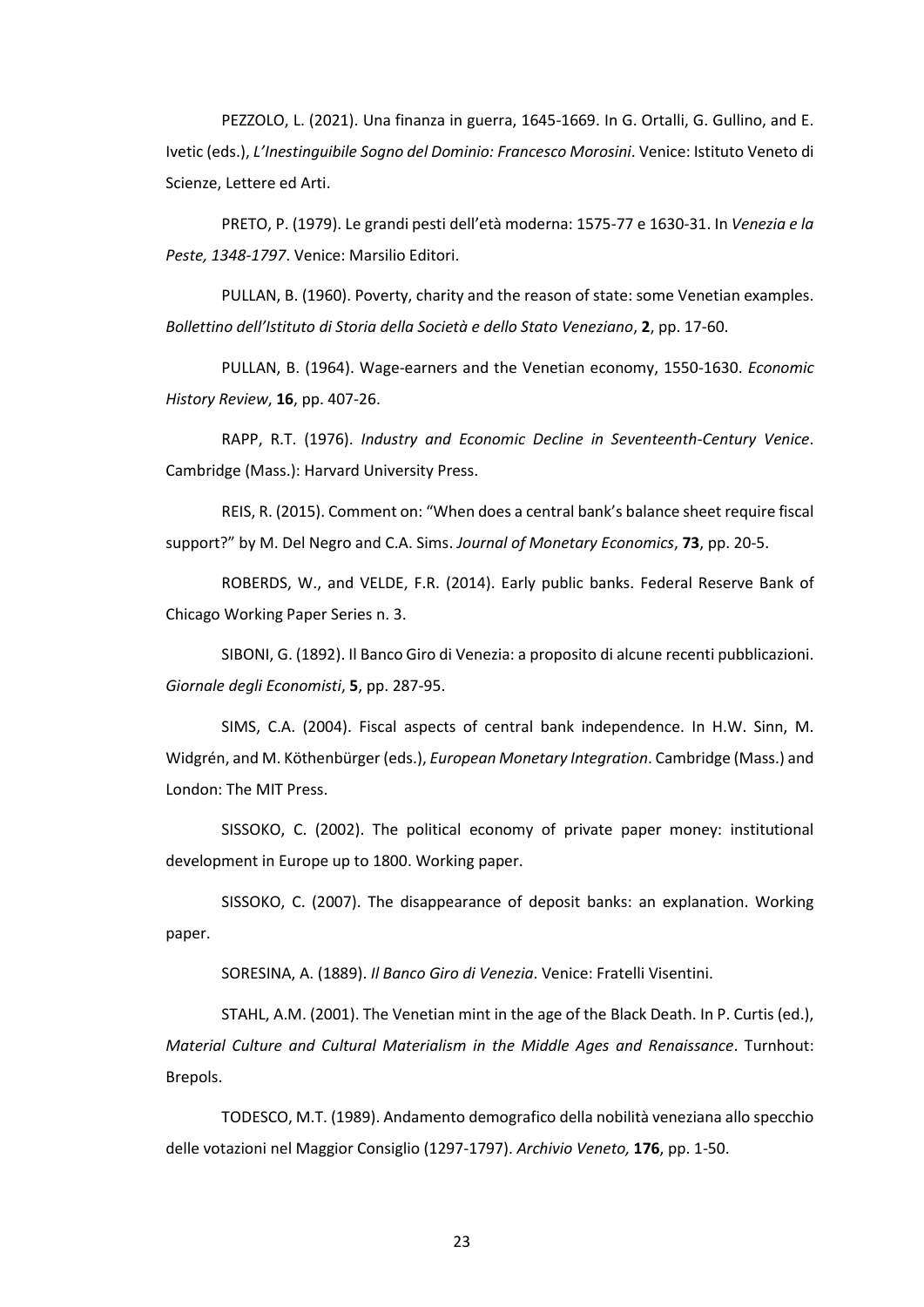UGOLINI, S. (2017). *The Evolution of Central Banking: Theory and History*. London: Palgrave Macmillan.

UGOLINI, S. (2018). The historical evolution of central banking. In S. Battilossi, Y. Cassis, and K. Yago (eds.), *Handbook of the History of Money and Currency*. Cham: Springer.

VAN GELDER, M. (2018). The people's prince: popular politics in early modern Venice. *Journal of Modern History,* **90**, pp. 249-91.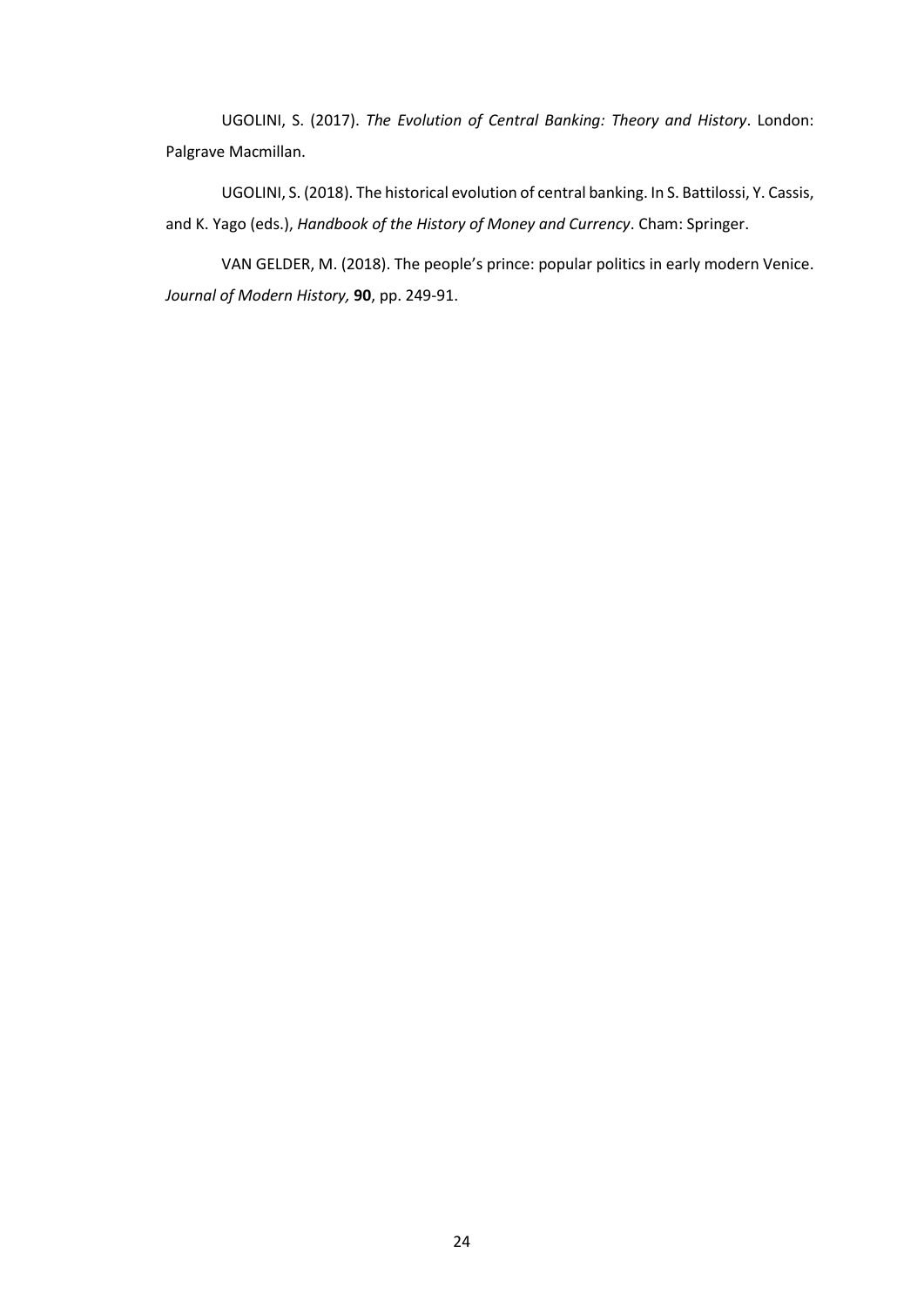#### *Appendix: Pandemic Recession, Helicopter Money and Political Pressure*

What happened in Venice in the period 1629-1631 can be also described using a model, using and modifying the theoretical settings introduced in Masciandaro and Passarelli (2019), Masciandaro (2020) and Favaretto and Masciandaro (2021).

## *1. The Policymaker*

The economy consists of a population of inhabitants, and a policymaker that controls both fiscal and monetary policies. In the case of Venice, the Senate represents the incumbent policymaker. Initially we use the standard assumption that the policymaker is a benevolent player (Acemoglou et al. 2020; Argente et al. 2020; Brotherhood et al. 2020; Glover et al. 2020). This assumption will be modified later. All players are rational and share the same information; they maximize their utility in a simultaneously and one-shot way. Moreover, the population size is one, then total and per-capita amounts are the same for all the variables.

Since the population size is one, maximizing the utility of the average representative inhabitant amounts to maximizing social welfare. Without macroeconomic shocks, fiscal monetization is not needed. In Venice in normal times the Republic produced systematic fiscal surpluses. If a pandemic and/or a famine occurs, the policymaker sets her economic policies to maximize social welfare. Venice was hit by an adverse macroeconomic shock from April 1629 – when a famine started – to September 1631 – when a bubonic plague ended.

A pandemic shock triggers a special recession, because inhabitants' incomes can be hit in an heterogeneous way for three reasons. First, the effects of both the disease and the corresponding public policies are unequally distributed (Glover 2020; Bloom et al. 2021). Second, the less the policymaker is involved in supporting the economy during the pandemic recession through fiscal transfers, the more likely are negative second-round effects on the well-functioning of the economic and financial system after the pandemic (pandemic externalities) (Acharya and Steffen 2020; Anderson et al. 2020; Deb et al. 2020; Bloom et al. 2021). Third, the fiscal policy financing introduces the possibility of monetary stability risks (monetary externalities). Therefore the policymaker will choice its economy policy design maximizing a welfare function with three terms (Masciandaro and Passarelli 2019; Masciandaro 2020):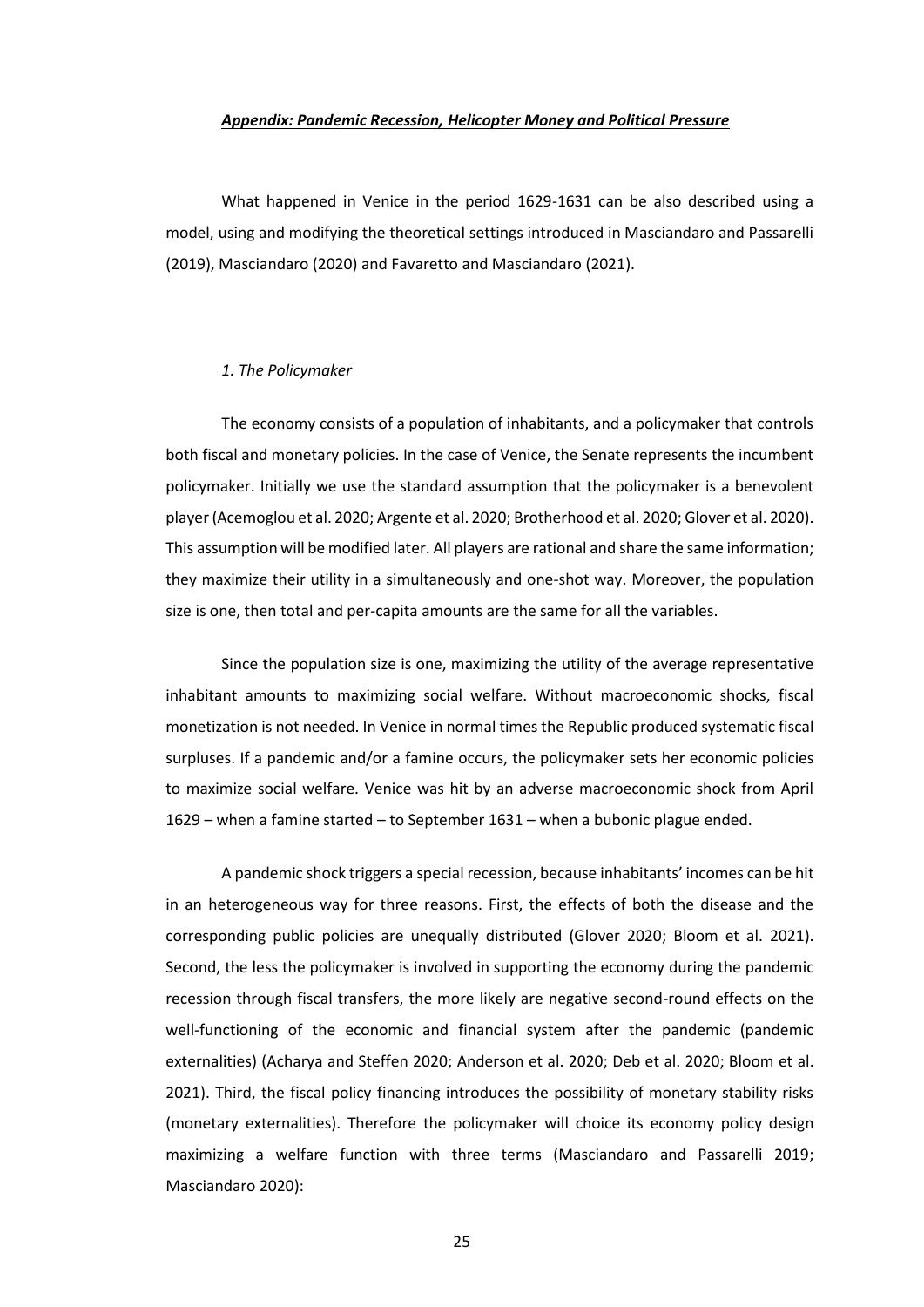$$
V(\beta, \delta, \tau) = U(\beta, \delta, \tau) - F(\beta) - M(\beta, \delta)
$$
\n(1)

Where  $U(\beta, \delta, \tau)$ , F(β) and M( $\beta, \delta$ ) are respectively the inhabitants' utility, the pandemic externalities and the monetary externalities, while τ,  $\beta$ , and  $\delta$  represent the key economy policy variables: taxation, fiscal spending and fiscal monetization. Then the first step is to explore how inhabitants behave.

## *2. The Inhabitants*

We assume that inhabitants are risk neutral, and they maximize their overall utility from consumption and disutility from effort. In our setting inhabitants' utility is associated with heterogeneous resources (Krishnamurthy and Vissing-Jorgensen 2012; Masciandaro and Passarelli 2019; Glover et al. 2020; Gertler 2020; Masciandaro 2020; Reis 2020), and these sources are combined to consume a single final good (Masciandaro and Passarelli 2019; Glove et al. 2020).

Inhabitants expect that when a pandemic occurs their incomes can be hit. Containment measures save lives, but in parallel impose limitations on several economic activities. People suffer because lockdown measures and quarantines reduce their incomes and expenditures (Baker et al. 2020a; Carvalho et al. 2020; Cox et al. 2020). At the same time, inhabitants expect that the policymaker will help those of them who are suffering with an injection of a lump-sum fiscal transfer to mitigate the pandemic costs (Acemoglou et al. 2020; Argente et al. 2020; Brotherhood et al. 2020; Glover et al. 2020).

As much as inhabitants' losses due to the pandemic can be heterogenous, the same will be true for the distribution of the fiscal transfers (Bayer et al. 2020; Glover et al. 2020). The pandemic shock and the consequent fiscal transfer policy influence inhabitants' welfare in an unequal way, producing a special case of income heterogeneity (Auerbach et al 2020; Bayer et al. 2020; Gertler et al. 2020; Glover et al. 2020; Kaplan et al. 2020).

Given the risk that an activity is frozen during a pandemic due to the containment policies – pandemic or "quarantine shock" (Bayer et al. 2020) – we can distinguish between safe activities and risky activities. Occupations that do not suffer losses during a pandemic produce safe incomes, while risky earnings are associated with activities that are negatively influenced when a pandemic happens (De Vito and Gomez 2020; Elenev et al. 2020). Safe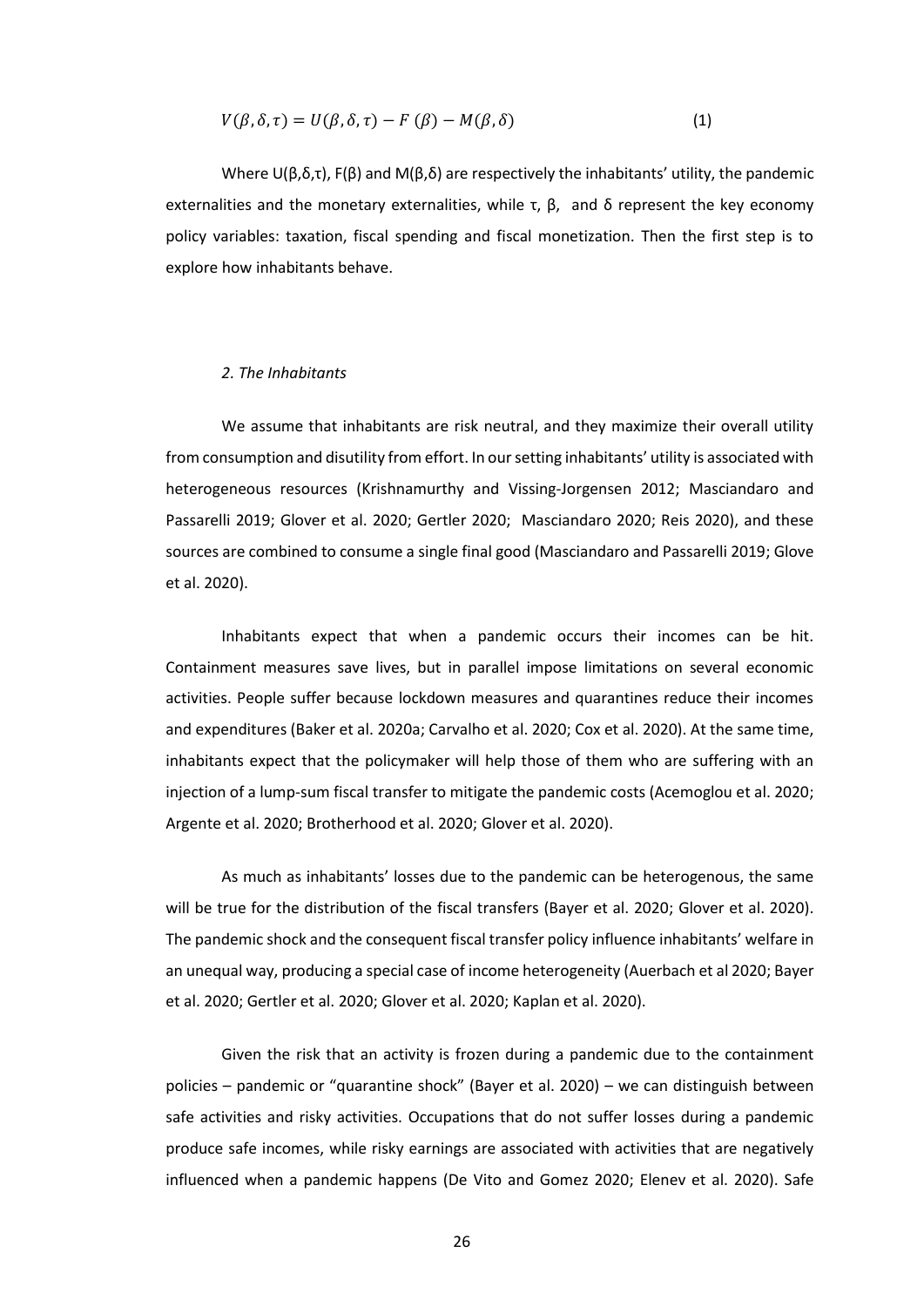incomes can be taxed. As extreme examples of the two situations during the 1630 pandemic, consider the case of the second-hand clothiers as inhabitants involved in risky activities, being systematically hit by blockades and closures, were the Arsenal workers were individuals with a safe occupation, having their salaries in any case, due to the Senate subsidies.

Therefore the representative unhabitant's utility is:

$$
l(1-\tau) - U(l) + \theta(r) \tag{2}
$$

Assuming a normalized productivity to one, the first term is the after-tax income, while the second term is a standard increasing and convex effort function. Given taxation, the inhabitant chooses her optimal effort. The optimal condition yields inhabitants' labour supply, decreasing in the taxation, and this rate represents her elasticity to tax distortion. Since both population size and productivity are equal to one, the labour supply represents the total safe income.

The third term represents the risky earning utility. There is only one risky activity, and it is measured using the variable *r*, which parameterizes the risk that the inhabitants bear. The return of the risky activity is θ(r), with θ'(r)>0 and θ''(r)<0. We normalize this return to one. If a pandemic occurs, with probability *p*, lockdown and quarantine are implemented. The inhabitants know that the value of the risky activity will fall – for simplicity to zero – and they will bear the full cost. At the same time, the inhabitants expect that the policymaker will design a fiscal transfer policy to address their losses, in a proportion β of such losses, and with a corresponding monetization δ.

Safe incomes and risky earnings finance consumption. The overall budget constraint of the representative average inhabitant will be:

$$
c = l(\beta, \delta, \tau) + \theta(\beta, \delta) \tag{3}
$$

With risky earnings being the only source of heterogeneity among inhabitants, such a metric allows us to highlight in the clearest and simplest way the redistributive effects of the fiscal transfer and its monetary financing. Given that the economy policy design influences the inhabitants' welfare, now we turn again our attention to the policymaker choices.

#### *3. The Economic Policy Design*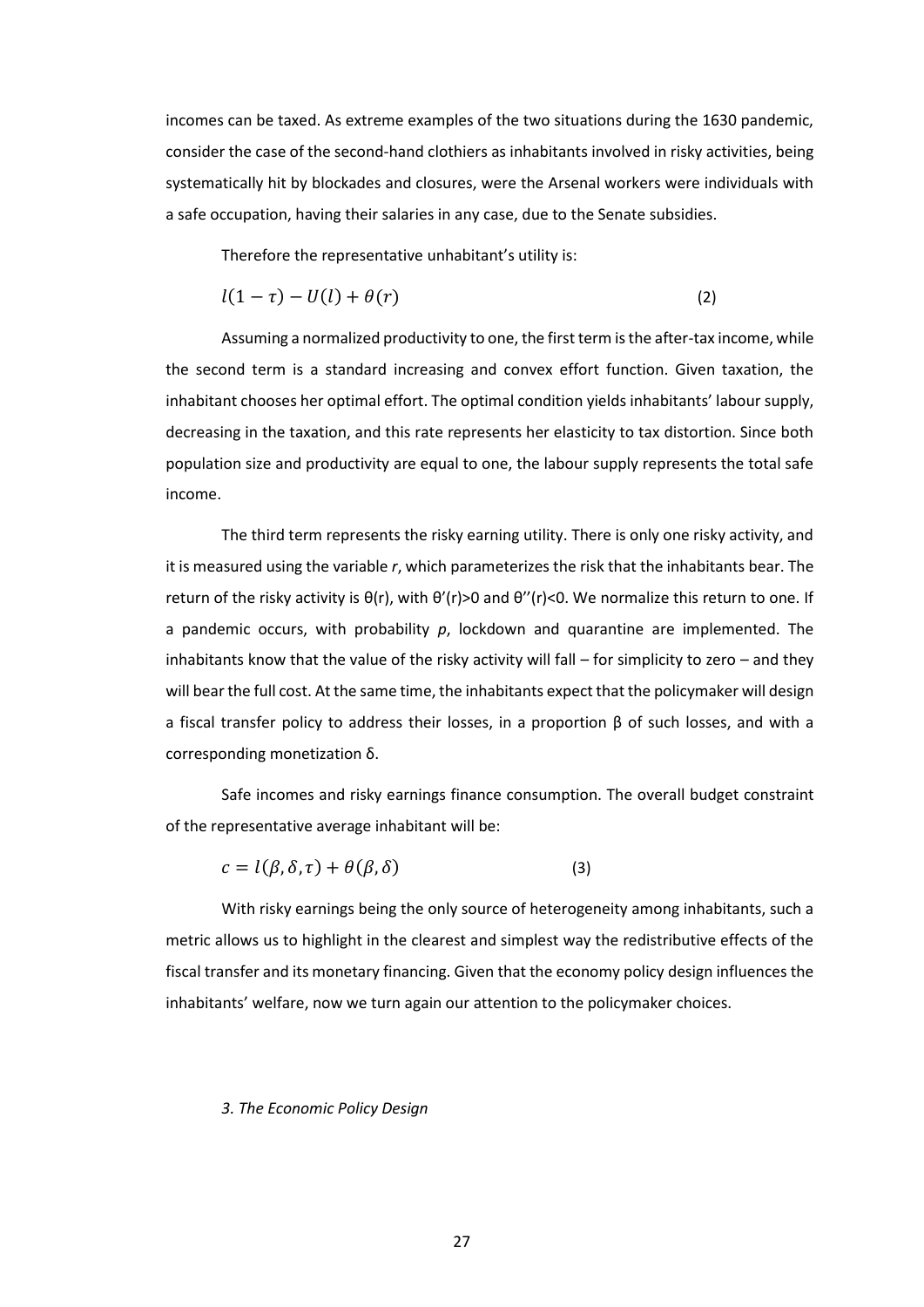When a pandemic breaks out, the policymaker designs a containment policy, facing an unpleasant dilemma between two public goals (Baldwin and Weder di Mauro 2020). The policymaker needs to protect public health by implementing a containment policy with the aim of minimizing the expected loss of life. In parallel, containment policies save lives, but, given the interactions between economic decisions and epidemics (Eichenbaum et al. 2020), any containment policy has short-term economic and financial costs (Deb et al. 2020; Ludvigson et al. 2020). These costs simultaneously affect aggregate supply (Del Rio-Chanona et al. 2020; Koren and Peto 2020) and aggregate demand (Andersen et al. 2020; Del Rio-Chanona et al. 2020).

The policymaker can address the pandemic recession by implementing an extraordinary fiscal transfer policy using a lump-sum distribution (Bloom et al. 2021; Glover et al. 2020), with the aim of mitigating the negative effects of containment measures (Beck 2020; Bénassy-Quéré et al. 2020; Brunnermeier et al. 2020; Deb et al. 2020; Drechsel and Kalemli-Ozcan 2020; Gros 2020a; Kahn and Wagner 2020; Segura and Villacorta 2020). The fiscal transfer can come in many forms, as income subsidies, work insurance, equity injections, loan guarantees (Céspedes et al. 2020; Didier et al. 2020; Elenev et al. 2020). Transfer payments can be unconditional (Kubota et al. 2020) and/or conditional on the inhabitant's status (unemployed and/or liquidity or credit constrained individuals) (Bayer et al. 2020). In Venice the Senate systematically implemented fiscal transfer policies during the pandemic recessions. Then two questions arise.

First, how large should this fiscal policy be? Two opposite options arise. At one extreme, the policymaker is completely absent, and inhabitants suffered income losses. At the other extreme, the fiscal expansion helps the suffering inhabitants. The policymaker injects resources in the economy, and the metric of this fiscal action is a proportion,  $\beta \in (0,1)$  of the inhabitants' losses, which is the policy variable that parameterizes fiscal policy.

Second, how can such a fiscal policy be financed? The policymaker can raise taxation (Bloom et al. 2021; Eichenbaum et al. 2020), issue debt or money. The policymaker defines the optimal fiscal transfer policy,  $\beta$  \*, and this policy can be financed by issuing new debt, charging a regressive lump-sum tax  $\tau$  on the safe income for servicing the issued debt, and through monetization. Assuming no default risk, the policymaker budget constraint is:

$$
\beta\theta(1+i(1-\delta))=\tau l \tag{4}
$$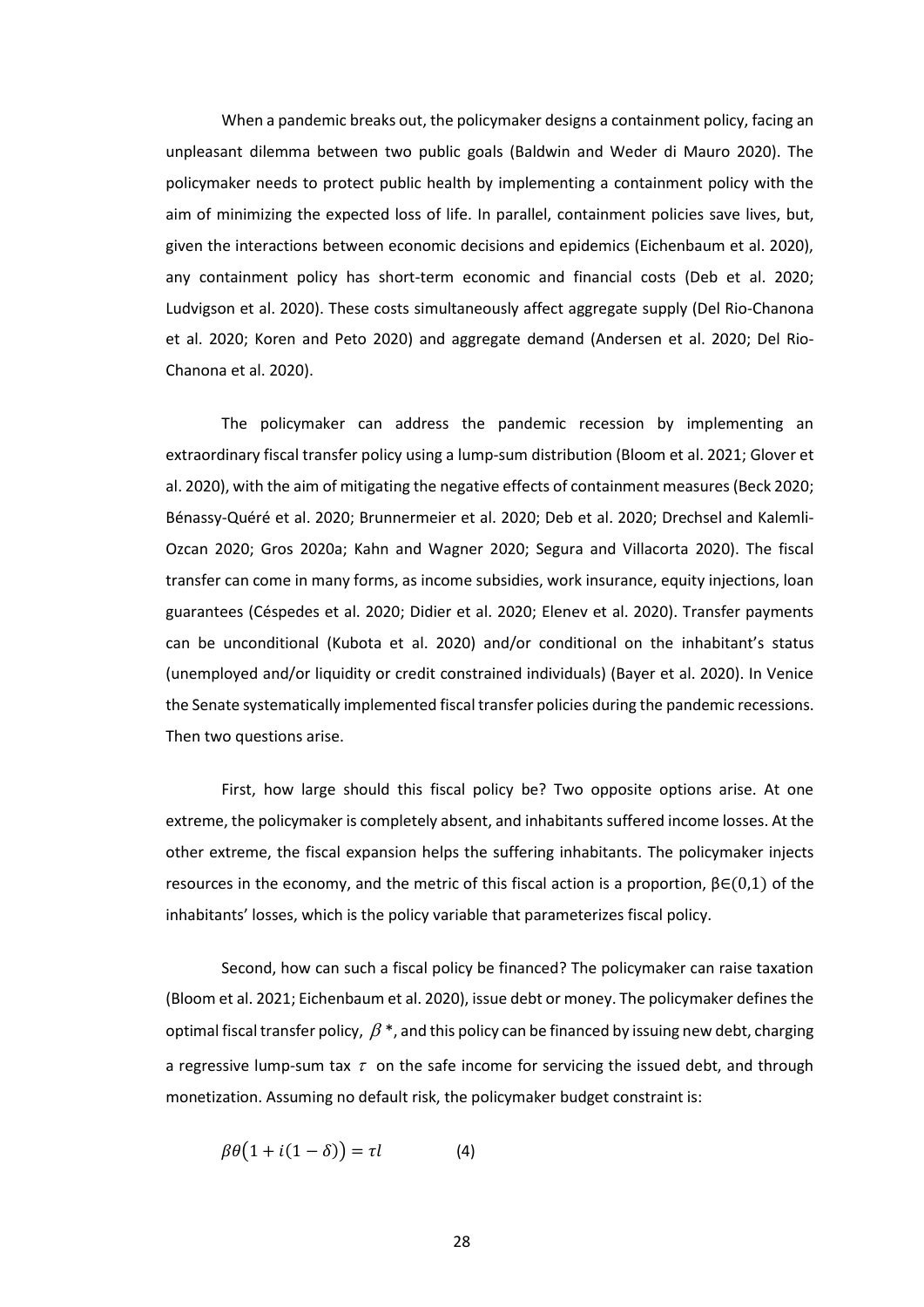where  $\tau$  is the lump-sum tax, *l* is the safe income of the inhabitants before taxes,  $i$  is the interest paid on the public bond and  $\,\delta\,$  is the fiscal monetization where  $\,\delta\,{\in}\,[0{,}1]$ . For any unit of debt issued, the policymaker repays  $1+i(1-\delta)$ . The cost of debt,  $i(1-\delta)$ , is negatively associated with the degree of fiscal monetization. When a higher monetization is implemented (i.e. higher  $\delta$  ), a lower portion of funded debt will be sold to inhabitants.

Therefore fiscal transfer and its monetization influence inhabitants' consumption. But the pandemic policy can produce long standing effects on inhabitants' welfare. So we introduce the possibility of monetary and pandemic externalities, internalizing future negative spillovers due to the economic policy action that can affect the economy when the pandemic ends.

First, fiscal monetization is not a free lunch: it may create monetary externalities. Monetary externalities can depend on the association between central bank seigniorage and monetary stability risks. The more traditional channel is the relationship between seigniorage and inflation tax (Buiter 2007), that increases both national inflation (Friedman 1969; Aizenman 1992) and, via exchange rate devaluation, international inflation (Hamada 1976). Moreover, monetary externalities can also include banking (Bianchi, 2010) and financial (Stein 2012; Cesa Bianchi and Rebucci 2017) imbalances, or more generally it is a device to take into account the risk of monetary policy multiple equilibria and their costs (Gliksberg 2009; Airaudo and Bossi 2017).

Fiscal monetization threatens the monetary stability goal in the post pandemic period, as it has been the case during the 1630 pandemic recession. The costs of monetary instability,  $M = M(\beta, \delta)$ , are quadratic in the degree of monetary accommodation  $\,\delta$  :

$$
\frac{\phi}{2}\delta^2\beta\theta \equiv M(\beta,\delta) \tag{5}
$$

The monetary externality aversion – i.e. the parameter  $\Phi$  - is homogenous among inhabitants. With this assumption it will be evident that it is sufficient to have just two sources of heterogeneity among inhabitants – fiscal transfer and its bond financing – to have a multiple equilibria setting in terms of political consensus. With further heterogeneity sources the results should be even stronger.

Second, the less the policymaker is involved in supporting the economy, the more likely are negative second-round effects on the well-functioning of the economic and financial system after the pandemic (Acharya and Steffen 2020; Anderson et al. 2020; Deb et al. 2020). The absence of active public policies can have adverse economic effects that spread out over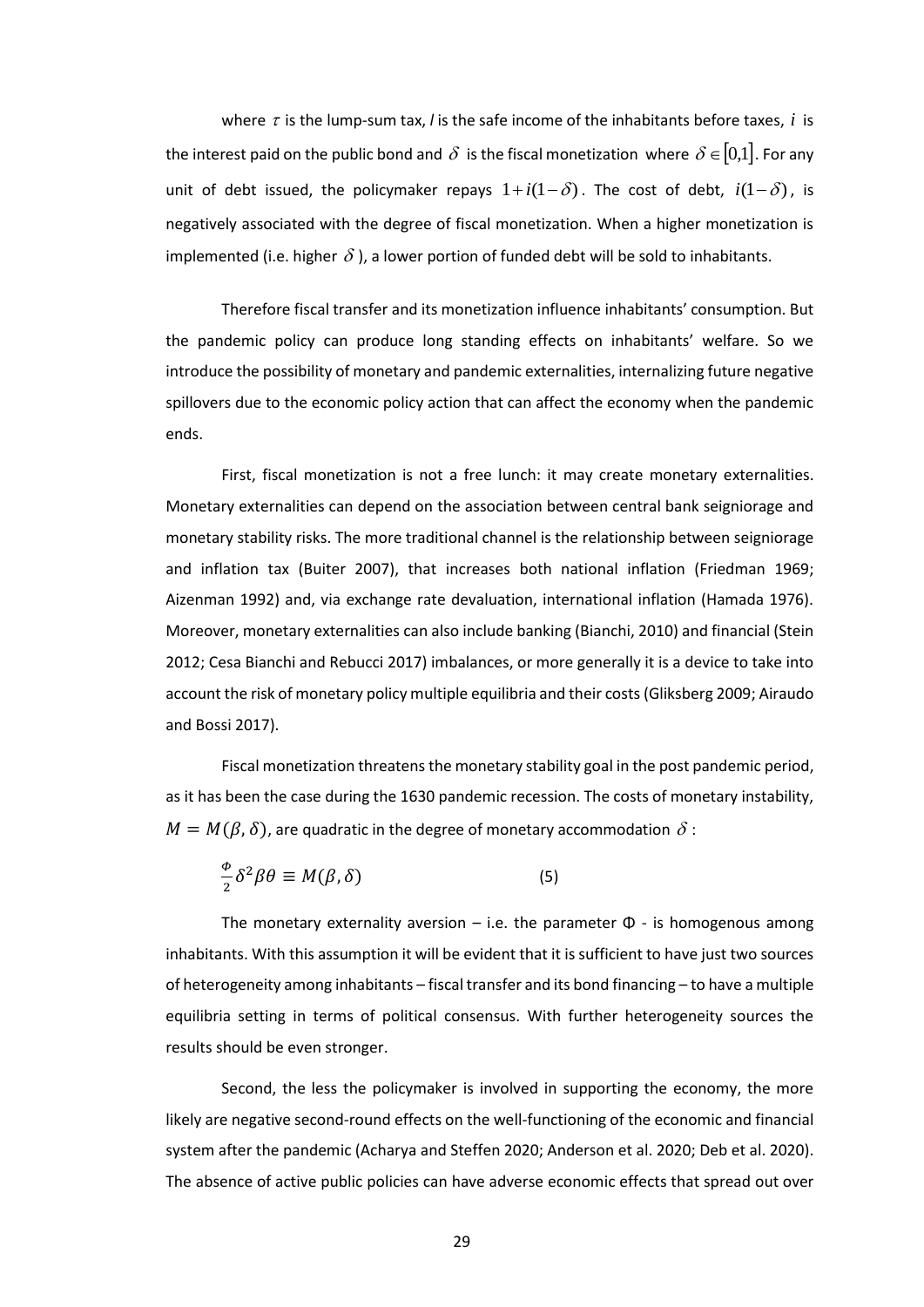time and into the longer term, as a reduction in return to human capital or negative structural changes in terms of trading patterns and stalling development (Bloom et al. 2021). On this respect, and notwithstanding the public action, the 1630 pandemic recession was a crucial negative turning point in the history of the Most Serene Republic.

To capture in the simplest way this channel, let the pandemic externality function be:

$$
\frac{\varepsilon}{2}[(1-\beta)\theta]^2 \equiv F(\beta) \tag{6}
$$

The pandemic externalities are increasing and convex in the amount of losses, and they are lower the higher are the fiscal transfers,  $\,\beta$  . Also the pandemic externality aversion – the parameter  $\varepsilon$  - is homogenous among inhabitants, for the same motivations above expressed.

## *4. The Optimal Helicopter Money*

Inhabitants and policymaker simultaneously optimize their choices. The average representative inhabitant, optimizing the goal function (2), and given her elasticity to tax distortion, *η*, identifies the optimal effort, *l\** and the optimal risk assumption, *θ\**. The corresponding safe incomes and risk earnings finance consumption. This assumption is particularly relevant during a pandemic: shutdowns and quarantines lockdowns produce material deprivation and households can draw on all their net available resources to address the shock (Baker et al. 2020a; Carvalho et al. 2020; Cox et al. 2020). Moreover the available resources depend on the design of taxation, fiscal transfer and income from bond financing. Equation (3) becomes:

$$
c = l^* (1 - \tau(\beta, \delta)) + \beta \theta^* (1 + i(1 - \delta)) \equiv C(\beta, \delta)
$$
 (3')

The policymaker maximizes the social-welfare function (1), setting her strategy on taxation,  $\tau$  , fiscal transfer,  $\beta$   $^*$  , and fiscal monetization policy,  $\delta$   $^*$  . Being a social planner in action, fiscal and monetary policy are optimally coordinated (among others, from Abel 1987 to Bianchi et al. 2020), including the degree of fiscal monetization (among others, Chari and Kehoe 1999, Punzo and Rossi 2019). Regarding the institutional setting, we have here a fiscal dominance regime (Sargent and Wallace 1981): monetary policy is not independent. Focusing on the optimal level of fiscal monetization,  $\delta^*$ , its social optimal value is:

$$
\delta^* = \frac{\eta}{1 - \eta} \frac{i}{\phi} \,. \tag{7}
$$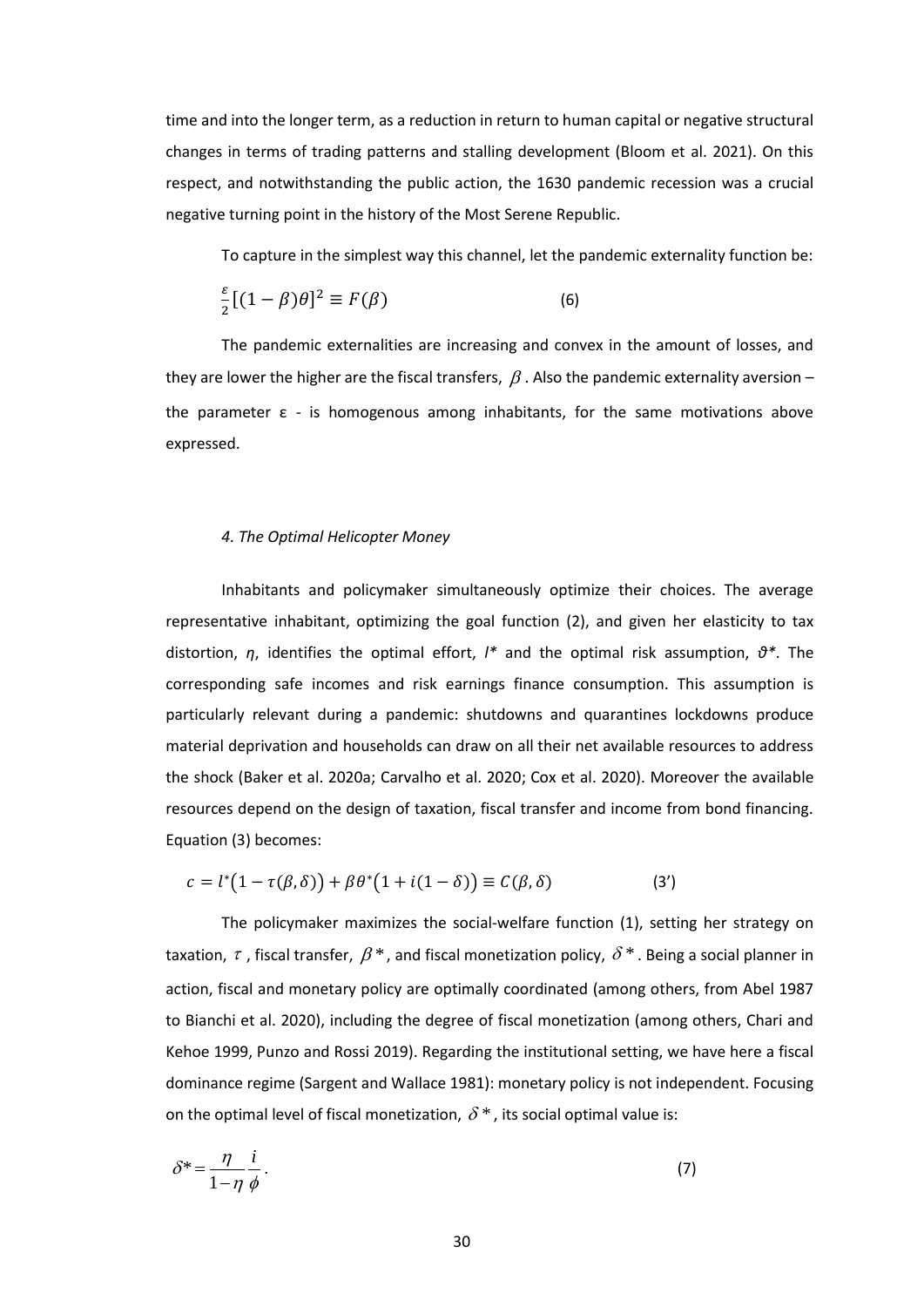The optimal level of monetization,  $\delta^*$ , will increase: a) the more taxation is distortionary; b) the more the cost of debt servicing is high; c) the more monetary externality aversion is low.

Given the decision in terms of fiscal monetization, the final step is its implementation. Here a central bank - or a state bank issuer, the Venice Giro Bank, in the case of Venice – comes in as a public institution with its goal, which comes from somewhere or someone (Reis 2013) – the Venice Senate. The central bank, taking into account its resource constraint, *ξ* , technically implements the policy choice, using case by case the more effective tool (Castillo Martinez and Reis 2021). Focusing on helicopter money policies, two options are available (Galì 2020a; Benigno and Nisticò 2020): changes in central bank liabilities (soft helicopter money) and/or changes in the central bank net-worth (hard helicopter money). The overall macroeconomic effects of these policies are disputed (Bernanke 2003 and 2016; Woodford 2012; Turner 2013; Perotti 2014; Muellbauer 2014; Borio et al. 2016; Di Giorgio and Traficante 2018; Bartsh et al. 2019; Galì 2020a; Benigno and Nisticò 2020; Bartsh et al. 2020). For our purposes it is sufficient to assume that the central bank defines its optimal helicopter money action, discounting its effects on monetary externalities:

$$
\xi = f(\delta^*)\tag{8}
$$

#### *5. Political Pressure and Helicopter Money*

Now, we can see what happens if the policymaker is not the benevolent policymaker. If politicians are in charge and at the same time inhabitants are heterogenous, different monetization policies have associated redistributive effects, and at the same time such policies can have political effects if the political consensus depends on inhabitants' economic preferences (Masciandaro and Passarelli 2019; Masciandaro 2020; Favaretto and Masciandaro 2021).

The net transfers implied by social optimal policies can be positive for some and negative for others. Moreover, if a policy task has distributional effects, politicians would like to control those effects (Alesina and Tabellini 2007): the redistributive effects are relevant as long as the politicians care about the inhabitants' preferences. For example, one way to build consensus in favour of containment policies is to use fiscal retributive policies to reduce the costs to those whose resources are threatened by shutdowns and quarantines (Glover 2020). Therefore, we need to explore the inhabitants' preferences regarding the policy mix designed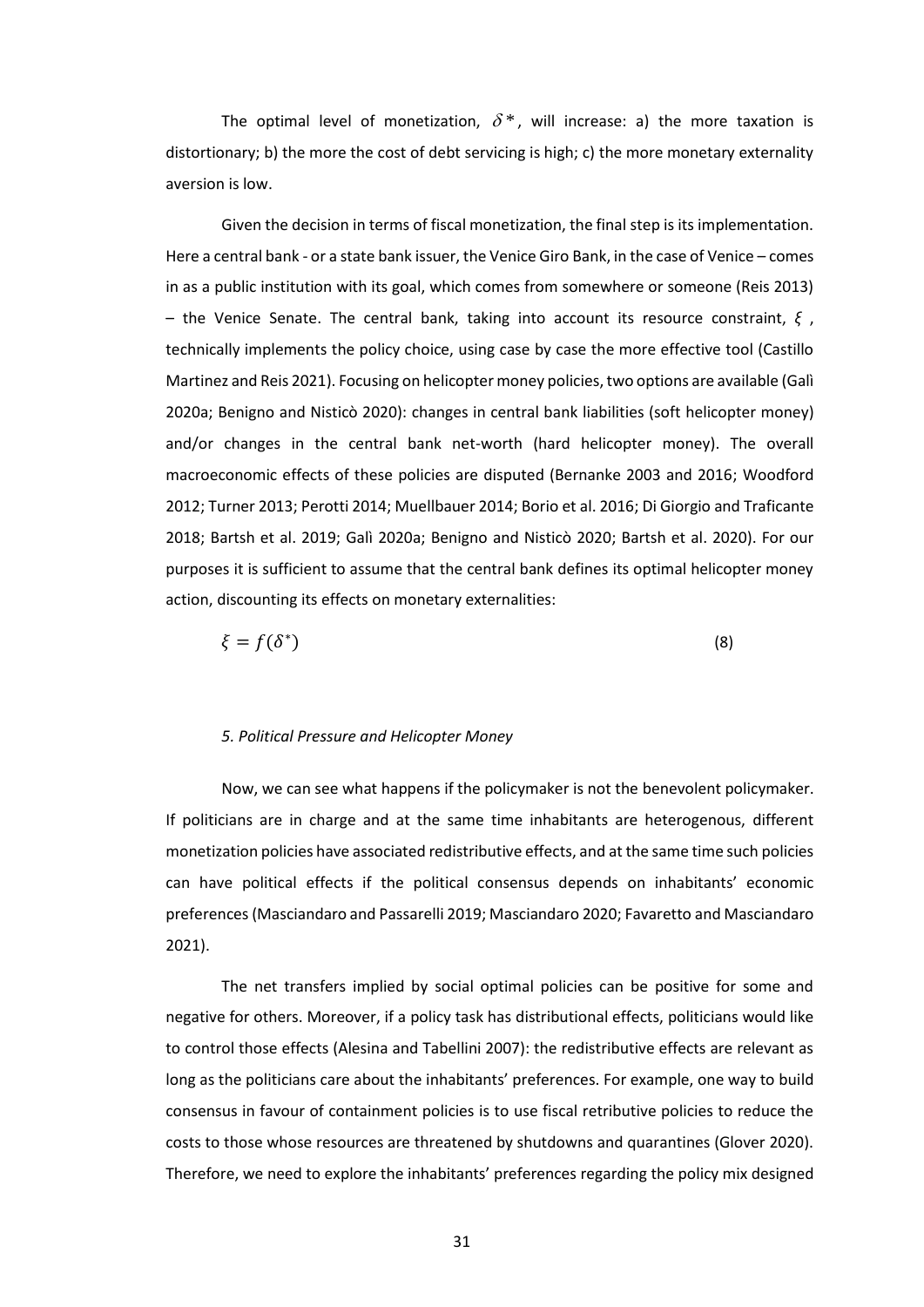by the policymaker. Two different dimensions are relevant: inhabitants can be or not subsidy recipient individuals, and/or they can be or not monetization prone agents.

Which are the subsidized inhabitants? Let us consider any inhabitant *j*, being  $\theta + \theta^j$ the amount of risky earnings in her balance sheet. With  $\,\theta^{\,j} > 0$  inhabitant  $j$  will be a subsidized inhabitant relative to the average inhabitant (subsidization gain) . Let  $L(\theta^j)$  be the distribution of the subsidized inhabitants across the population. With risky earnings being a proxy for the fiscal transfer, these resources in the balance sheet of the median inhabitant tell us whether the subsidized inhabitants represent the majority or a minority of the population.

What about monetization propension? Inhabitants can be heterogeneous also as funded debt holders. In this case, the more a inhabitant *j* is a debt holder, the more she will be monetization adverse, given that more monetization implies lower interest rates. Let  $(\beta + b^{j})(1 - \delta)\theta$  be the amount of bonds in inhabitant *j*'s balance sheet. With  $b^{j} < 0$ inhabitant *j* will be a monetization prone individual relative to the average inhabitant (monetization gain). The bond holding of the median inhabitant signals whether the monetization prone inhabitants represent the majority or a minority of the population. Therefore, given the general individual utility function (1) and the above definitions of  $\,\theta^{\,j}$  and  $b^j$ , the inhabitant j's utility  $V^j(\beta,\delta)$  is:

$$
V^{j}(\beta,\delta) = V(\beta,\delta) + \beta \theta^{j} + b^{j} \theta i (1-\delta)
$$
 (9)

where the last two terms on the right-hand side account for the two forms of heterogeneity of individual *j* relative to the average inhabitant. Each inhabitant's preferences can differ from those of the benevolent policymaker because of these two terms. Focusing on monetization preferences, the optimal fiscal monetization for inhabitant *j* is:

$$
V_{\delta}^{j} = V_{\delta} - b^{j} \theta i \le 0 \tag{10}
$$

Assuming equation (10) holds as an equality, solving it yields:

$$
\delta^j = \left(\frac{\eta}{1-\eta} - \frac{b^j}{\beta}\right)\frac{i}{\phi} \,. \tag{11}
$$

By comparing equation (7) with the social optimal monetization (11), it is evident that, given a fiscal policy  $\beta \neq 0$  , a political distortion can arise between a inhabitant's preferred policy and the social optimal monetization:

$$
\delta^j - \delta \, * = -\frac{b^j \, i}{\beta \, \phi} \tag{12}
$$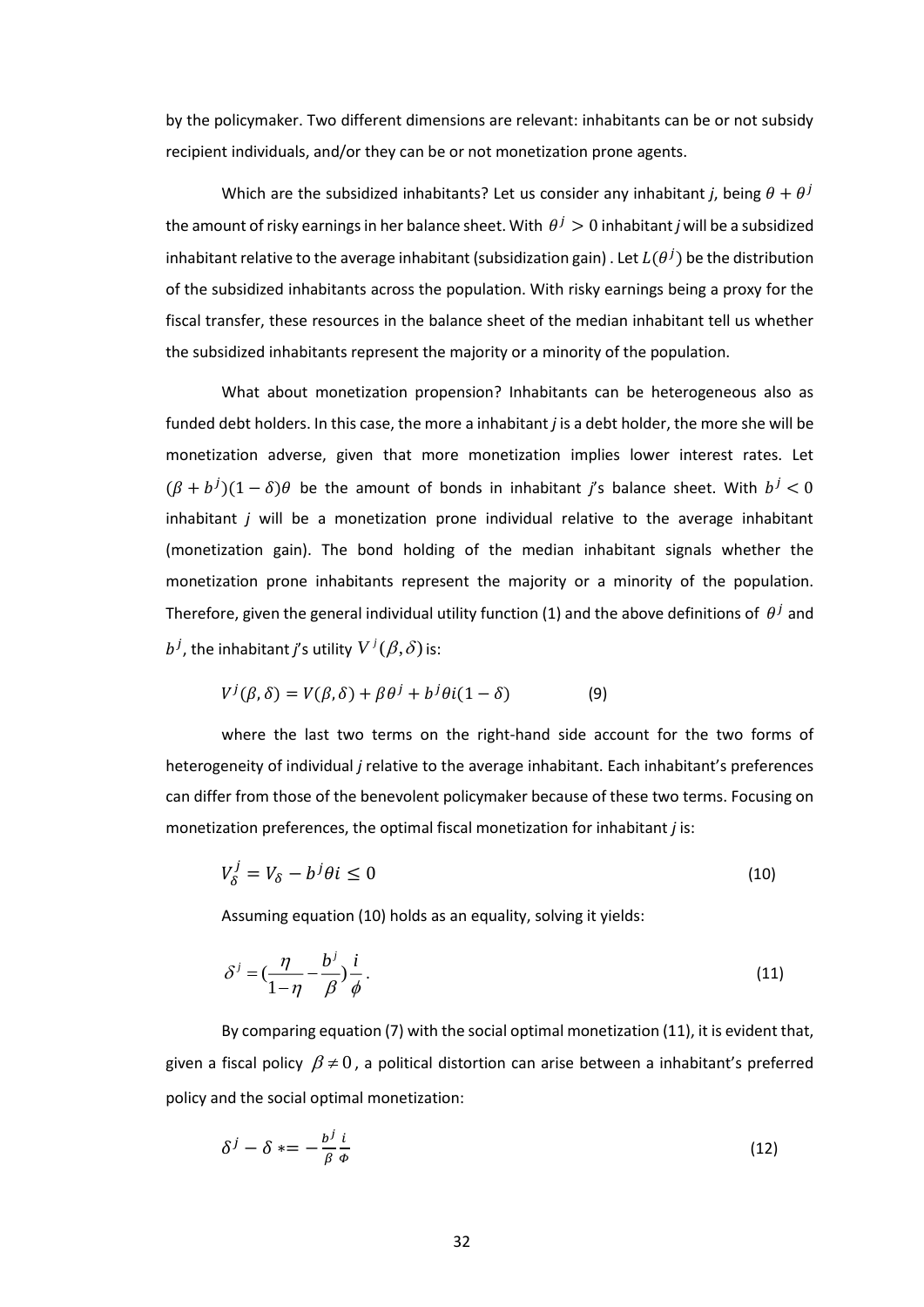The political distortion  $\left|\delta-\delta\right\rangle^*$  will reflect inhabitants' preferences. The direction of

the political pressure depends on who the median inhabitant is. For example, we can assume that financial asset/wealth holdings are very skewed, concentrated among a small segment, the rich, of the population. Therefore monetary policy, influencing asset returns, produces redistributive effects that benefit the holders of such as assets (Krishnamurthy and Vissing-Jorgensen 2011; Brunnemeier and Sannikov 2014).

We interpreted the monetary stance in Venice in early modern times as an extraordinary "hard helicopter money" with redistributive effects. Then a question arises: which inhabitants like fiscal monetization? Among all the possible equilibria, all Venetian subsidized inhabitants like helicopter money, but when they were monetization adverse individuals. In parallel, all monetization prone inhabitants like helicopter money, but when they are not subsidized inhabitants. In other words, uncertainty is present in cases without a clear-cut net benefit, as subsidized merchants that are also bond holders.

But how relevant are the median inhabitant's preferences for the incumbent policymaker? Taking inspiration from Passarelli and Tabellini (2017) and Favaretto and Masciandaro (2021), we assume that the monetary policy decisions are associated with political consensus, because consensus depends on the median inhabitant's preferences through economic and psychological group-thinking mechanisms. The risks of political unrest can influence incumbent policymakers, and these risks can be motivated by facts and emotions. If the policymaker considers the median inhabitant's preferences as a relevant proxy for riot risks, political pressures may be relevant in shaping fiscal monetization choices. The link between inhabitants' preferences, political pressure and political choices can emerge also in an oligarchy of merchants, as the Venice Republic was at that time. In fact, ordinary Venetians used collective actions to influence patrician choices, especially during crisis periods.

This situation is captured in the simplest way assuming that the actual monetary policy decision  $\delta_A$  is such that:

$$
\delta_A = \chi \left| \delta^j - \delta^* \right| \tag{13}
$$

where  $0 < \chi < 1$  represents the relevance of the political pressure. In Venice, the 1630 extraordinary monetization over-expansion created inflation and currency depreciation. In parallel, the population expected "whatever it takes" myopic fiscal policies, and the politicians tended to please inhabitants' preferences, given the threat of riots. Political pressure and helicopter money were likely to be two sides of the same coin.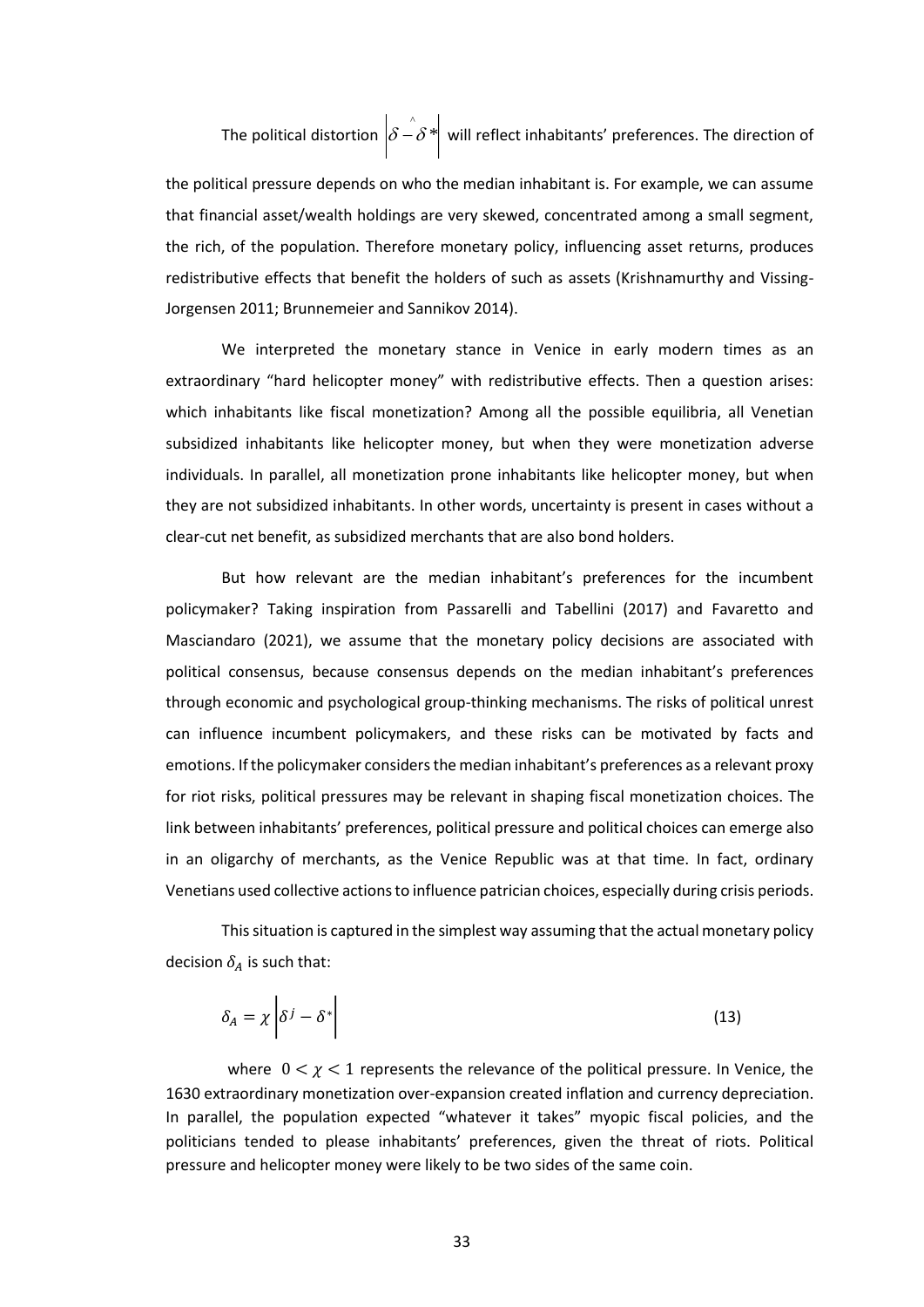## *6. Further Steps*

The analysis can be enriched in several directions:

a) Monetary externality sensibility and inhabitants' heterogeneity: monetary instability is assumed to be an homogeneous social cost. But inhabitants can be heterogeneous in their ability to address such risks through hedging, with some individuals facing – or feeling that they face – higher costs due to monetary instability (i.e. *inflation-adverse* citizens). In other words, we could explicitly take into account the redistributive effect of inflation, that have long been recognized in the traditional literature (Keynes 1923; Bresciani-Turroni 1937; Friedman and Schwartz 1963), and that has been discussed again recently (Doepke and Schneider 2006; Colbion et al. 2012). Also in early modern Venice the ruling elites constantly demanded a stable currency (Al-Bawwab 2021). Allowing for this kind of heterogeneity would lead to a straightforward prediction: the smaller the mass of inflation risk-adverse citizens, the stronger the political pressure to engage in fiscal monetization.

Moreover, we could introduce heterogeneity in the propensity to consume, that can influence the effect of the fiscal transfer in stimulating consumption (Andreolli and Surico 2021). This change could help to explain the empirical estimates of the marginal consumption propensity during a pandemic (Baker et al. 2020b; Chetty et al. 2020; Coibion et al. 2020; Karger and Rajan 2020; Kim and Lee 2020; Kubota et al. 2020). Finally, we can assume heterogeneity in inhabitants' marginal propensity to take risk (Kekre and Lenel 2021), and also this heterogeneity can influence the distribution of the fiscal transfer effect.

b) Taxation and inhabitants' heterogeneity: safe income taxation has been assumed to be the same for all individuals. In the presence of taxation heterogeneity, the distributional effects are likely to increase. For example, given the decisions regarding the fiscal policy and its monetization, if richer inhabitants are likely to have higher tax burden, all else equal, they would prefer lighter fiscal policies. The income and/or taxation heterogeneity can be relevant in strengthening or weakening political pressure in favour or against the fiscal monetization.

c) Public debt and interest rates: public debt is only issued to address the pandemicrelated recession and the interest-rate level remained constant. Assuming an initial debt, or interest rate endogeneity depending on the debt stock, would exacerbate the policy trade-offs and, consequently, the relevance of the political distortions.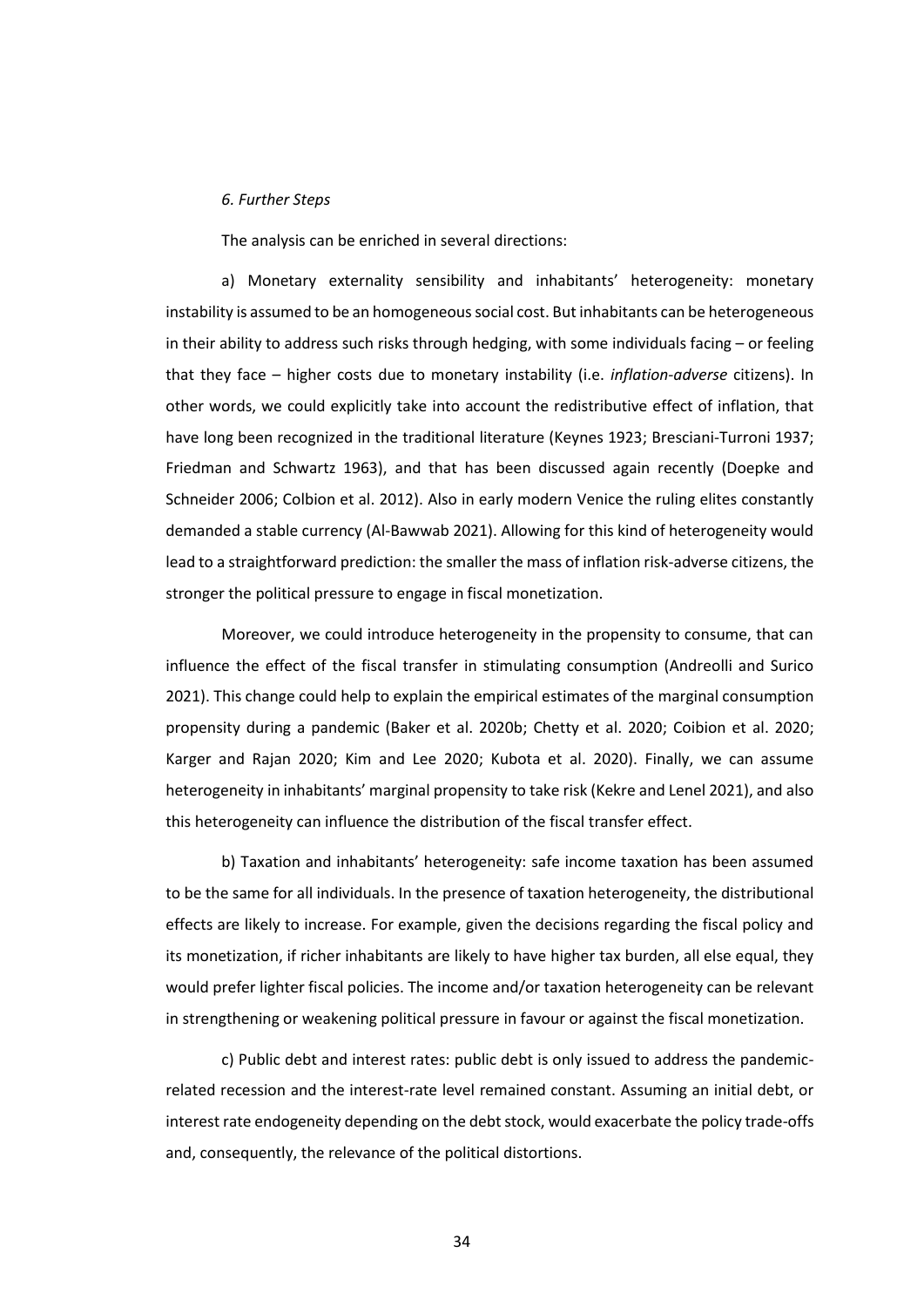### *Appendix: References*

ABEL, A.B. (1987). Optimal monetary growth. *Journal of Monetary Economics*, **19**, pp. 437-50.

ACEMOGLU, D., CHERNOZHKOV, I., WENING, I., and WHINSTON, M. (2020). Optimal targeted lockdowns in a multi-group SIR model. MIT Working Paper Series.

ACHARYA, V., and STEFFEN, S. (2020). Stress tests for banks as liquidity insurers in a time of Covid. *VoxEu*, March 22.

AIRAUDO, M., and BOSSI, L. (2017). Consumption externalities and monetary policy with limited asset market participation. *Economic Inquiry*, **55**, pp. 601-23.

AIZENMAN, J. (1992). Competitive externalities and the optimal seigniorage. *Journal of Money, Credit and Banking,* **24**, pp. 61-71.

AL-BAWWAB, R. (2021). The Zecca mint: a self-enforcing monetary constitution in historic Venice. *Economics of Governance*, forthcoming.

ALESINA, A., and TABELLINI, G. (2007). Bureaucrats or politicians? Part I: a single policy task. *American Economic Review*, **97**, pp. 169-79.

ANDERSEN, A.L., HANSEN, E.T., JOHANNENSEN, N., and SHERIDAN, A. (2020). Consumer responses to the Covid-19 crisis: evidence from bank account transaction data. *Covid Economics*, **1**, pp. 88-114.

ARGENTE, D., ALVAREZ, F., and LIPPI, F. (2020). A simple planning problem for Covid-19 lockdown and smart tracing. NBER Working Paper Series n. 26981.

BAKER, S.R., FARROKHNIA, R.A., MEYER, S., PAGEL, M., and YANNELIS, C. (2020). How does household spending respond to an epidemic? Consumption during the 2020 Covid-19 pandemic. NBER Working Paper Series n. 26949.

BALDWIN, R., and WEDER DI MAURO, B. (2020). Introduction. In R. Baldwin and B. Weder di Mauro (eds.), *Mitigating the COVID Economic Crisis: Act Fast and Do Whatever It Takes*. London: CEPR Press.

BARTSH, E., BOLVIN, J., FISHER, S., and HILDEBRAND, P. (2019). *Dealing with the Next Downturn: From Unconventional Monetary Policy to Unprecedented Policy Coordination*. New York: Blackrock Investment Institute.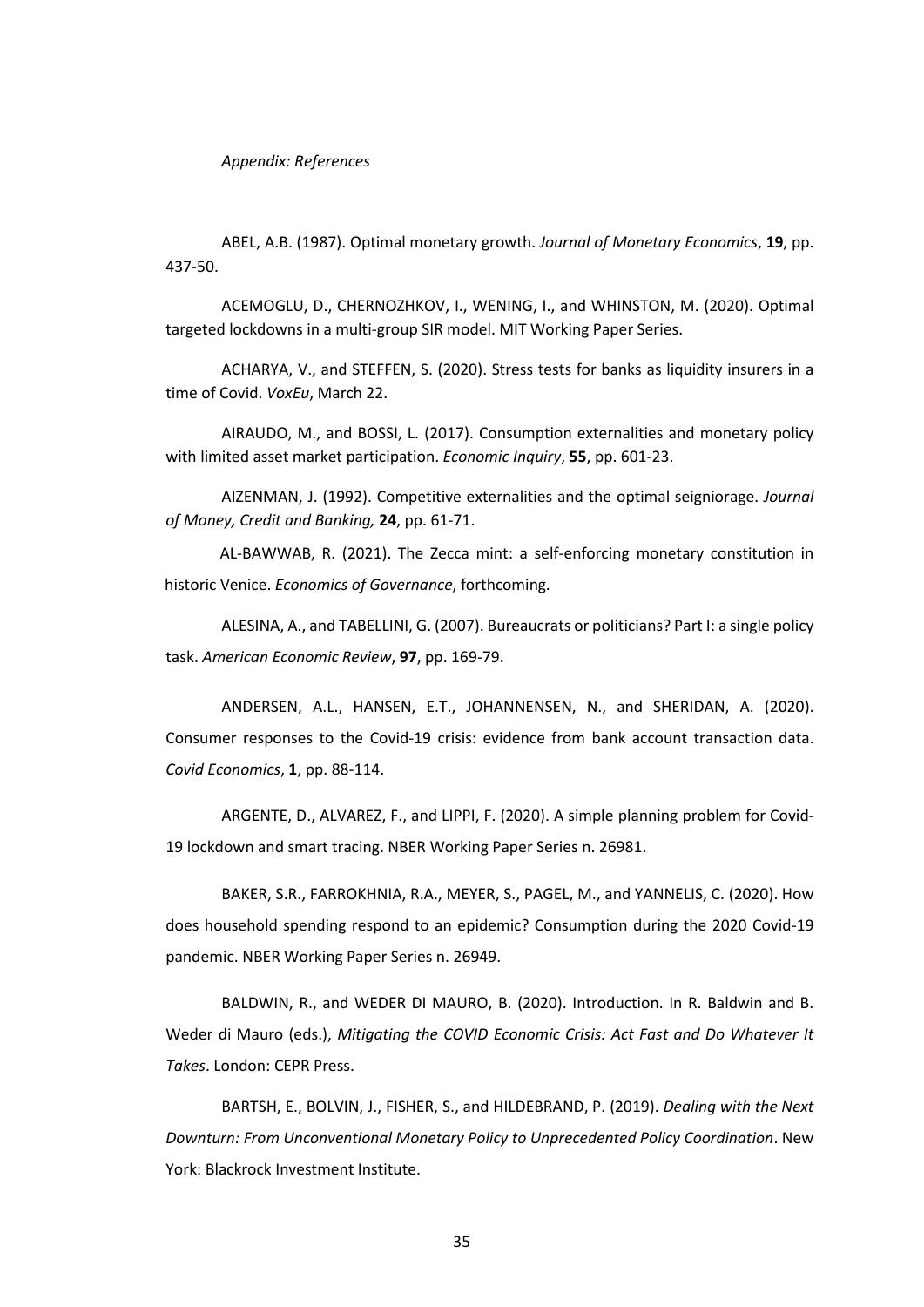BARTSH, E., BÉNASSY-QUÉRÉ, A., CORSETTI, G., and DEBRUN, X. (2020). It's all in the mix: how monetary and fiscal policies can work or fail together. Geneva Report on the World Economy n. 23.

BAYER, C., BORN, B., LUETTICKE, R., and MULLER, G. (2020). The Coronavirus stimulus package: how large is the transfer multiplier? CEPR Discussion Paper Series n. 14600.

BECK, T. (2020). Finance in the times of Covid-19: what next? In R. Baldwin and B. Weder di Mauro (eds.), *Mitigating the COVID Economic Crisis: Act Fast and Do Whatever It Takes*. London: CEPR Press.

BÉNASSY-QUÉRÉ, A., BOOT, A., FATÀS, A., FRATZSCHER, M., FUEST, C., GIAVAZZI, F., MARIMON, R., MARTIN, P., PISANI-FERRY, J., REICHLIN, L., SCHOENMAKER, D., TELES, P., and WEDER DI MAURO, B. (2020). Covid-19: a proposal for a Covid credit line. In A. Bénassy-Quéré and B. Weder Di Mauro (eds.), *Europe in the Time of Covid-19*, London: CEPR Press.

BENIGNO P., and NISTICÒ, S. (2020). Non-neutrality of open market operations. *American Economic Journal: Macroeconomics*, **12**, pp. 175-226.

BERNANKE, B.S. (2003). Some thoughts on monetary policy in Japan. Japan Society on Monetary Economics.

BERNANKE, B.S. (2016). What tools does the Fed have left? Part 3: helicopter money. Brookings Institution.

BIANCHI, J. (2010). Credit externalities: macroeconomic effects and policy implications. *American Economic Review*, **100**, pp. 398-402.

BLOOM, D., KUHN, M., and PRETTNER, K. (2021). Modern infectious diseases: macroeconomic impacts and policy responses. CEPR Discussion Paper Series n. 15997.

BORIO, C., DISYATAT, P., and ZABAI, A. (2016). Helicopter money: the illusion of a free lunch. *VoxEu*, May 24.

BRESCIANI-TURRONI, C. (1937). *The Economics of Inflation*. London: Routledge.

BROTHERHOOD, L., KIRCHER, P., SANTOS, C., and TERTILT, M. (2020). An economic model of the Covid-19 pandemic with young and old agents: behavior, testing and policies. Banco de Portugal Working Paper Series n. 14.

BRUNNERMEIER, M.K, MERKEL, S., PAYNE, J., and SANNIKOV, Y. (2020). Covid-19: inflation and deflation pressures. Working paper.

BRUNNERMEIER, M.K, and SANNIKOV, Y. (2014). A macroeconomic model with financial sector. *American Economic Review*, **104**, pp. 379-421.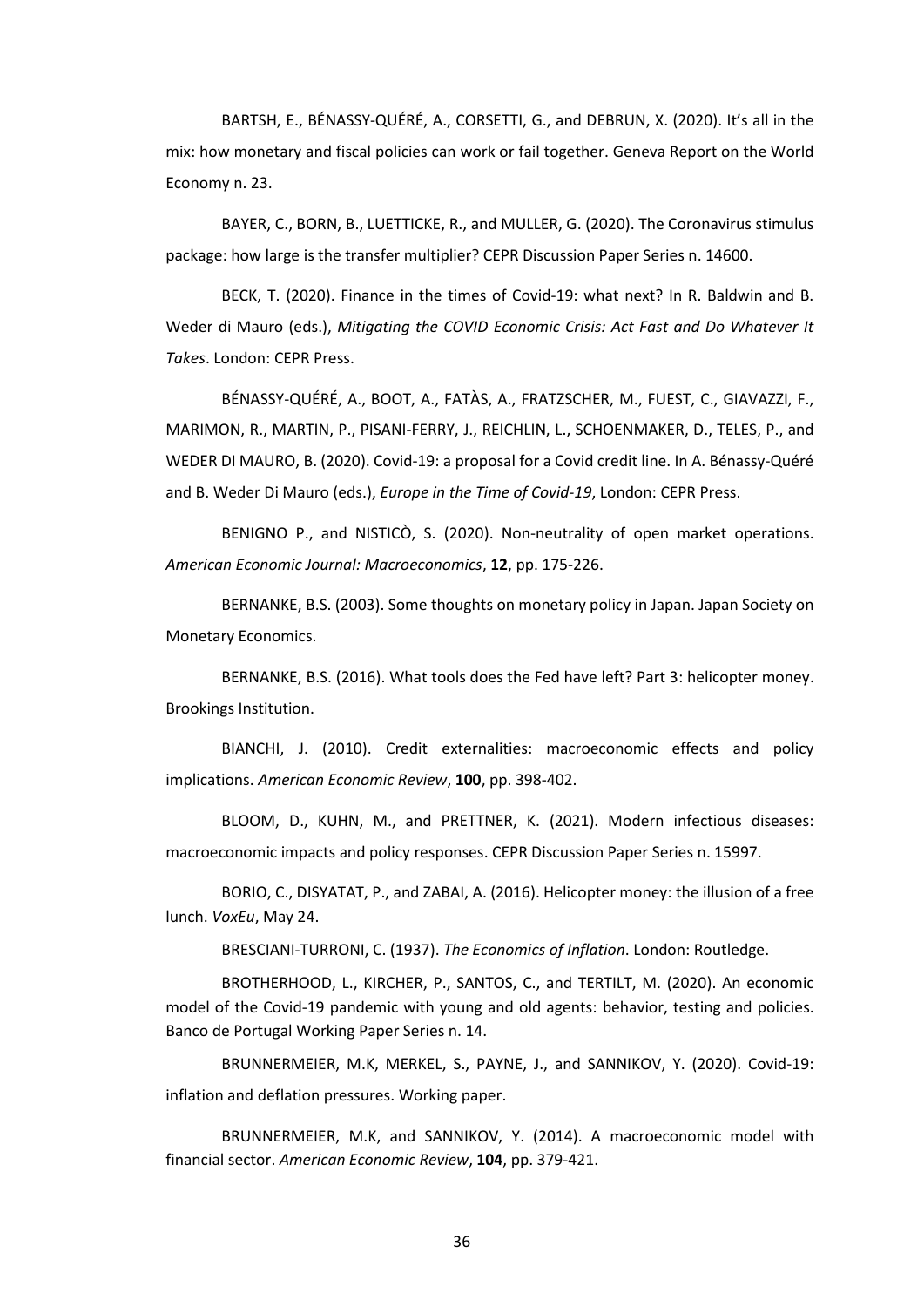BUITER, W.H. (2007). Seigniorage. NBER Working Paper Series n. 12919.

CARVALHO, V.M., GARCIA, J.R., HANSEN, S., ORTIZ, A., RODRIGO, T., RODRIGUEZ-MORA, S., and RUIZ, P. (2020). Tracking the Covid-19 crisis with high-resolution transaction data. CEPR Discussion Paper Series n. 14642.

CASTILLO-MARTINEZ, L., and REIS, R. (2019). How do central banks control inflation? A guide for the perplexed. Working paper.

CESA-BIANCHI, A., and REBUCCI, A. (2017). Does easing monetary policy increase financial instability? *Journal of Financial Stability*, **30**, pp. 111-25.

CÉSPEDES, L.F., CHANG, R., and VELASCO, V. (2020). The macroeconomic of a pandemic: a minimalist model. NBER Working Paper Series n. 27228.

CHARI, V.V., and KEHOE, P.J. (1999). Optimal fiscal and monetary policy. In J.B. Taylor and M. Woodford (eds.), *Handbook of Macroeconomics*, Vol. 1C. Amsterdam: North Holland.

CHETTY, R., FRIEDMAN, J.N., HENDREN, N., and STEPNER, M. (2020). How did Covid-19 and stabilization policies affect spending and employment? NBER Working Paper Series n. 27431.

COIBION, O., GORODNICHENKO, Y., and WEBER, M. (2020). How did consumers use their stimulus payments? NBER Working Paper Series n. 27693.

COX, N., GANONG, P., NOEL, P., VAVRA, J., WONG, A., FARRELL, D., and GREIG, F. (2020). Initial impact of the pandemic on consumer behaviour: evidence from linked income, spending, and savings data. Becker Friedman Institute Working Paper Series n. 82.

DE VITO, A., and GOMEZ, J.P. (2020). Covid-19: preventing a corporate cash crunch among listed firms. *VoxEu*, March 29.

DEL RIO-CHANONA, R.M., MEALY, P., PICHLER, A., LAFOND, F., and FARMER, J.D. (2020). Supply and semand shocks in the Covid-19 pandemic: an industry and occupation perspective. *Covid Economics*, **6**, pp. 65-103.

DI GiORGIO, G., and TRAFICANTE, G. (2018). Fiscal shocks and helicopter money in open economy. *Economic Modelling*, **74**, pp. 77-87.

DIDIER, T., HUNEEUS, F., LARRAIN, M., and SCHNUKLER, S.L. (2020). Financing firms in hibernation during the Covid-19 pandemic. World Bank Policy Research Working Paper Series, n. 9277.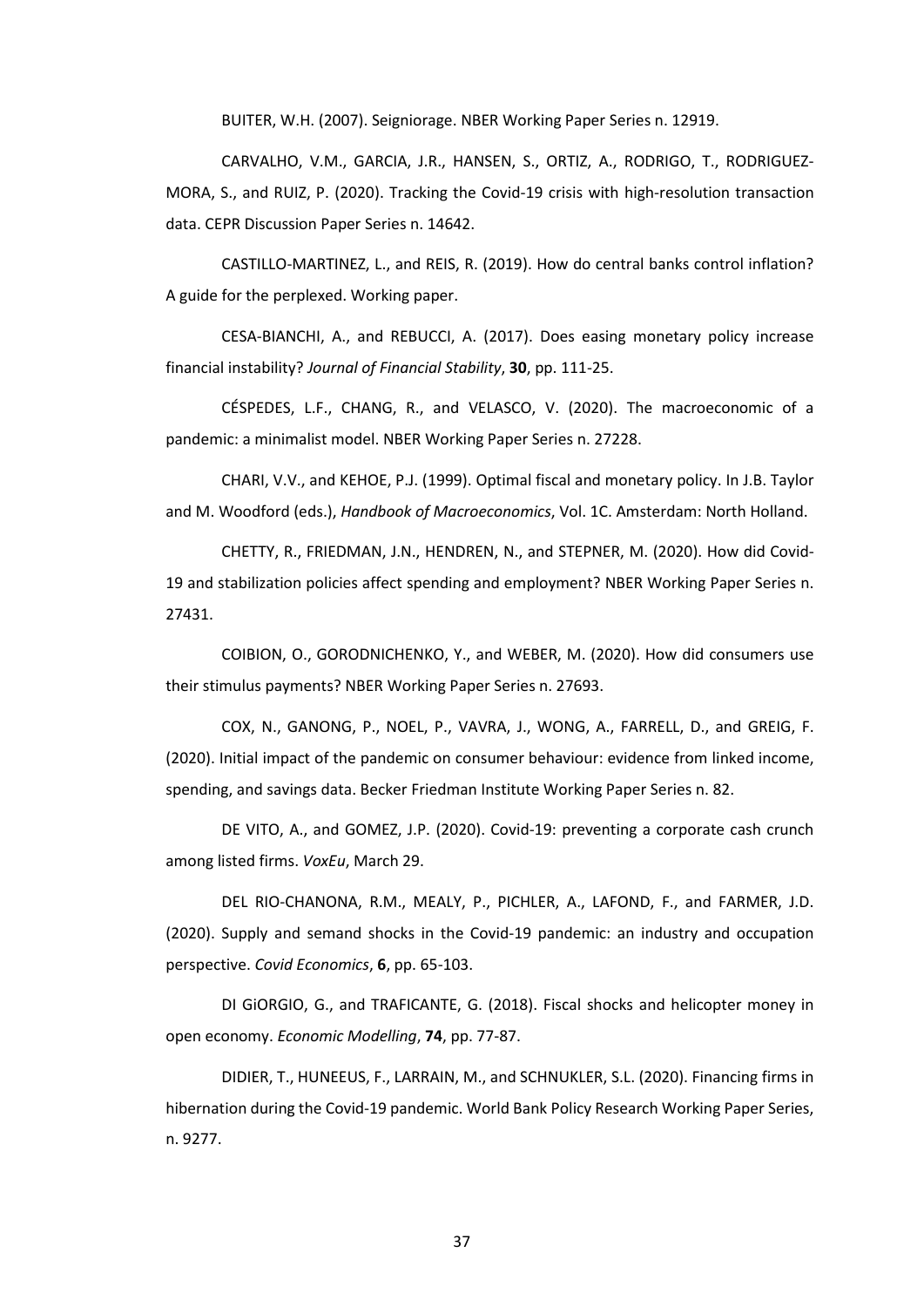DOEPKE, M., and SCHNEIDER, M. (2006). Inflation and the redistribution of nominal wealth. *Journal of Political Economy*, **114**, pp. 1069-97.

DRECHSEL, T., and KALEMLI-OZCAN, S. (2020). Are standard macro policies enough to deal with the economic fallout from a global pandemic? Economics for Inclusive Prosperity Policy Brief.

EICHENBAUM, M., REBELO, S.T., and TRABANDT, M. (2020). The macroeconomics of epidemics. NBER Working Paper Series n. 226882.

ELENEV, V., LANDVOIGT, T., VAN NIEUWEBURGH, S. (2020). Can the Covid bailouts save the economy? CEPR Discussion Papers n. 14714.

FAVARETTO, F., and MASCIANDARO, D. (2021). Populism, financial crises and banking policies: economics and psychology. *Scottish Journal of Political Economy*, forthcoming.

FRIEDMAN, M., and SCHWARTZ, A.J. (1963). *A Monetary History of the United States, 1867-1960*. Princeton: Princeton University Press.

GALÌ, J. (2020). The effects of a money-financed fiscal stimulus. *Journal of Monetary Economics*, forthcoming.

GERTLER, M., KIYOTAKI, N., and PRESTIPINO, A. (2020). A macroeconomic model with financial panics. *Review of Economic Studies*, **87**, pp. 240-88.

GLIKSBERG, B. (2009). Monetary policy and multiple equilibria with constrained investment and externalities. *Economic Theory*, **41**, pp. 443-63.

GLOVER, A., HEATHCOTE, J., KRUEGER, D., and RIOS-RULL, J.V. (2020). Health versus wealth: on the distributional effects of controlling a pandemic. Penn Institute for Economic Research Working Paper Series n. 20-014.

HAMADA, K. (1976). A strategic analysis of monetary interdependence. *Journal of Political Economy*, **84**, pp. 677-700.

KAHN, C.M., and WAGNER, W. (2020). Liquidity provision during a pandemic. CEPR Discussion Paper n. 14101.

KAPLAN, G., MOLL, B., and VIOLANTE, G. (2020). The great lockdown and the big stimulus. Working paper.

KARGER, E., and RAJAN, A. (2020). Heterogeneity in the marginal propensity to consume: evidence from Covid-19 stimulus payments. Federal Reserve Bank of Chicago Working Paper Series n. 15.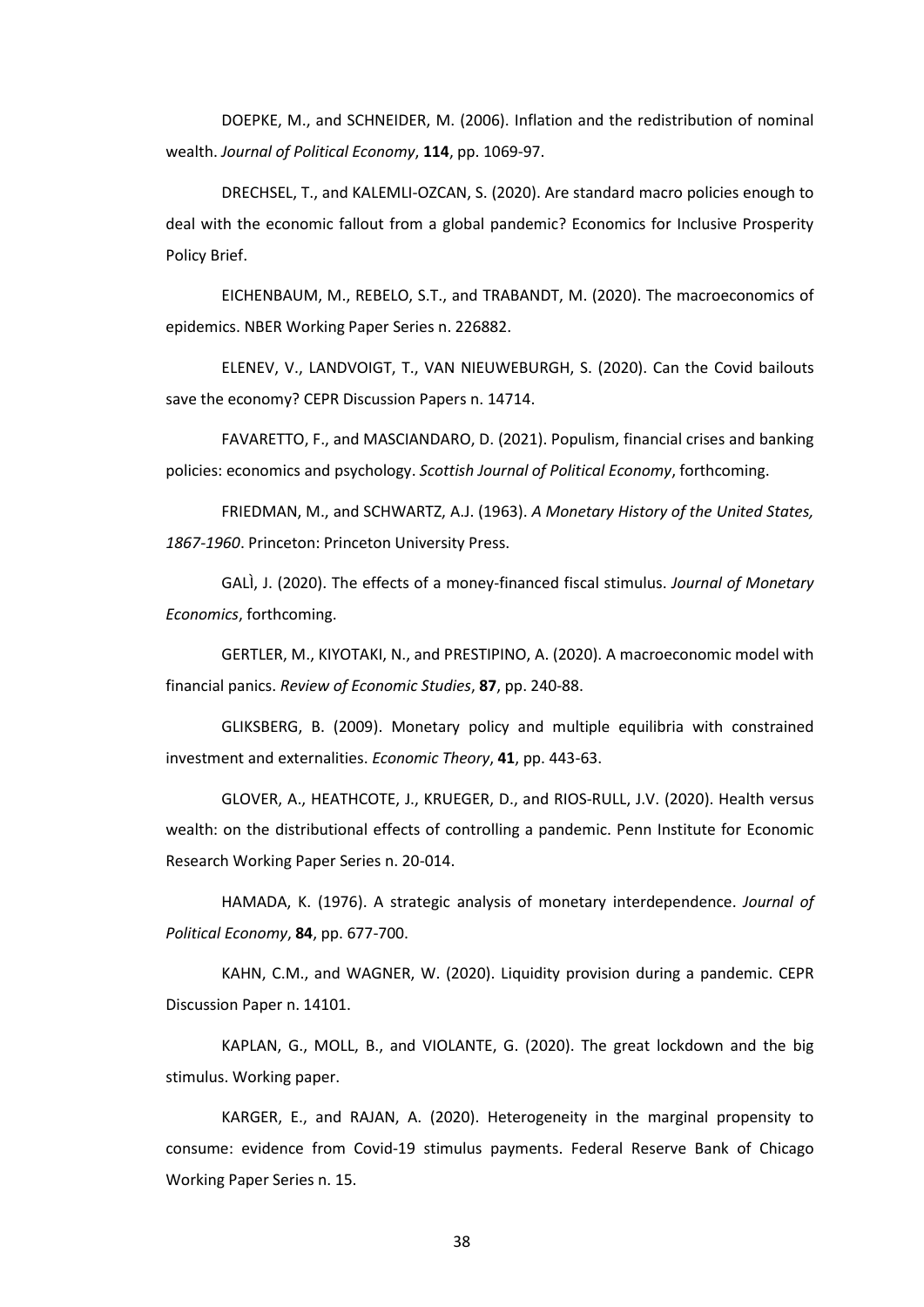KEKRE, R., and LENEL, M. (2021). Monetary policy, redistribution, and risk premia. NBER Working Paper Series n. 28869.

KEYNES, J.M. (1923). *A Tract on Monetary Reform*. London: Macmillan and Co.

KIM, M.J., and LEE, S. (2020). Can stimulus checks boost an economy under Covid-19? Evidence from South Korea. IZA Discussion Paper Series n. 3.

KOREN, M., and PETO, R. (2020). Business disruptions from social distancing. *Covid Economics*, **2**, pp. 13-31.

KRISHNAMURTHY, A., and VISSING-JORGENSEN, A. (2012). The aggregate demand for Treasury debt. *Journal of Political Economy*, **120**, pp. 233-67.

KUBOTA, S., ONISHI, K., and TOYAMA, Y. (2020). Consumption responses to Covid-19 payments: evidence from a natural experiment and bank account data. *Covid Economics*, **62**, pp. 90-123.

LUDVIGSON, S., MA, S., and NG, S. (2020). Covid-19 and the macroeconomic effects of costly disasters. NBER Working Paper Series n. 26987.

MASCIANDARO, D., and PASSARELLI, F. (2019). Populism, political pressure and central bank (in)dependence. *Open Economies Review,* **31**, pp. 691-705.

MASCIANDARO, D. (2020). Covid-19 helicopter money: economics and politics. *Covid Economics*, **7**, pp. 23-45.

MUELLBAUER, J. (2014). Combatting Eurozone deflation*. VoxEu*, June 10.

PEROTTI, R. (2014). Eurozone recovery: there are no shortcuts. *VoxEu*, September 13.

PUNZO, C., and ROSSI, L. (2019). Is a money-financed stimulus desirable? Working paper.

REIS, R. (2013). Central bank design. *Journal of Economic Perspectives*, **27**, pp. 17-44.

REIS, R. (2020). The fiscal footprint of macroprudential policy. Deutsche Bundesbank Discussion Paper Series n. 31.

SARGENT, T.J, and WALLACE, N. (1981). Some unpleasant monetarist arithmetic. *Federal Reserve Bank of Minneapolis Quarterly Review*, Fall 1981, pp. 1-17.

SEGURA, A., and VILLACORTA, A. (2020). Policies to support firms in a lockdown: a pecking order. *Covid Economics*, **25**, pp. 90-121.